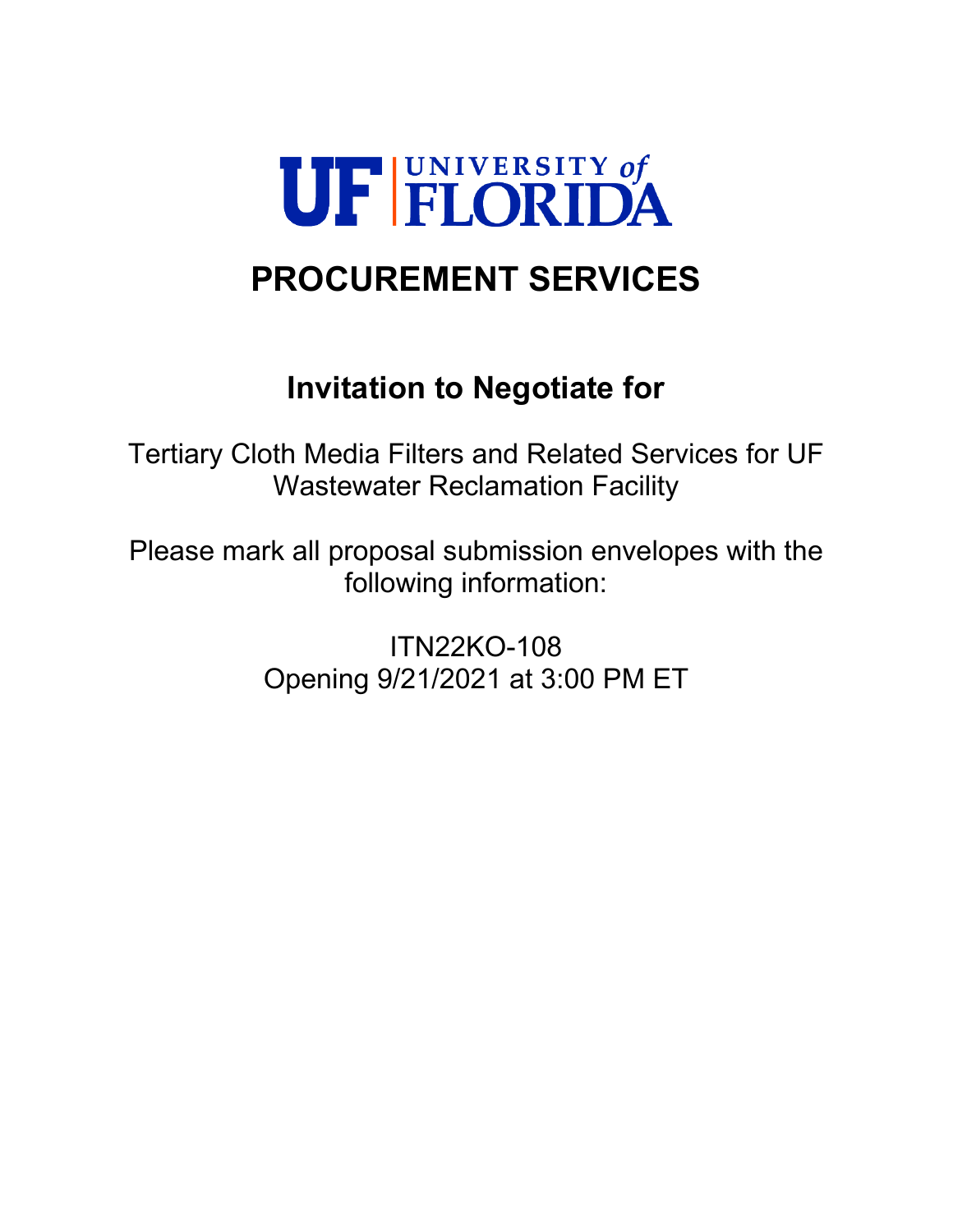## Contents

| 1.0 |                   |                                                                              |  |
|-----|-------------------|------------------------------------------------------------------------------|--|
|     | 1.1               |                                                                              |  |
|     | 1.2               |                                                                              |  |
|     | 1.3               |                                                                              |  |
|     | 1.4               |                                                                              |  |
|     | 1.5               |                                                                              |  |
|     |                   |                                                                              |  |
| 2.0 |                   |                                                                              |  |
|     | 2.1               |                                                                              |  |
|     | 2.2               |                                                                              |  |
|     | 2.3               |                                                                              |  |
|     | 2.4               |                                                                              |  |
|     | 2.5               | Vendor Protest Procedure; Notice of Proposal Protest Bonding Requirement  7  |  |
|     | 2.6               |                                                                              |  |
|     | 2.7               |                                                                              |  |
|     | 2.8               |                                                                              |  |
|     | 2.9               |                                                                              |  |
|     | 2.10              | Determination of and Information Concerning Vendor's Qualifications  8       |  |
|     | 2.11              |                                                                              |  |
|     | 2.12              | Rejection of Vendor Counter-offers, Stipulations and Other Exceptions  8     |  |
|     | 2.13              |                                                                              |  |
|     | 2.14              |                                                                              |  |
| 3.0 | 3.1<br>3.2<br>3.3 |                                                                              |  |
| 4.0 |                   |                                                                              |  |
|     | 4.1               |                                                                              |  |
|     | 4.1.1             |                                                                              |  |
|     | 4.1.2             |                                                                              |  |
|     | 4.1.3             |                                                                              |  |
|     | 4.1.4             |                                                                              |  |
|     | 4.1.5             |                                                                              |  |
|     | 4.1.6             |                                                                              |  |
|     | 4.2               |                                                                              |  |
|     | 4.2.1             |                                                                              |  |
|     | 4.2.2             |                                                                              |  |
|     | 4.2.3             |                                                                              |  |
|     | 4.2.4             |                                                                              |  |
|     | 4.2.5             | Questions, Communications and Inquires between the University and Vendors 13 |  |
|     | 4.2.6             | Addenda and the University's Response to Communications from Vendor  13      |  |
|     | 4.2.7             |                                                                              |  |
|     | 4.2.8             |                                                                              |  |
|     | 4.2.9             |                                                                              |  |
|     | 4.2.10            |                                                                              |  |
|     | 4.2.11            |                                                                              |  |
|     |                   |                                                                              |  |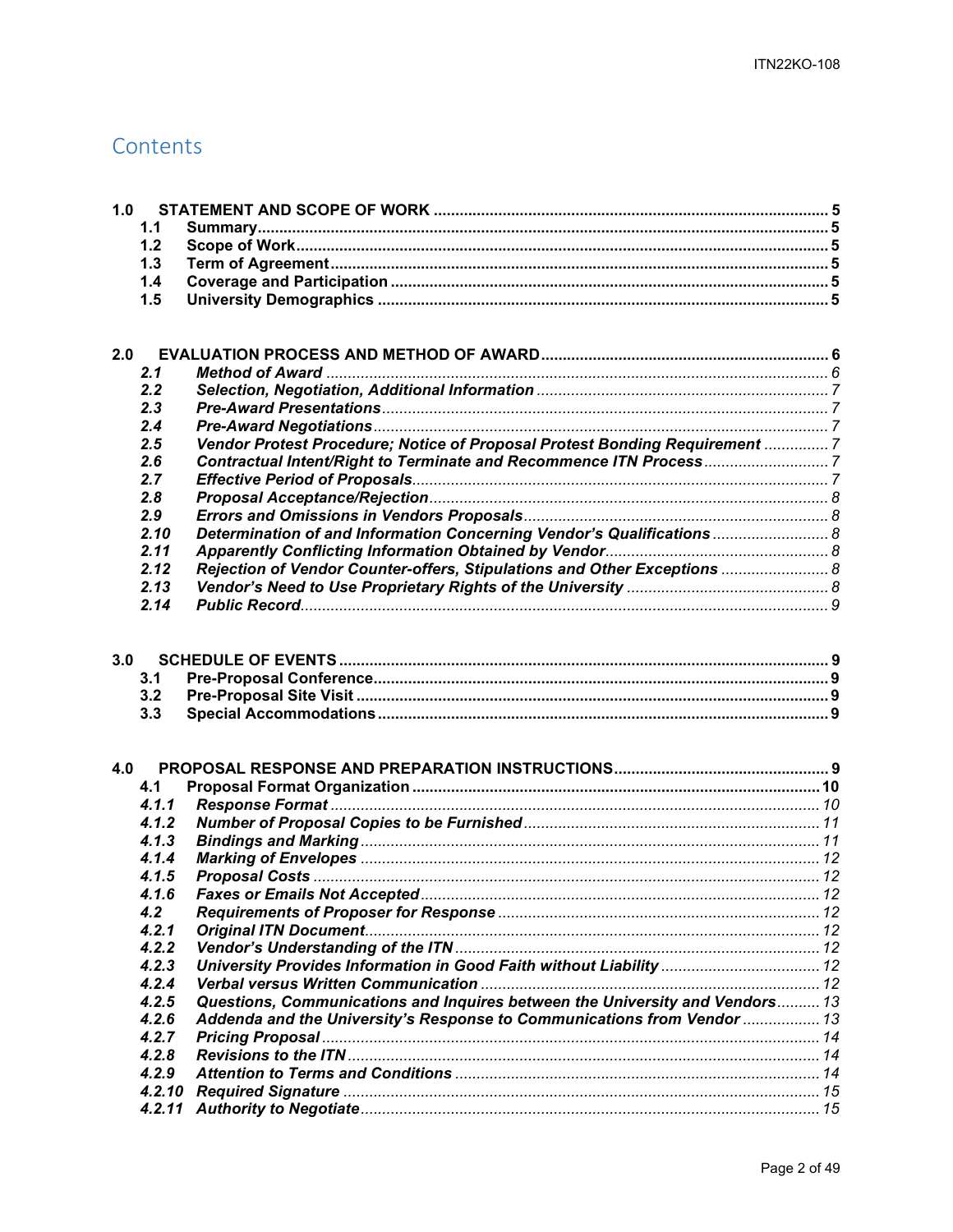| 4.2.13 Improper Business Relationships/Conflict of Interest Prohibited  15        |  |
|-----------------------------------------------------------------------------------|--|
| 4.2.14 Corrections, Changes, and Providing Information on Forms within the ITN 15 |  |
|                                                                                   |  |
|                                                                                   |  |
|                                                                                   |  |
| 4.2.18 University's Right to Use Vendor's Ideas/Proprietary Information 16        |  |

| 5.0   |  |
|-------|--|
| 5.1   |  |
| 5.2   |  |
| 5.3   |  |
| 5.4   |  |
| 5.5   |  |
| 5.6   |  |
| 5.7   |  |
| 5.8   |  |
| 5.9   |  |
| 5.10  |  |
| 5 1 1 |  |
| 5.12  |  |
| 5.13  |  |
| 5.14  |  |
| 5.15  |  |
| 5.16  |  |
| 5.17  |  |

| 6.0  |  |
|------|--|
| 6.1  |  |
| 6.2  |  |
| 6.3  |  |
| 6.4  |  |
| 6.5  |  |
| 6.6  |  |
| 6.7  |  |
| 6.8  |  |
| 6.9  |  |
| 6.10 |  |
| 6.11 |  |
| 6.12 |  |
| 6.13 |  |
| 6.14 |  |
| 6.15 |  |
| 6.16 |  |
| 6.17 |  |
| 6.18 |  |
| 6.19 |  |
| 6.20 |  |
| 6.21 |  |
| 6.22 |  |
| 6.23 |  |
| 6.24 |  |
| 6.25 |  |
| 6.26 |  |
|      |  |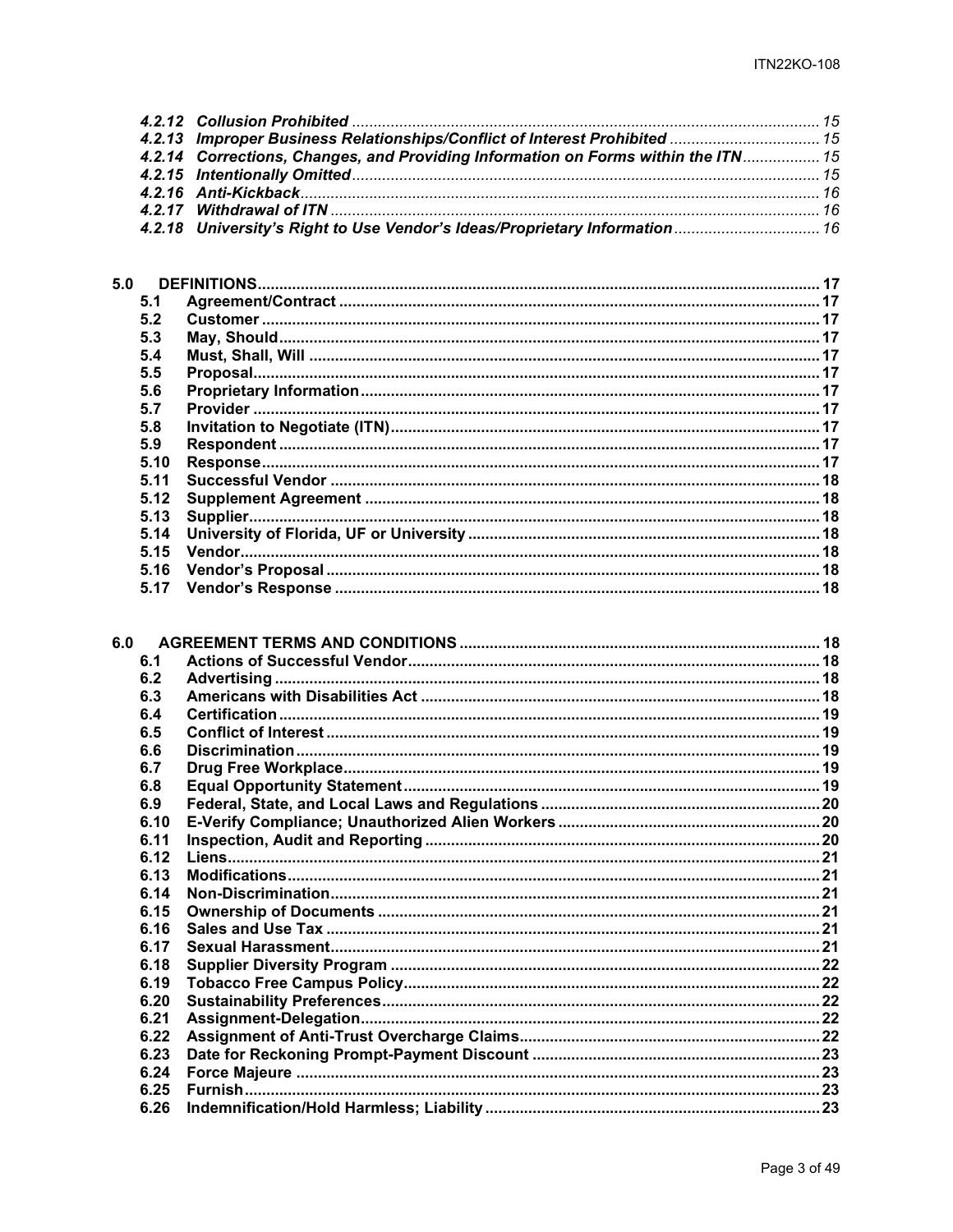| 6.27                                                                                   |  |
|----------------------------------------------------------------------------------------|--|
| 6.28                                                                                   |  |
| 6.29                                                                                   |  |
| 6.30                                                                                   |  |
| 6.31                                                                                   |  |
| 6.32                                                                                   |  |
| Notice to Vendors of Asbestos-Containing Materials in University Buildings  25<br>6.33 |  |
| 6.34                                                                                   |  |
| 6.35                                                                                   |  |
| 6.36                                                                                   |  |
| 6.37                                                                                   |  |
| 6.38                                                                                   |  |
| 6.39                                                                                   |  |
| 6.40                                                                                   |  |
| 6.41                                                                                   |  |
| 6.42                                                                                   |  |
| 6.43                                                                                   |  |
| 6.44                                                                                   |  |
| 6.45                                                                                   |  |
| 6.46                                                                                   |  |
| 6.47                                                                                   |  |
| 6.48                                                                                   |  |
|                                                                                        |  |
|                                                                                        |  |
|                                                                                        |  |
|                                                                                        |  |
|                                                                                        |  |
| 6,48.6                                                                                 |  |
| 6.48.7                                                                                 |  |
| 6.48.8                                                                                 |  |
| 6.49                                                                                   |  |
| 6.50                                                                                   |  |
| 6.51                                                                                   |  |
| 6.52                                                                                   |  |
| 6.53                                                                                   |  |
| 6.54                                                                                   |  |
| 6.55                                                                                   |  |
| 6.56                                                                                   |  |
| 6.57                                                                                   |  |
| 6.58                                                                                   |  |
| 6.59                                                                                   |  |
| 6.60                                                                                   |  |
|                                                                                        |  |

|--|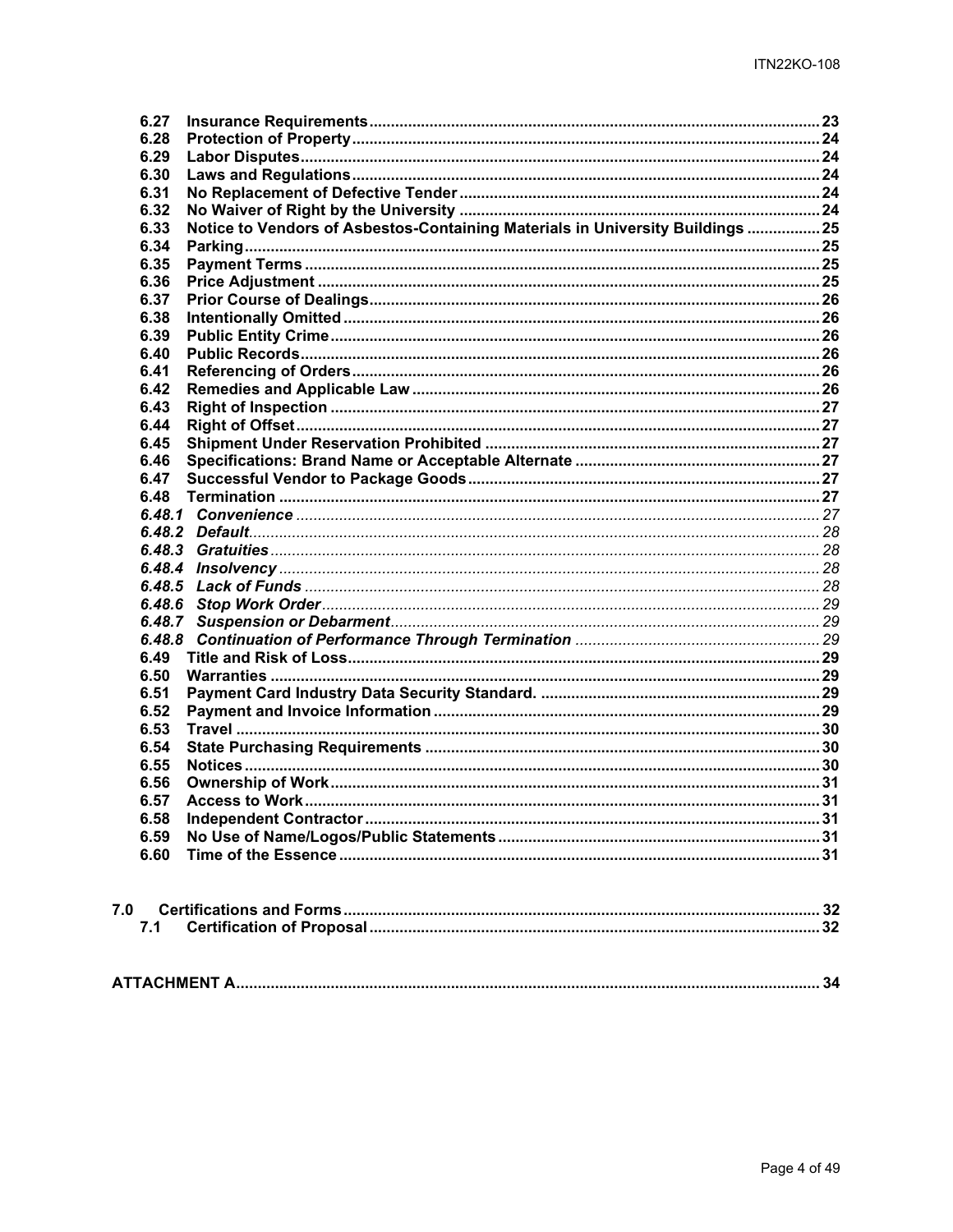## <span id="page-4-0"></span>**1.0 STATEMENT AND SCOPE OF WORK**

#### <span id="page-4-1"></span>**1.1 Summary**

The University is seeking proposals from wastewater equipment suppliers to purchase two Tertiary Cloth Media Filters for wastewater secondary effluent applications, to be installed by a General Contractor under a separate contract at the University of Florida Water Reclamation Facility (UF WRF). The UF WRF is replacing the existing filter system due to poor performance.

The University of Florida WRF located on the main campus at 1103 Gale Lemerand Drive, Gainesville, Florida is permitted by the Florida Department of Environmental Protection (FDEP) to treat up to 3.0 MGD Annual Average Daily Flow (AADF) of domestic wastewater from the UF campus and adjacent customers.

#### <span id="page-4-2"></span>**1.2 Scope of Work**

Provide two (2) tertiary cloth media filters for treatment of secondary effluent with all controls, control panels, backwash pumps and appurtenances necessary to provide a complete and operational system including delivery to the UF WRF for installation by a General Contractor. The equipment shall be of the latest design and shall be fabricated of materials and in a fashion that will fully perform the functions described in the specifications in Attachment A.

#### <span id="page-4-3"></span>**1.3 Term of Agreement**

The term of this Agreement will be for an initial period of 24 months beginning after full acceptance, upon satisfactory startup and testing performance, and completion of all operation and maintenance training.

#### <span id="page-4-4"></span>**1.4 Coverage and Participation**

The intended coverage of this ITN and any Agreement resulting from this solicitation shall be for the use of all Departments at the University of Florida. With the consent and agreement of the Successful Vendor, the other state universities, community colleges, district school boards, other educational institutions, and other governmental agencies, may assess and access an Agreement resulting from this solicitation issued and administered by the University of Florida.

The University reserves the right to add and/or delete elements, or to change any element of the coverage and participation at any time without prior notification and without any liability of any kind or amount.

#### <span id="page-4-5"></span>**1.5 University Demographics**

The University of Florida is a major public land-grant research university. The state's oldest, largest, and most comprehensive university, the University of Florida is among the nation's most academically diverse public universities. The University has a long history of established programs in international education, research, and service. It is one of only 17 public land-grant universities nationwide and the only university in Florida belonging to the Association of American Universities. With more than 50,000 students, the University of Florida is now one of the five largest universities in the nation.

The University of Florida has a 2,000-acre campus and more than 900 buildings (including 170 with classrooms and laboratories). The northeast corner of campus is listed as a historic district on the National Register of Historic Places.

UF has a long history of established programs in international education, research and service. It is one of only 17 public, land-grant universities that belong to the Association of American Universities, the highereducation organization comprising the top 62 public and private institutions in North America. UF is consistently ranked among the nation's top universities: No. 7 in U.S. News & World Report's "Top Public Schools" (2020); No. 2 in Kiplinger's "Best Values in Public Colleges" (2017); and No. 3 on the Forbes list of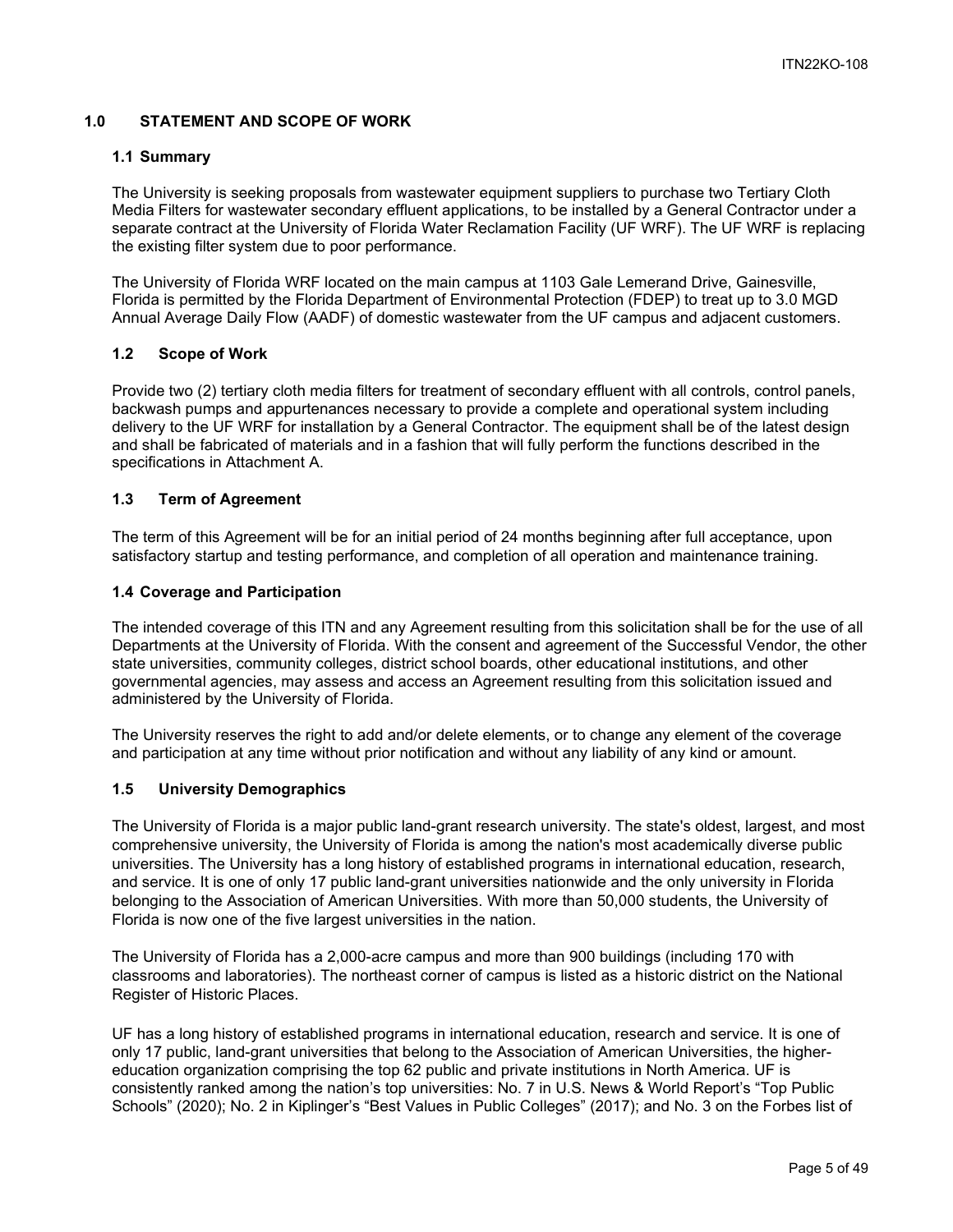best value public universities (2019). Additionally, UF ranked No. 6 in the New York Times list of universities that do the most to help low-income students (2015) and No. 3 in the Milken Institute's ranking of Best Universities for Technology Transfer.

As the state's oldest and most comprehensive university, tracing its beginnings to a small seminary in 1853, UF is now among the nation's most academically diverse public universities. with an enrollment of 54,000 students annually. UF is home to 16 colleges and more than 170 research centers and institutes and offers nearly 300 graduate degree programs. Only five other universities nationwide have as many programs of study on one campus as the University of Florida.

Several qualities distinguish UF among today's leading public research universities.

The first is its highly comprehensive breadth on a single campus, facilitating interdisciplinary collaboration among, for example, faculty within the adjacent colleges of journalism, engineering and medicine. The second is its unwavering support from the state of Florida, which has endorsed UF's drive to become one of the nation's very best public research universities – supporting those efforts since 2013 with hundreds of millions of dollars in additional funding to grow its faculty ranks. UF's third exceptional quality is its dynamism. Like the state of Florida, now the nation's third- largest and among its fastest-growing, UF is undergoing rapid transformation as it pursues its overarching aspiration "to be a premier university that the state, nation and world look to for leadership."

For any additional information about the University of Florida, please visit the University's web page at: [https://www.ufl.edu/.](https://www.ufl.edu/)

## <span id="page-5-0"></span>**2.0 EVALUATION PROCESS AND METHOD OF AWARD**

#### <span id="page-5-1"></span>**2.1 Method of Award**

The evaluation of each response to this ITN will be based on its overall competence, compliance, format, and organization. The Award shall be made to the responsive and responsible vendor whose proposal is determined to be the most advantageous to the University of Florida, taking into consideration the following evaluation criteria listed below. Pricing may be a criterion. However, the University is under no obligation whatsoever to select as most responsive the proposal that demonstrates the lowest pricing.

The contract will consist of the University's ITN, the proposal with any and all revisions, award letter, purchase order, and any signed agreement between the parties, as stated in that agreement.

Vendors whose proposals are not accepted will be notified after a final selection has been made by public posting of the selected proposer(s). This public posting functions as the rejection of all other proposals. This posting will be made to [https://procurement.ufl.edu/vendors/schedule-of-bids/.](https://procurement.ufl.edu/vendors/schedule-of-bids/)

#### **Evaluation Criteria**

Vendor proposals will be evaluated based upon how well each Vendor's plans meet the University's needs. Specific consideration will be given to the following responses in no particular order or weighting:

- Technical [response Tab #2]
- Filter Manufacturer [response Tab #3]
- Operation and Maintenance [response Tab #4]
- Warranty Iresponse Tab #51
- Training and Support [response Tab #6]
- Pricing [response Tab #7]
- References [response Tab #8]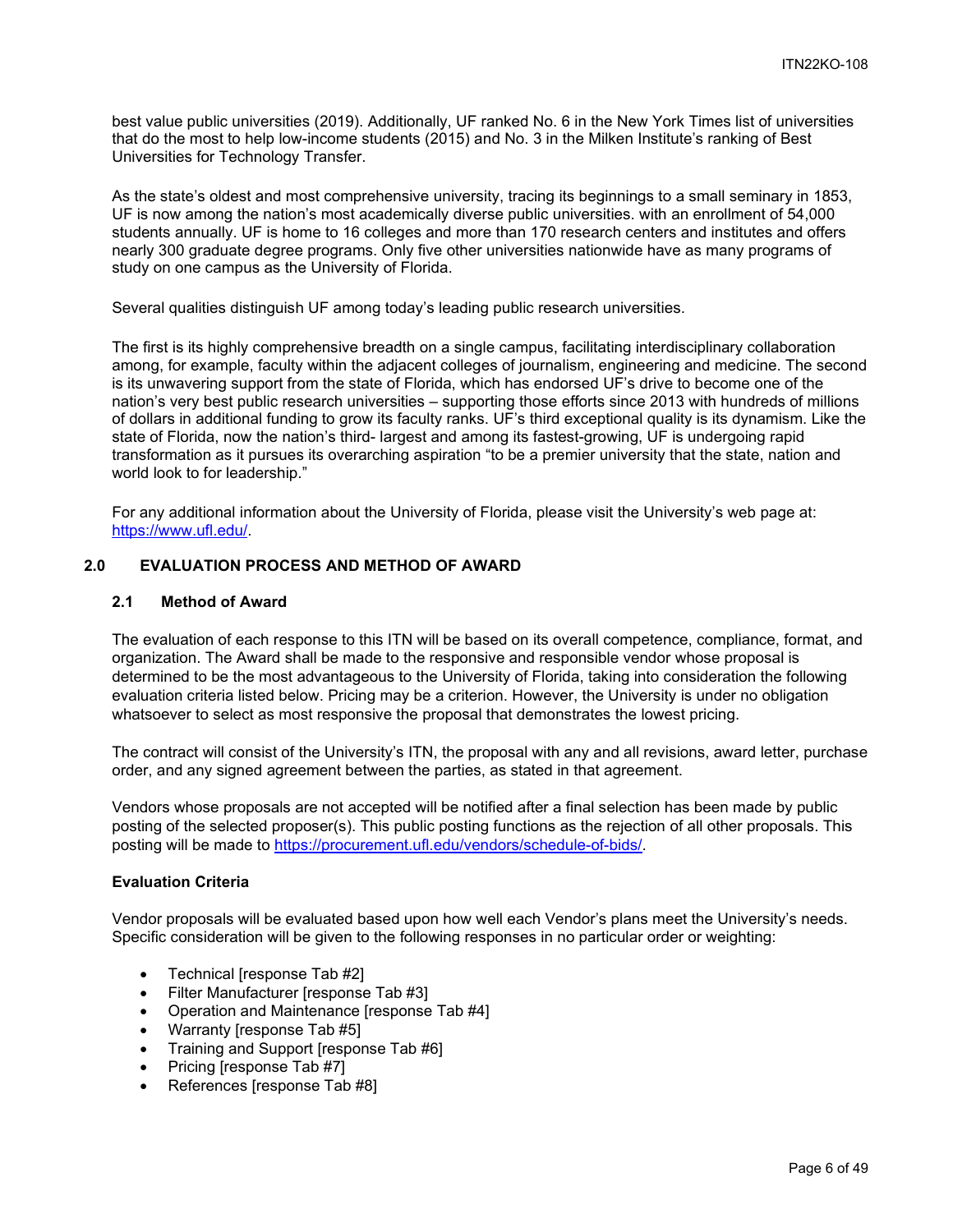## <span id="page-6-0"></span>**2.2 Selection, Negotiation, Additional Information**

Although the University reserves the right to negotiate with any vendor or vendors to arrive at its final decision and/or to request additional information or clarification on any matter included in the proposal, it also reserves the right to select the most responsive vendor or vendors without further discussion, negotiation, or prior notice. The University may presume that *any proposal is a best-and-final offer.*

The University also reserves the right to award to the next highest evaluated, responsive and responsible bidder for any and all groups, subgroups, or items in the event of vendor default, non- performance, noncompliance or similar issues affecting the University's ability to obtain services at any time throughout the contract period.

## <span id="page-6-1"></span>**2.3 Pre-Award Presentations**

The University reserves the right to require presentation from any and all vendors, in which they may be asked to provide or they may provide information in addition to that provided in their proposals.

#### <span id="page-6-2"></span>**2.4 Pre-Award Negotiations**

The University reserves the right to negotiate prior to award with vendors for purpose of addressing the matters set forth in the following list, which may not be exhaustive.

- Resolving minor difference and typographical errors
- Terms and conditions
- Clarifying necessary details and responsibilities
- Emphasizing important issues and points
- Receiving assurances from vendors
- Obtaining the lowest and best pricing and/or revenue agreement

#### <span id="page-6-3"></span>**2.5 Vendor Protest Procedure; Notice of Proposal Protest Bonding Requirement**

Any vendor protest to a University decision or intended decision with regard to this ITN is subject to Florida Board of Governors' (BOG) Regulations 18.002 and 18.003. Any vendor who files an action protesting a decision or intended decision shall post at the time of the filing the formal written protest, a bond, payable to the University of Florida, in an amount equal to the lessor of 10% of the estimated value of the protestor's proposal or 10% of the University's estimated expenditure during the contract term:, or \$10,000. The bond shall be conditioned upon the payment of all costs which may be adjudged against the vendor. In lieu of a bond, the University will accept a cashier's check or money order in the amount of the bond.

### <span id="page-6-4"></span>**2.6 Contractual Intent/Right to Terminate and Recommence ITN Process**

The University intends to contract with one vendor whose proposal is considered to be in the best interests of the University. However, the University may terminate this ITN process at any time up to notice of award, without prior notice, and without liability of any kind or amount. Further, the University reserves the right to commence one or more subsequent ITN processes seeking the same or similar products or services covered hereunder. In the event of cancellation or termination, the University reserves the right to award the contract to another Offeror, cancel in its entirety, or to request new proposals, whichever is in the best interest of University of Florida.

#### <span id="page-6-5"></span>**2.7 Effective Period of Proposals**

Under this ITN, the University shall hold that vendors' responses to this ITN shall remain in effect for a period of ninety (90) days following the closing date, in order to allow time for evaluation, approval, and award of the contract. Any vendor who does not agree to this condition shall specifically communicate in its proposal such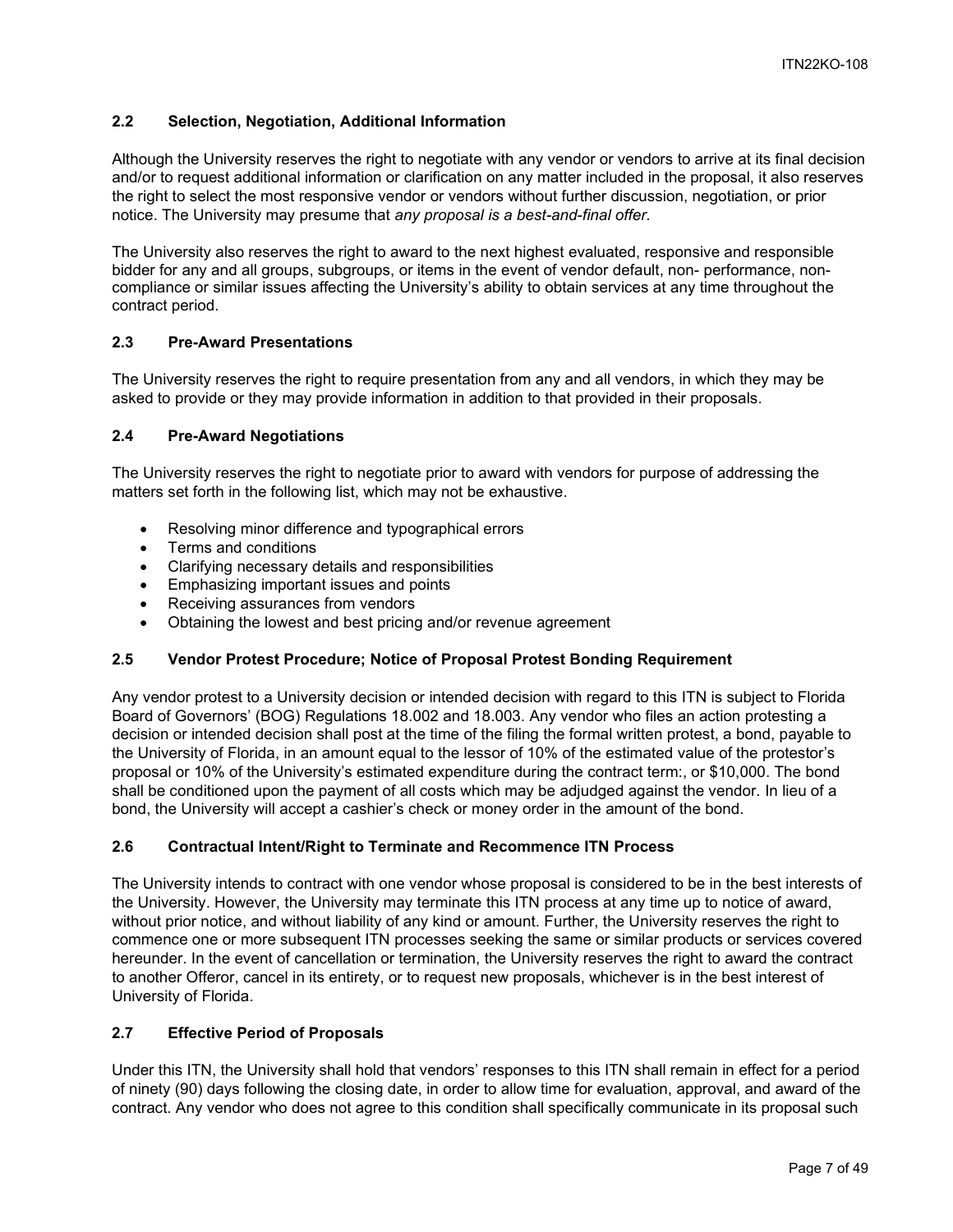disagreement to the University, along with any proposed alternatives. This University may accept or reject such proposed alternatives without further notification or explanation.

## <span id="page-7-0"></span>**2.8 Proposal Acceptance/Rejection**

The University reserves the right to reject any or all proposals. Such rejection may be without prior notice and shall be without any liability of any kind or amount to the University. The University shall not accept any proposal that the University deems not to be in its best interests. The University shall reject proposals submitted after the closing date and time. Should there be a force majeure event that prevents a vendor's proposal from arriving on time, the University may accept the proposal at its discretion. If a vendor's proposal is likely to be affected by such an event, UF requests the vendor notify Karen Olitsky at [kolitsk@ufl.edu](mailto:kolitsk@ufl.edu) prior to the closing date and time.

## <span id="page-7-1"></span>**2.9 Errors and Omissions in Vendors Proposals**

The University may accept or reject any vendor's proposal, in part or in its entirety, if such proposal contains errors, omissions, or other problematic information. The University may decide upon the materiality of such errors, omissions, or other problematic information.

## <span id="page-7-2"></span>**2.10 Determination of and Information Concerning Vendor's Qualifications**

The University reserves the right to determine whether a vendor has the ability, capacity, and resources necessary to perform in full any contract resulting from this ITN. The University may request from vendors information it deems necessary to evaluate such vendors' qualifications and capacities to deliver the products and/or services sought hereunder. The University may reject any vendor's proposal for which such information has been requested but which the vendor has not provided. Such information may include but is not limited to:

- Financial resources
- Personnel resources
- Physical resources
- Internal financial, operating, quality assurance, and other similar controls and policies
- Resumes of key executives, officers, and other personnel pertinent to the requirements of the ITN
- Customer references
- Disclosures of complaints or pending actions, legal or otherwise, against the vendor
- The University reserves the right to check references with current customers as provided by the vendor and with any customers the University identifies

#### <span id="page-7-3"></span>**2.11 Apparently Conflicting Information Obtained by Vendor**

The University is under no obligation whatsoever to honor or observe any information that may apparently conflict with any provision herein, regardless of whether such information is obtained from any office, agent, or employee of the University. Such information shall not affect the vendor's risks or obligations under a contract resulting from this ITN.

#### <span id="page-7-4"></span>**2.12 Rejection of Vendor Counter-offers, Stipulations and Other Exceptions**

Any vendor exception, stipulation, counter-offer, requirement, and/or other alternative term or condition shall be considered rejected unless specifically accepted in writing by the University and thereafter incorporated into any contract resulting from this ITN.

#### <span id="page-7-5"></span>**2.13 Vendor's Need to Use Proprietary Rights of the University**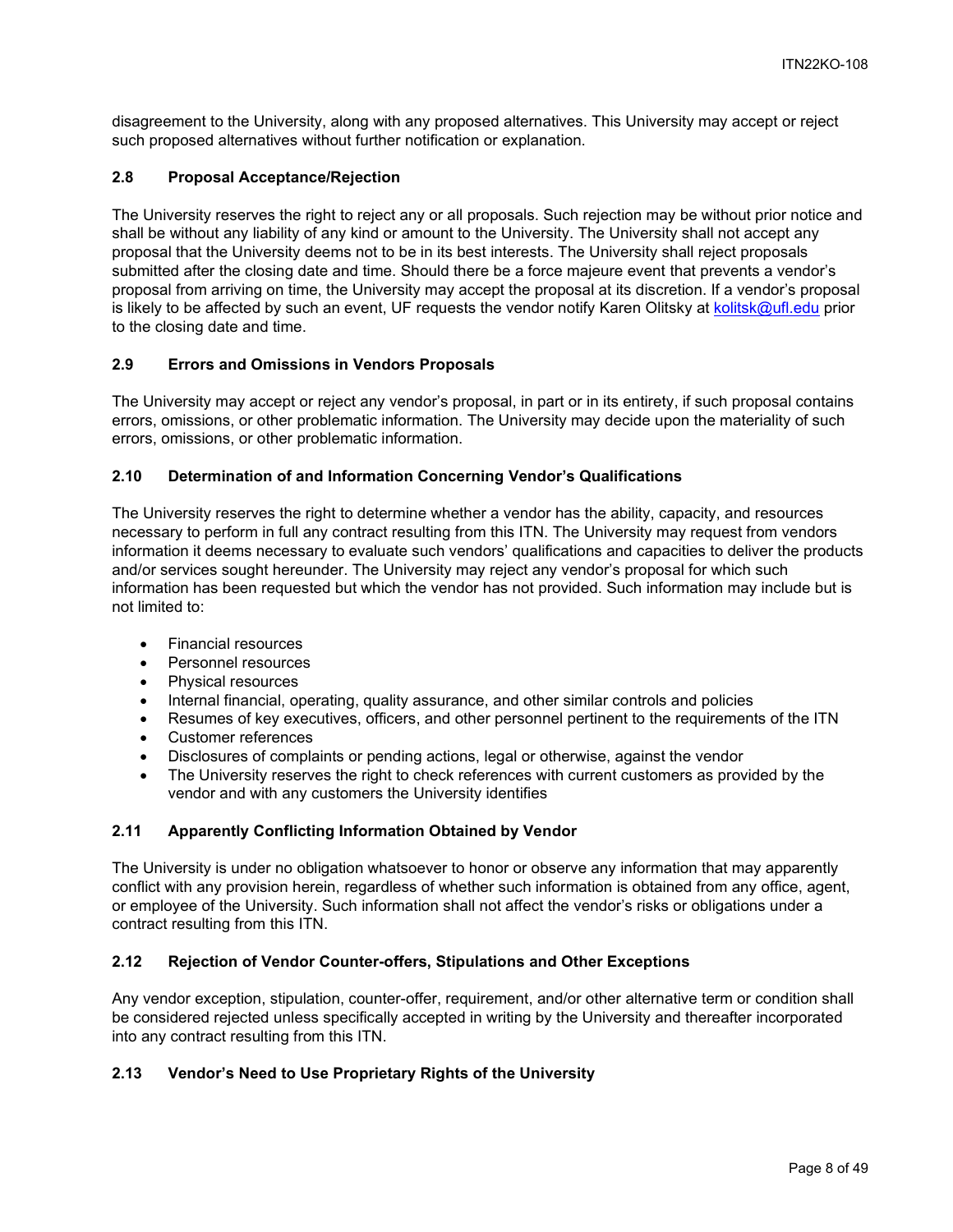All information proprietary to the University and disclosed by the University to any vendor shall be held in confidence by the vendor and shall be used only for purposes of the vendor's performance under any contract resulting from this ITN.

## <span id="page-8-0"></span>**2.14 Public Record**

On the earlier of (i) the time the University provides notice of a decision or intended decision, or (ii) 30 days after the final competitive sealed proposals are all opened, whichever occurs earlier, vendor proposals may be disclosed as public record.

## <span id="page-8-1"></span>**3.0 SCHEDULE OF EVENTS**

The following is the tentative schedule that will apply to this ITN but may change in accordance with the University's needs.

8/19/2021 Issuance of ITN

9/1/2021 at 5:00 PM ET Technical Questions/Inquiries Due 9/8/2021 Reponses to Inquires sent out ITN Closes/Opening of Proposals

#### <span id="page-8-2"></span>**3.1 Pre-Proposal Conference**

No pre-proposal conference has been scheduled for this solicitation.

The Procurement Staff may choose to call for pre-proposal conference(s) if, in the sole judgment of the Procurement Staff, there is a need for such conference(s) to promote competition.

#### <span id="page-8-3"></span>**3.2 Pre-Proposal Site Visit**

No pre-proposal site visit has been scheduled for this solicitation.

#### <span id="page-8-4"></span>**3.3 Special Accommodations**

If special accommodations are needed in order to attend the proposal opening, contact Karen Olitsky at [kolitsk@ufl.edu](mailto:kolitsk@ufl.edu) three (3) business days prior to the proposal opening.

#### <span id="page-8-5"></span>**4.0 PROPOSAL RESPONSE AND PREPARATION INSTRUCTIONS**

Proposals must be delivered sealed and addressed to: University of Florida Procurement Services 971 Elmore Drive Gainesville, FL 32611-5250 ITN22KO-108

#### on or prior to **9/21/2021 at 3:00 PM ET**.

#### **The above address is a valid campus address for any courier service.**

It is the vendor's responsibility to assure that the proposal is delivered at the proper time and place of the proposal opening. Proposals which for any reason are not so delivered will not be considered. The University shall not accept proposals received by facsimile or email. The University shall, at the specified closing date and time, open all proposals that are otherwise in order. The University will allow interested parties to attend such opening for purposes of identifying which vendors have responded. The University will make no immediate decision at such time, and there will be no disclosure of any information contained in any proposal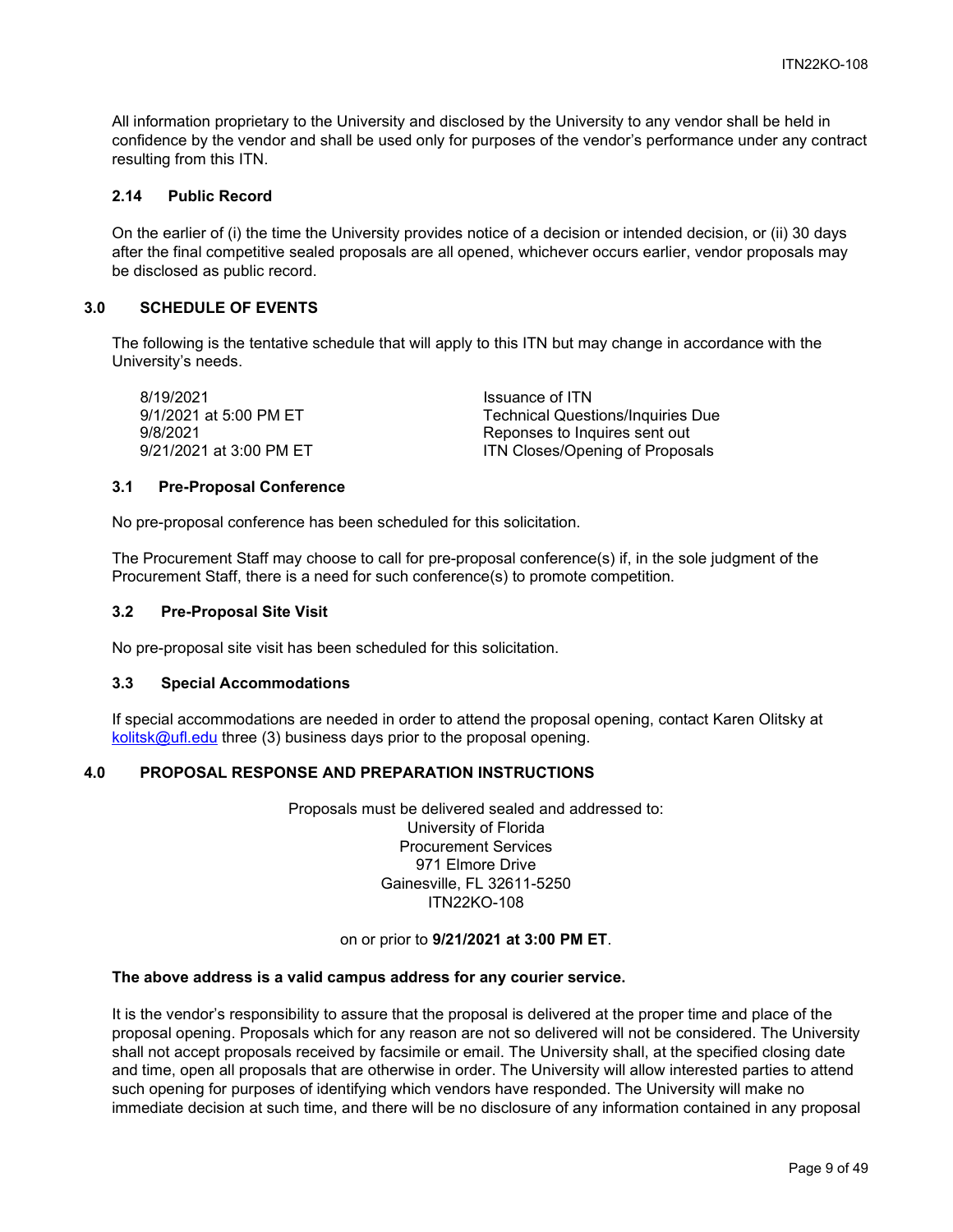until the earlier of (i) the time University provides notice of a decision or intended decision, or (ii) 30 days after the final competitive sealed proposals are all opened, whichever occurs earlier, at which time the vendor proposals become public record. When multiple solicitations have been scheduled to open at the same date and time, the University will open solicitations that have interested individuals present in sequential order by solicitation number. The University will hold unopened any proposals received after the closing date and time and will not consider such proposals. The University reserves the right to retain or dispose of such proposals at its discretion; however, the University may return such proposals to their related vendors, but only at such vendor's request and at no cost or expense whatsoever to the University.

If only one proposal is received, Procurement may delay the opening in order to determine why other vendors did not respond and to encourage other vendors to respond.

#### <span id="page-9-0"></span>**4.1 Proposal Format Organization**

Original proposal and all copies must be on 8-½ x11 text weight paper, double-sided, using binding tabs that will facilitate the distribution and evaluation of the proposals. Proposals should be printed when possible on paper containing a high level of post-consumer recycle content. Proposals should conform to the tabbed format below as well as the requirements of sections 4.1.2, 4.1.3 and 4.1.4.

## <span id="page-9-1"></span>**4.1.1 Response Format**

- Submit one (1) original copy and four (4) copies of the response in hard copy form. The original response must contain the original manual signature of the authorized person signing the proposal, and the electronic copy of the proposal.
- Submit one (1) copy of the initial response on PC compatible media (CD/DVD or USB flash drive), preferably in PDF format.
- The outer carton of the response must display clearly and conspicuously the following identifying information, The ITN number, name and due date and is sealed; submit one (1) original and four (4) copies of the vendor's proposal in hard copy form.
- The offer's response must include the information and required submittals described, tabbed and numbered as shown below, with all information appearing in the Tab in which it was requested.
- Questions and requests for information may not be rearranged, regrouped, or divided in any way.
- All information and required submittals requested MUST BE in both hardcopy and electronic and included in your written response.

#### *Failure to adhere to this condition may cause your response to be rejected without further evaluation.*

- Information submitted that is not requested by the University may be considered to be supplemental, not subject to evaluation by the committee members.
- If there is any information or required submittals which due to size or binding cannot be incorporated following the proper tab, the vendor must provide information following the numbered tab, telling the evaluator where the information can be found in the response.
- Tabular / Paginated Format:

**Tab 1**: Completed and signed Certification of Proposal form, Attestation of Principal Place of Business, and/or signed and completed acknowledgement forms for any addenda issued. Contact name(s) and titles(s) of the individuals(s) responsible for the company's proposal and negotiation during this ITN process.

**Tab 2**: Technical Proposal

- Cloth media filter size and number of cloth discs
- Filter and cloth media materials of construction
- Hydraulic calculations at design peak flow capacity, filter loading rate, weir overflow levels, headloss, % blinding, capture efficiency/rate, backwash initiation levels, backwash completion times and other applicable data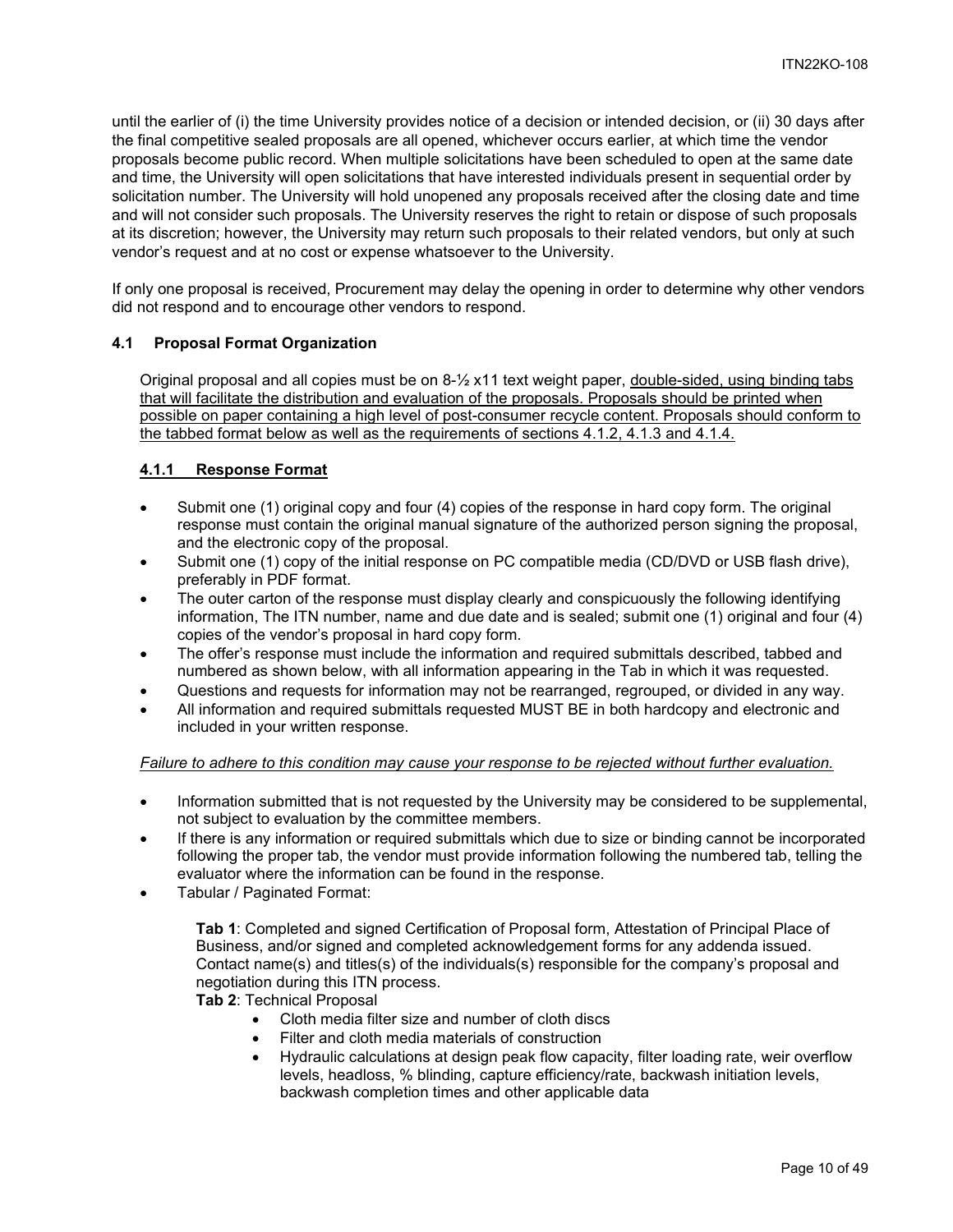- Description of the filter cleaning method(s) (spray wash, brush, etc.)
- Description of minimum/maximum backwash water flow and pressure requirements.
- Backwash pump model/make/materials of construction/hydraulic data including pump curve, design flow, total dynamic head (TDH), efficiency, etc.
- Complete control logic, Bill of Materials (BOM), a drawing showing the layout for the lights, button, switches, Programmable Logic Controller (PLC) for the Local Control Panel (LCP)
- Data for all motors included in the filters system including motor class, horsepower (HP), service factor, motor efficiency, motor enclosure type, etc.
- Filter influent, effluent, drains pipe sizes.
- **Tab 3**: Filter Manufacturer Proposal
	- Company data: company history, number of years in service, location of main office, location of production plant(s)
	- Company's staff breakdown in research and development, engineering, sales/marketing, manufacturing, customer service and administration.
	- Total production time for services described in ITN
	- Factory test program
	- Repair services support program, availability of replacement parts, and location of nearest service center/technician
- **Tab 4**: Operations and Maintenance Proposal
	- Operation and Maintenance Manual
	- Description of preventative maintenance requirements (scope, frequency, etc.)
- **Tab 5**: Warranty Proposal
	- Warranty filter system
	- Warranty cloth media
- **Tab 6**: Training and Support Program
	- Operator training and technical support program schedule and services
- **Tab 7:** Pricing Proposal
	- Total Cost with breakdown for:
		- **Two filters**
		- **Individual spare parts**
		- **Freight**
		- Field assistance/startup/O&M training
		- Additional services
		- Additional offerings available
- **Tab 8:** Customer References
	- Provide a list of installations of the standalone cloth media filters in wastewater treatment plants (WWTP) located in Florida/in USA of similar size and scope.
	- This list must include the design flow of the filter system, WWTP name/location, name, address, telephone, and email address of the reference.

**Tab 9:** Provide an itemized list of concerns with University terms and conditions and, where appropriate, suggest preferred alternate language. UF will not negotiate terms not identified at the time of submittal.

## <span id="page-10-0"></span>**4.1.2 Number of Proposal Copies to be Furnished**

Submit one (1) hardcopy original of the initial response and one copy on PC compatible media (CD/DVD or USB flash drive), preferably in Word® and/or Excel®, along with four (4) hardcopies each marked "Copy".

## <span id="page-10-1"></span>**4.1.3 Bindings and Marking**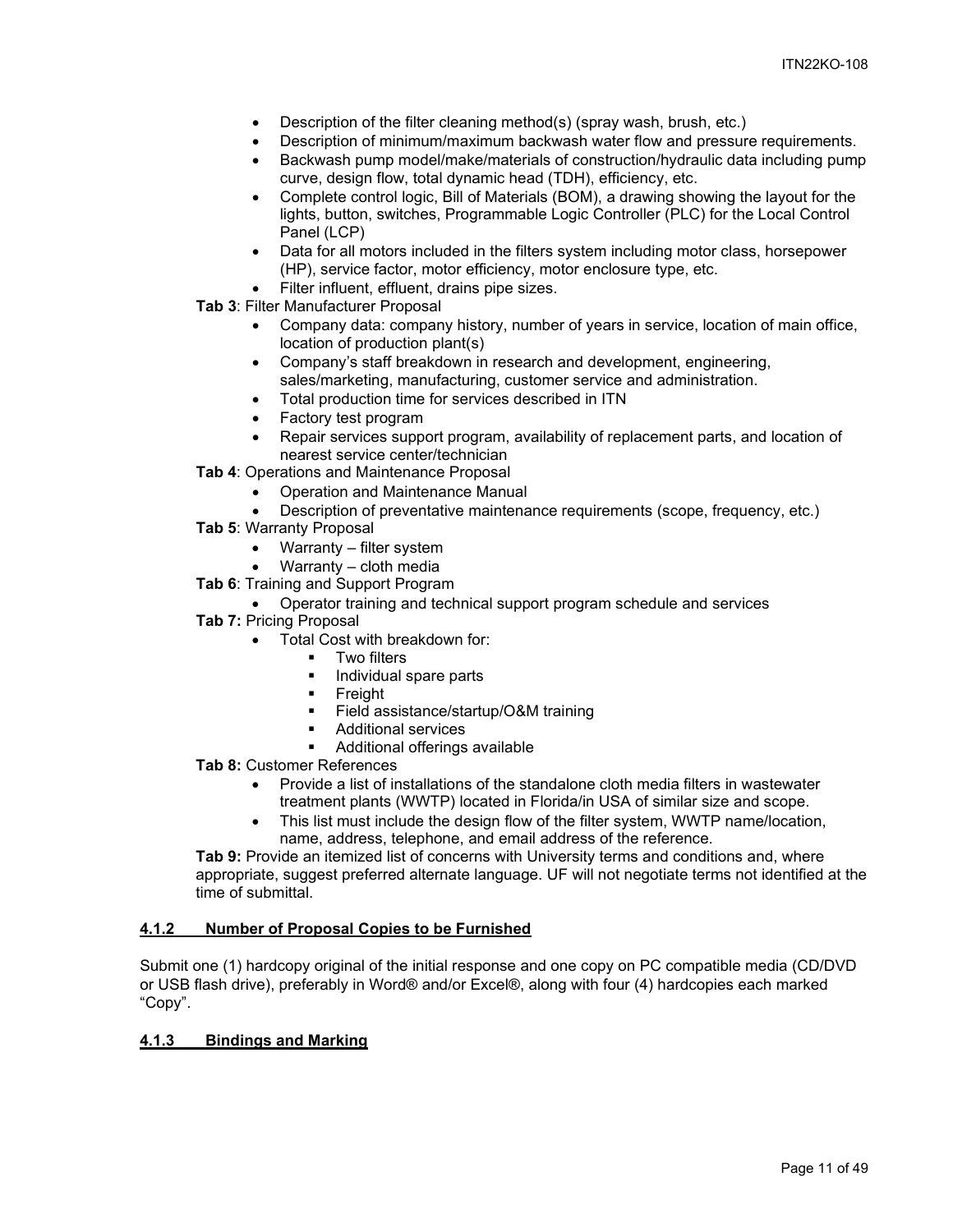Vendors shall ensure that the original and each copy are individually bound. When submitting more than one (1) proposal, vendors shall ensure that units are clearly marked; for example, as "Original of Proposal One", "Copy One of Proposal One", "Original of Proposal Two", "Copy One of Proposal Two", and so on.

This Contract shall inure to the benefit of, and shall be binding upon, the parties hereto and their respective permitted successors and assigns.

## <span id="page-11-0"></span>**4.1.4 Marking of Envelopes**

Vendors shall ensure that the outer carton of the response must display clearly and conspicuously the following identifying information: ITN #: ITN22KO-108 Opening date and time: 9/21/2021 at 3:00PM

## <span id="page-11-1"></span>**4.1.5 Proposal Costs**

The University is not liable in any manner or to any extent for any cost or expense incurred by any vendor in the preparation, submission, presentation, or any other action connected with proposing or otherwise responding to this ITN. Such exemption from liability applies whether such costs are incurred directly by the vendor or indirectly through the vendor's agents, employees, assigns or others, whether related or not to the vendor.

## <span id="page-11-2"></span>**4.1.6 Faxes or Emails Not Accepted**

The University shall not accept proposals received by fax or email.

## <span id="page-11-4"></span><span id="page-11-3"></span>**4.2 Requirements of Proposer for Response**

## **4.2.1 Original ITN Document**

Procurement Services shall retain the ITN, and all related terms and conditions, exhibits and other attachments, in original form in an archival copy. Any modification of these, in the vendor's submission, is grounds for immediate disqualification.

## <span id="page-11-5"></span>**4.2.2 Vendor's Understanding of the ITN**

In responding to this ITN, the vendor accepts the responsibility fully to understand the ITN in its entirety, and in detail, including making any inquiries to the University as necessary to gain such understanding. The University reserves the right to disqualify any vendor who demonstrates less than such understanding. Further, the University reserves the right to determine, at its sole discretion, whether the vendor has demonstrated such understanding. Related to this, the University's right extends to cancellation of award if award has been made. Such disqualification and/or cancellation shall be at no fault, cost or liability whatsoever to the University.

## <span id="page-11-6"></span>**4.2.3 University Provides Information in Good Faith without Liability**

All information provided by the University in this ITN is offered in good faith. Individual items are subject to change at any time. The University makes no certification that any item is without error. The University is not responsible or liable for any use of the information, or for any claims attempted to be asserted there from.

## <span id="page-11-7"></span>**4.2.4 Verbal versus Written Communication**

Verbal communication shall not be effective unless formally confirmed in writing by the specified University Procurement staff in charge of managing this ITN's process. In no case shall verbal communication override written communication.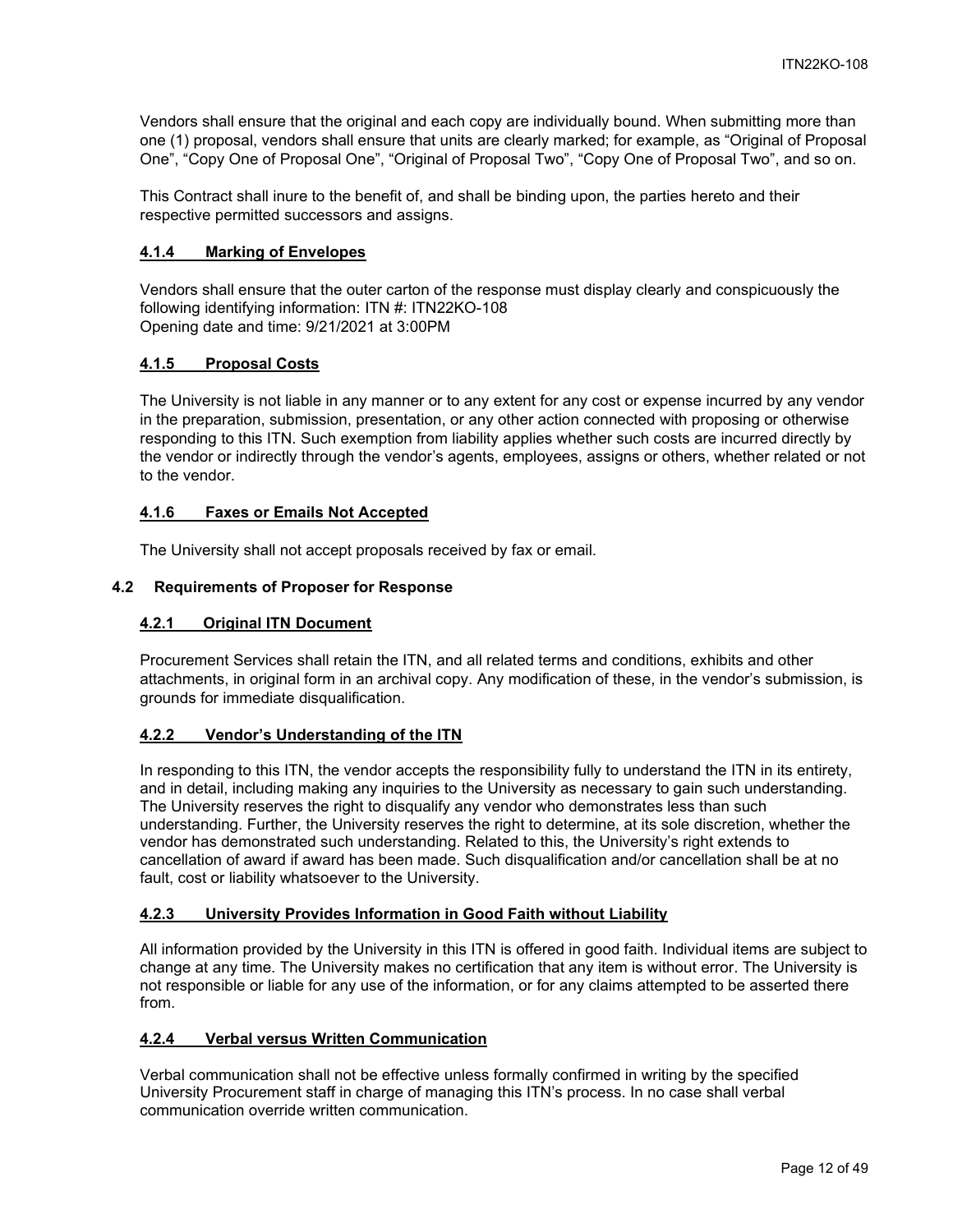## <span id="page-12-0"></span>**4.2.5 Questions, Communications and Inquires between the University and Vendors**

Vendor inquiries, questions and requests for clarification related to this ITN are to be directed, in writing, to:

> University of Florida Procurement Services 971 Elmore Drive Gainesville, FL 32611-5250

Attn: Karen Olitsky Telephone No: 352-294-1163 Facsimile No: 352-392-8837 E-mail Address: [kolitsk@ufl.edu](mailto:kolitsk@ufl.edu)

Applicable terms and conditions herein shall govern communications and inquiries between the University and vendors, as they relate to this ITN.

**Informal communications** shall include, but are not limited to, requests from/to vendors or vendors' representatives of any kind or capacity, to/from any University employee or representative of any kind or capacity, with the exception of Procurement Services, for information, comments, speculation, etc. Inquiries for clarifications and information that will not require addenda may be submitted verbally to the Procurement Staff named, above, at any time.

**Formal communications** shall include but are not limited to the following.

• Questions concerning this ITN must be submitted in writing and be received prior to 9/1/2021 at 5:00 PM/ET.

• Errors and omissions in this ITN and enhancements. Vendors shall bring to the University's attention any discrepancies, errors, or omissions that may exist within this ITN. Vendors shall recommend to the University any enhancements in respect to this ITN, which might be in the University's best interests. These must be submitted in writing and be received prior to 9/1/2021 at 5:00 PM/ET.

• Inquiries about technical interpretations must be submitted in writing and be received prior to 9/1/2021 at 5:00 PM ET.

• Inquiries for clarifications/information that will not require addenda may be submitted verbally to the Procurement Staff named above at any time during this process.

- Verbal and/or written presentations and pre-award proposals under this ITN.
- Addenda to this ITN.

Informal communications shall cease on the date of distribution of this ITN and formal communications shall commence. On the date that the University completes the award process for this ITN and executes the resulting contract with the successful Vendor, informal communications may resume, and formal communications must cease.

#### <span id="page-12-1"></span>**4.2.6 Addenda and the University's Response to Communications from Vendor**

The University will make a good-faith effort to provide a written response to each question or request for clarification that requires addenda within five (5) University business days.

#### *All addenda will be posted to our web site only:*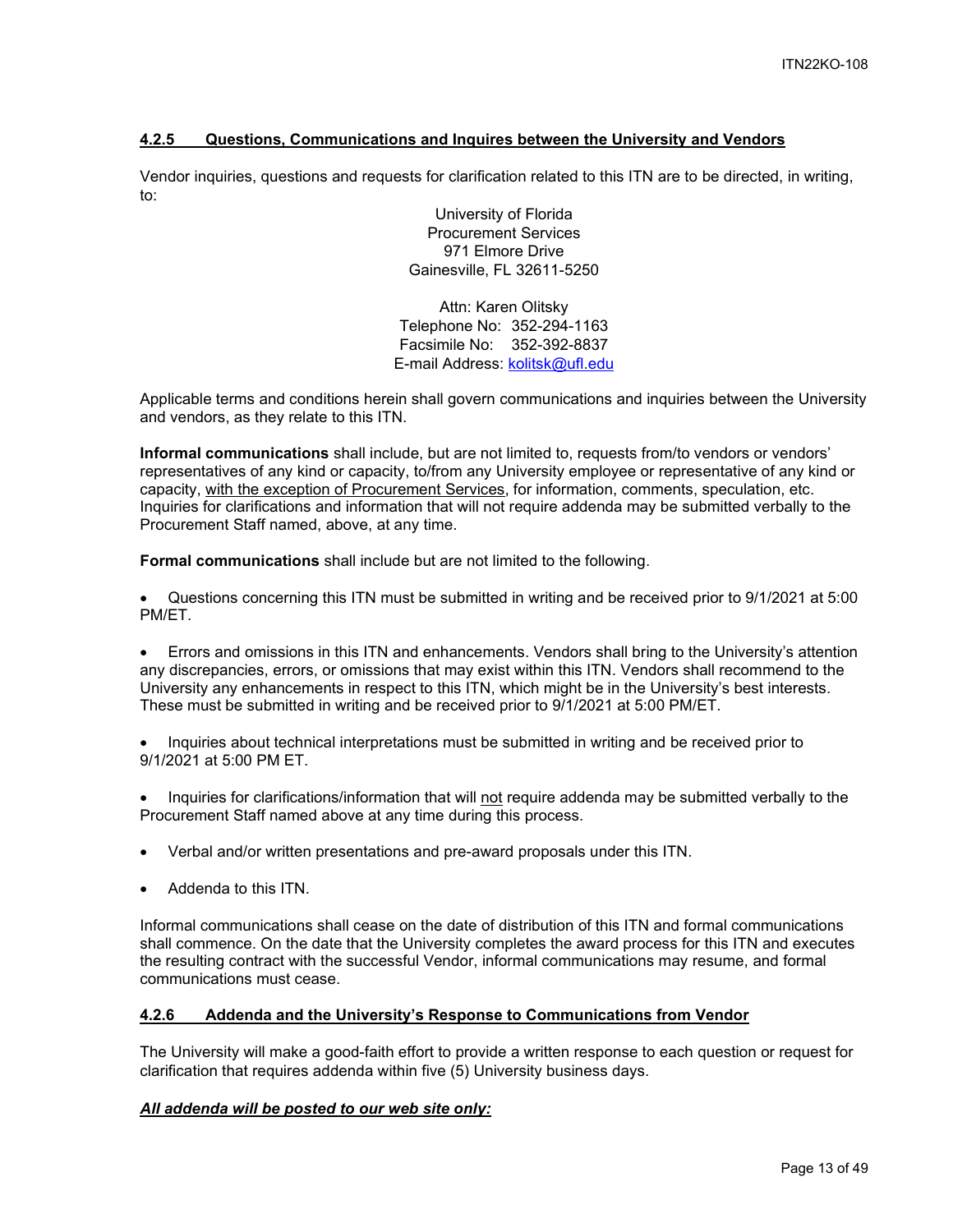<https://procurement.ufl.edu/vendors/schedule-of-bids/>

*Vendors who want the addenda supplied to them in another form must notify the Procurement Staff listed in Section 4.2.5 above of that request. Otherwise, it will be the vendor's responsibility to check the web site for any additional information and addenda concerning this ITN.*

The University may not respond to any questions/requests for clarification that require addenda, if received by the University after **9/1/2021**.

## <span id="page-13-0"></span>**4.2.7 Pricing Proposal**

Vendors shall indicate pricing in Tab 7 of their response. Vendors shall ensure that any departure from this condition results in an offer that is clearly cross-referenced to the applicable sections within this ITN. For any material departure from this condition, vendors shall provide clear and unambiguous explanations how the departure relates in detail to the applicable sections within this ITN. If the vendor responds with an "All or None" proposal, it shall be clearly and unambiguously marked as such.

The University may presume and hold as the vendor's final offer all pricing, whether stated as amounts or percentages, and/or whether or not offered on an all-or-none basis, if not specified by the vendor. The University may accept or reject in part or entirely the vendor's pricing when such offerings are not on an all-or-none basis. The University prohibits the changing of pricing proposals after the ITN closing date and time. Unless otherwise specifically proposed by the vendor, the University reserves the right to hold such pricing and/or revenue proposal as effective for the entire intended contract term. The University may prescribe the manner and method by which pricing shall be communicated in the vendor's proposal. The University may reject any proposal in which the pricing does not conform to such prescribed manner and method.

#### <span id="page-13-1"></span>**4.2.8 Revisions to the ITN**

The University may revise any part of this ITN for any reason by issuing addenda. The University will communicate additional information and addenda to this ITN by posting them on our web site.

#### <https://procurement.ufl.edu/vendors/schedule-of-bids/>

## **Vendors that want the revisions supplied to them in another way must notify the Procurement Staff listed in this document of that request. Otherwise, it will be the vendor's responsibility to check the web site for any additional information and addenda concerning this ITN.**

Vendors are responsible for the information contained in such addenda, whether or not they acknowledge receipt. The University is under no obligation to communicate such addenda to vendors who notify the University that they will not be responding this ITN. The University may determine whether an addendum will be considered as part of this ITN and/or as part of any contract resulting there from. The University shall reject vendors' responses to addenda if such responses are received after the ITN closing date and time.

#### <span id="page-13-2"></span>**4.2.9 Attention to Terms and Conditions**

Vendors are cautioned to thoroughly understand and comply with all matters covered under the Terms and Conditions section of this ITN. The successful Vendor is expected to enter into a form of agreement. The University agreement terms and conditions included in this ITN are intended to be incorporated into this agreement. PROPOSALS THAT ARE CONTINGENT UPON ANY CHANGES TO THESE TERMS AND CONDITIONS MAY BE DEEMED TO BE NON-RESPONSIVE AND MAY BE REJECTED (within the University's sole discretion).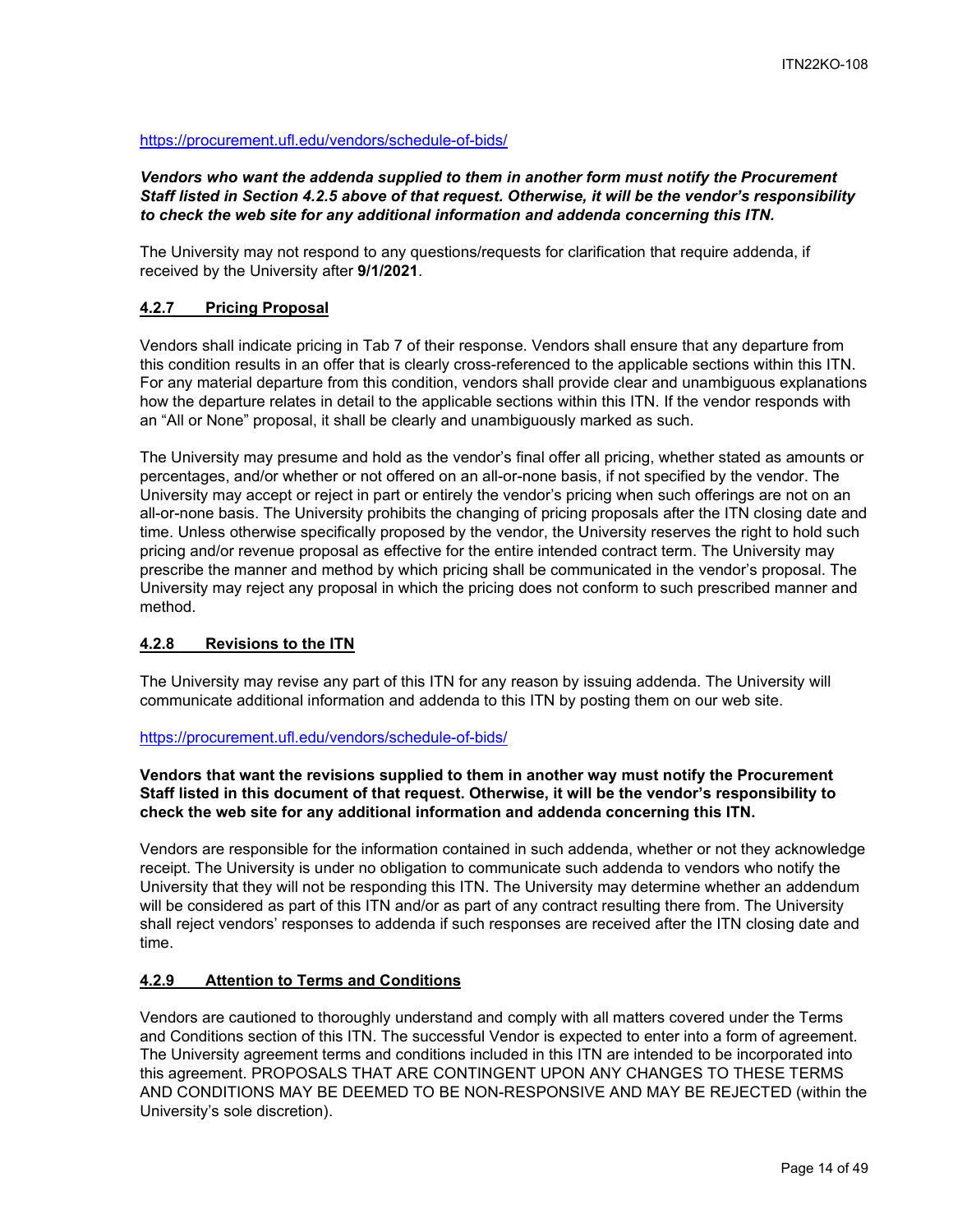## <span id="page-14-0"></span>**4.2.10 Required Signature**

The University may reject any vendors' response if it is not signed as indicated and/or required by the areas, spaces, or forms provided within this ITN.

## <span id="page-14-1"></span>**4.2.11 Authority to Negotiate**

Representatives of the vendor(s) selected to participate in oral negotiation(s) shall be first required to submit written authorization from the company CEO or CFO attesting to the fact that the company's lead negotiator is authorized to bind the company to the terms and conditions agreed to during negotiations and as contained in the vendor's best and final offer. The provision of such authorization shall be a prerequisite to continuation in the ITN process. The University shall not enter into extensive contract negotiations with the selected vendor(s) after the negotiation process has been completed. If the University determines that a company awarded a contract based on this ITN does not honor all aspects of the agreement reached during the negotiations in the best and final offer, the University reserves the right to immediately cancel the award, and to place the company on the University's suspended vendor list.

Company negotiators must enter the negotiations prepared to speak on behalf of the vendor's company. The University reserves the right to immediately terminate negotiations with any company whose representatives are not empowered to, or who will not, make decisions during the negotiation session. Vendors are reminded that the University may elect not to solicit a best and final offer from any company whose representative(s) have been unable or unwilling to commit to decisions reached during the verbal negotiation process.

## <span id="page-14-2"></span>**4.2.12 Collusion Prohibited**

In connection with this ITN, vendor collusion with other vendors or employees thereof, or with any employee of the University, is prohibited and may result in vendor disqualification and/or cancellation of award. Any attempt by the vendor, whether successful or not, to subvert or skirt the principles of open and fair competition may result in vendor disqualification and/or cancellation of award. Such disqualification and/or cancellation shall be at no fault or liability whatsoever to the University.

## <span id="page-14-3"></span>**4.2.13 Improper Business Relationships/Conflict of Interest Prohibited**

In connection with this ITN, each vendor shall ensure that no improper, unethical, or illegal relationships or conflict of interest exists between or among the vendor, the University, and any other party to this ITN. The University reserves the right to determine the materiality of such relationships, when discovered or disclosed, whether intended or not; and to decide whether or not vendor disqualification and/or cancellation of award shall result. Such disqualification and/or cancellation shall be at no fault or liability whatsoever to the University.

Contractor represents that no University employee who has, or whose relative has, a relationship with Contractor, will violate the Code of Ethics for Public Officers and Employees, including, but not limited to F.S. Section 112.313(3) and (7) and F.S. 112.3185(6) thereof, by reason of Contractor entering into this Contract.

## <span id="page-14-4"></span>**4.2.14 Corrections, Changes, and Providing Information on Forms within the ITN**

Vendors shall ensure that an authorized individual initials each correction using pen and ink. Vendors shall use pen and ink or typewriter in providing information directly on pages, or copies thereof, contained within this ITN.

## <span id="page-14-5"></span>**4.2.15 Intentionally Omitted**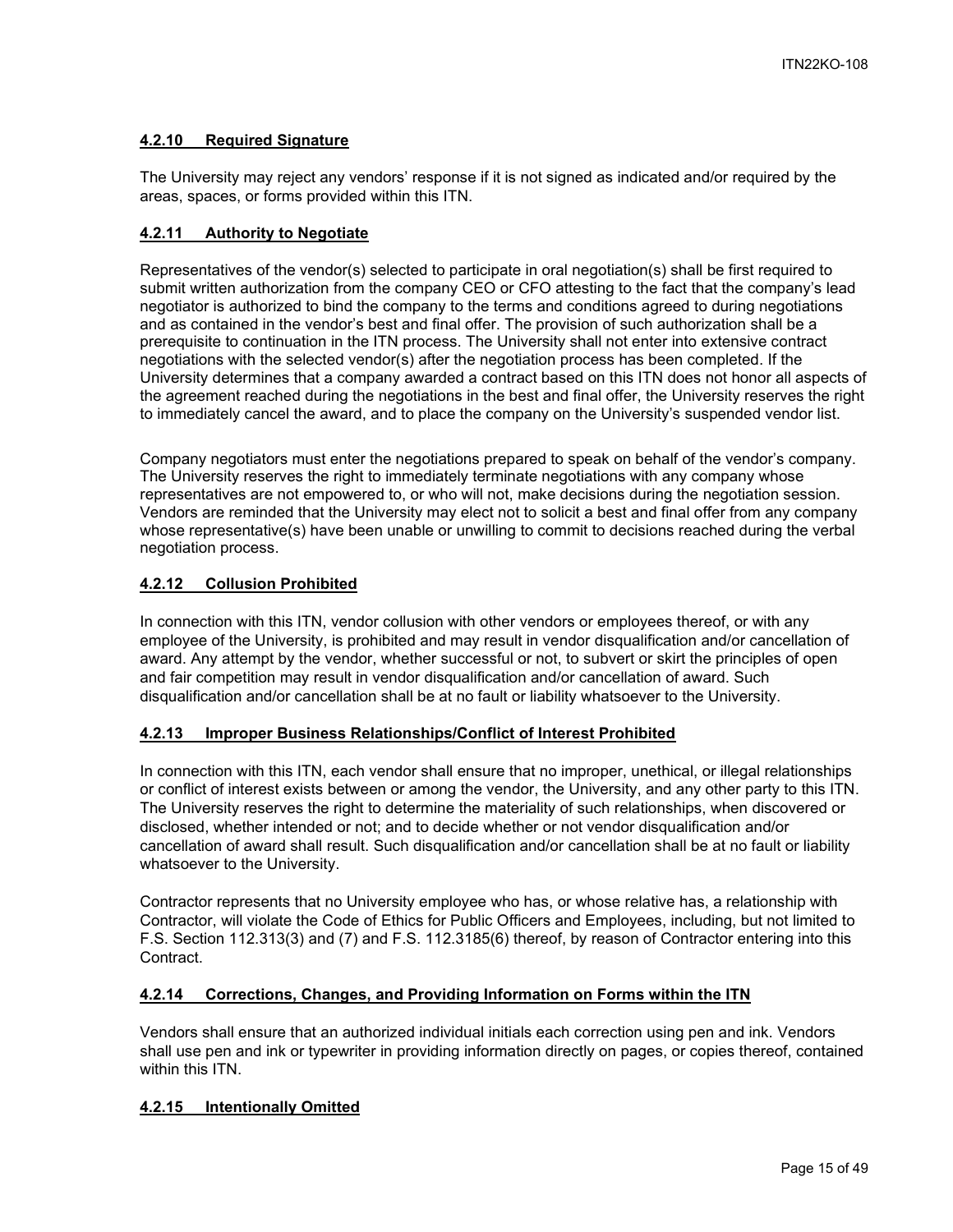## <span id="page-15-0"></span>**4.2.16 Anti-Kickback**

In compliance with FAR 52.203-7, the University has in place and follows procedures designed to prevent and detect violations of the Anti-Kickback Act of 1986 in its operations and direct business relationships.

### <span id="page-15-1"></span>**4.2.17 Withdrawal of ITN**

Vendors may withdraw their proposals any time prior to the ITN closing date. Vendors may request to withdraw their proposals after the ITN closing date and time prior to selection and notice of award. The University shall have sole authority to grant or deny such a request. In the event the University grants such a request, it may withhold issuing future ITN's to such vendors.

## <span id="page-15-2"></span>**4.2.18 University's Right to Use Vendor's Ideas/Proprietary Information**

**If the vendor needs to submit proprietary/trade secret information with the proposal, the vendor shall ensure that it is enclosed in a separate envelope from the proposal and that it is clearly designated and conspicuously labeled as such.** Vendors who submit responses with information noted as proprietary may be asked to substantiate why the information is proprietary or is otherwise exempt from a public records request under Florida Law.

Selection or rejection of the proposal shall not affect the University's right of use. Provided, however, that the University will, in good faith, honor any vendor information that is clearly designated and conspicuously labeled as proprietary when the University concurs that the information is proprietary, and that trade secrets or other proprietary data contained in the proposal documents shall be maintained as confidential in accordance with procedures promulgated by the Procurement Staff and subject to limitations in Florida or Federal law. Pricing information cannot be considered proprietary. The University shall not be liable in any manner or in any amount for disclosing proprietary information if such information is not clearly so designated and conspicuously so labeled. The University shall likewise not be liable if it did not know or could not have reasonably known that such information was proprietary.

Should a request be made of the University for access to the information designated confidential or trade secret by the bidder and, on the basis of that designation, the University denies the request, the bidder may be responsible for all legal costs necessary to defend such action if the denial is challenged in a court of law.

Contractor acknowledges and agrees that (a) all documents, studies, materials and information furnished to Contractor by University or University's affiliates in connection with the Services and (b) all reports, studies, plans, deliverables, strategies, materials and other documents and information developed or prepared for University in connection with the Services or which reflect any of the documents, studies, materials or information furnished to Contractor by University (the materials described in (a) and (b) are collectively referred to as the "Information") are and shall remain at all times confidential, proprietary, and the sole property of University. Contractor agrees that it shall not use the Information and will not share the Information with its employees, except as necessary to perform the Services. Contractor may not disclose Information to third parties unless it obtains University's written consent to such disclosure. In the event Contractor is required by subpoena or other judicial or administrative process or by law to disclose such records, Contractor shall (i) provide University with prompt notice thereof, (ii) consult with University on the advisability of taking steps to resist or narrow such disclosure, (iii) furnish only that portion of the information that is responsive to the request, (iv) comply with the requirements of all privacy laws applicable to the Information, which may include, but not be limited, to FERPA, and (v) reasonably cooperate with University in any attempt that University may make to obtain an order or other reliable assurance that confidential treatment will be accorded the records. Upon termination of this Contract or upon request by University, Contractor shall promptly return the Information to University. Notwithstanding the foregoing, if University will share or provide access to protected health information or "PHI" to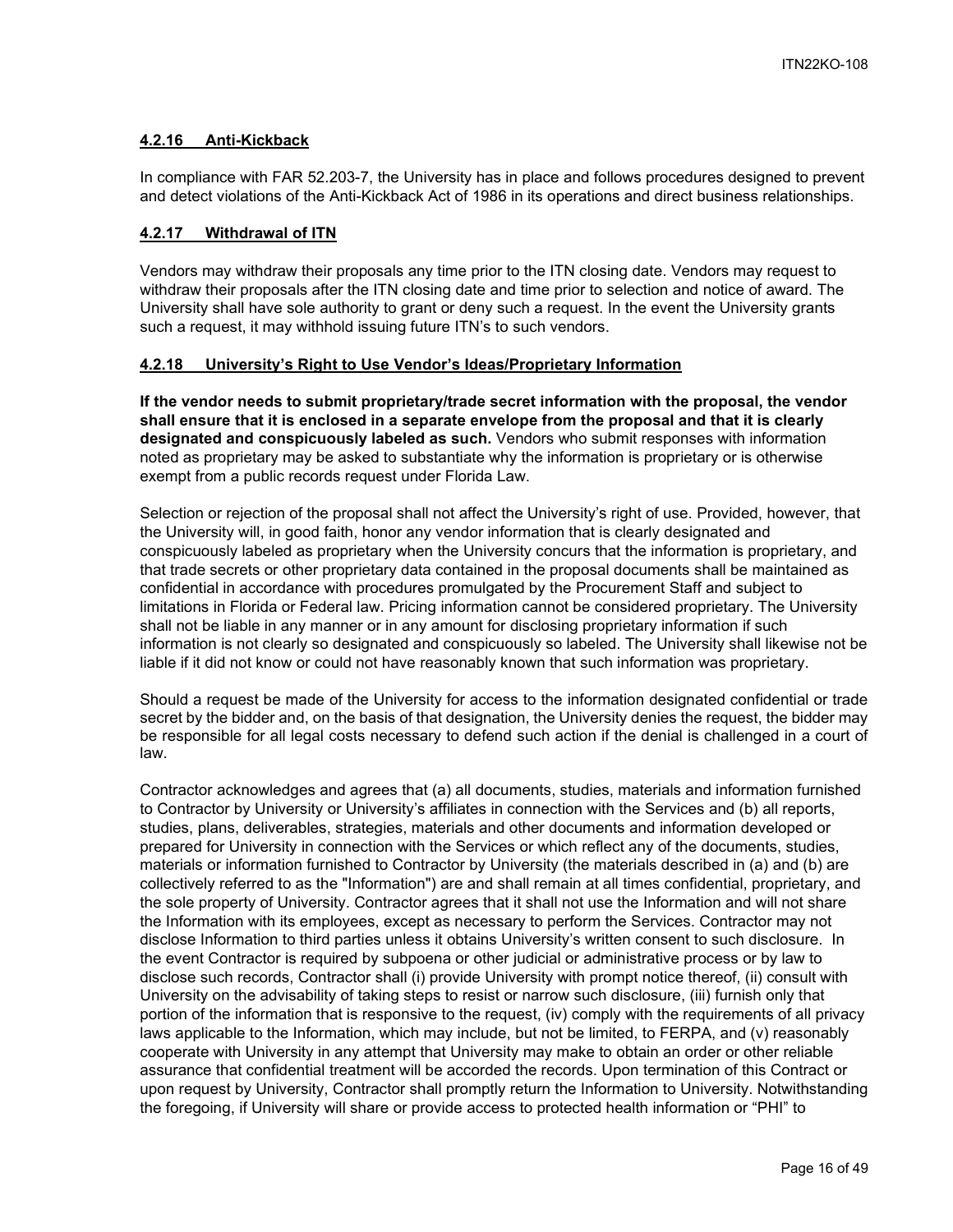Contractor for Contractor to perform the Services, University and Contractor will enter into a separate business associate agreement which will govern the confidentiality and non-use obligations of the Contractor regarding the PHI (in lieu of this provision). This provision shall survive the termination of this Contract.

#### <span id="page-16-0"></span>**5.0 DEFINITIONS**

#### <span id="page-16-1"></span>**5.1 Agreement/Contract**

All types of agreements entered into by the University of Florida, regardless of what they may be called, for the procurement of materials, services or construction, or the disposal of materials. Meaning is interchangeable.

#### <span id="page-16-2"></span>**5.2 Customer**

Unless otherwise implied by the context of the specific provision within this ITN, "Customer" means a customer of the vendor, other than the University.

#### <span id="page-16-3"></span>**5.3 May, Should**

Indicates something that is not mandatory, but permissible, recommended, or desirable.

#### <span id="page-16-4"></span>**5.4 Must, Shall, Will**

Indicates a mandatory requirement. Failure to meet these mandatory requirements may result in rejection of your proposal as non-responsive.

#### <span id="page-16-5"></span>**5.5 Proposal**

The entirety of the vendor's responses to each point of this ITN, including any and all supplemental offers or information not explicitly requested within this ITN.

#### <span id="page-16-6"></span>**5.6 Proprietary Information**

Information held by the owner that if released to the public or anyone outside the owner's organization, would be detrimental to its interests. It is an issue of fact rather than opinion. Pricing and/or revenues cannot be considered proprietary.

#### <span id="page-16-7"></span>**5.7 Provider**

Any entity responding to this ITN, or, if selected, the vendor entering into a contract with University.

#### <span id="page-16-8"></span>**5.8 Invitation to Negotiate (ITN)**

A competitive negotiation process. It is not to be confused with an Invitation to Bid (ITB), in which goods or services are precisely specified and price is substantially the only competitive factor. This ITN provides the University the flexibility to negotiate to arrive at a mutually agreeable relationship. Price will be considered but will not be the only factor of evaluation.

#### <span id="page-16-9"></span>**5.9 Respondent**

Any entity responding to this ITN, or, if selected, the vendor entering into a contract with University.

#### <span id="page-16-10"></span>**5.10 Response**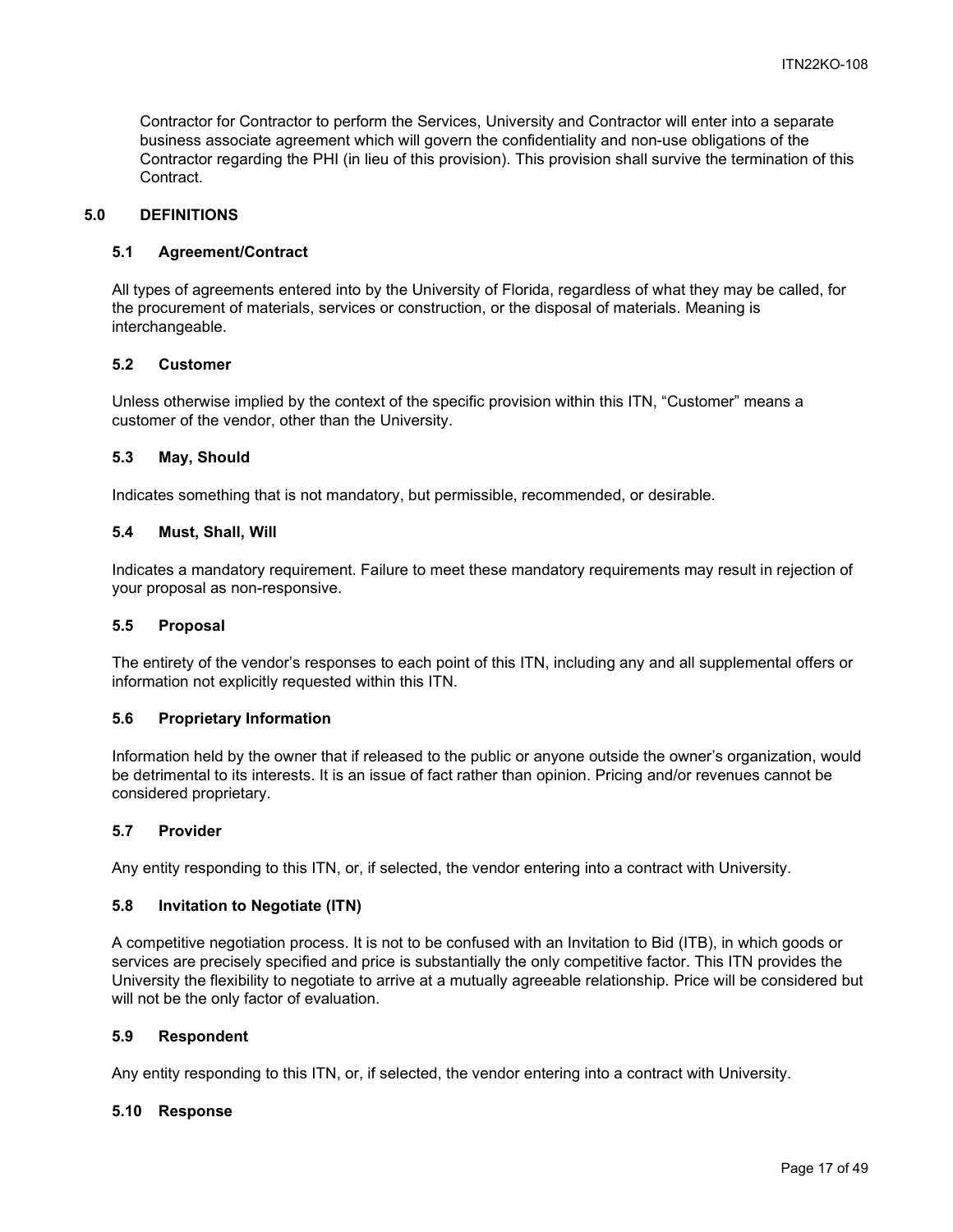Same as Proposal.

## <span id="page-17-0"></span>**5.11 Successful Vendor**

Any entity responding to this ITN, or, if selected, the vendor entering into a contract with University.

## <span id="page-17-1"></span>**5.12 Supplement Agreement**

Any supplement terms and conditions agreed to by the parties in writing taking precedence over all other documents governing the transaction.

## <span id="page-17-2"></span>**5.13 Supplier**

Any entity responding to this ITN, or, if selected, the vendor entering into a contract with University.

## <span id="page-17-3"></span>**5.14 University of Florida, UF or University**

Same as The University of Florida Board of Trustees, a public body corporate of the State of Florida; throughout the document the term UF, University and University of Florida is used interchangeably.

#### <span id="page-17-4"></span>**5.15 Vendor**

Any entity responding to this ITN, or, if selected, the vendor entering into a contract with University.

#### <span id="page-17-5"></span>**5.16 Vendor's Proposal**

Same as Proposal.

#### <span id="page-17-6"></span>**5.17 Vendor's Response**

Same as Proposal.

## <span id="page-17-7"></span>**6.0 AGREEMENT TERMS AND CONDITIONS**

The following are the Terms and Conditions that will become part of any Agreement consummated between the University and the Successful Vendor. The Successful Vendor will be expected to execute an Agreement containing the provisions set forth in this section, or substantially similar provisions as University deems prudent or necessary. This list of provisions is not exhaustive or indicative of every provision that will be contained in the Agreement, but rather identifies particular terms and conditions of which the vendor should be aware. In the event of a conflict between any provisions contained in any of the documents governing this transaction, the following shall be the order of precedence: Agreement; Invitation to Negotiate; Proposal.

#### <span id="page-17-8"></span>**6.1 Actions of Successful Vendor**

The University is under no obligation whatsoever to be bound by the actions of any Successful Vendor with respect to third parties. The Successful Vendor is not a division or agent of the University.

## <span id="page-17-9"></span>**6.2 Advertising**

The Successful Vendor shall not advertise or publish information concerning the Agreement without prior written consent of the University. The University shall not unreasonably withhold permission.

## <span id="page-17-10"></span>**6.3 Americans with Disabilities Act**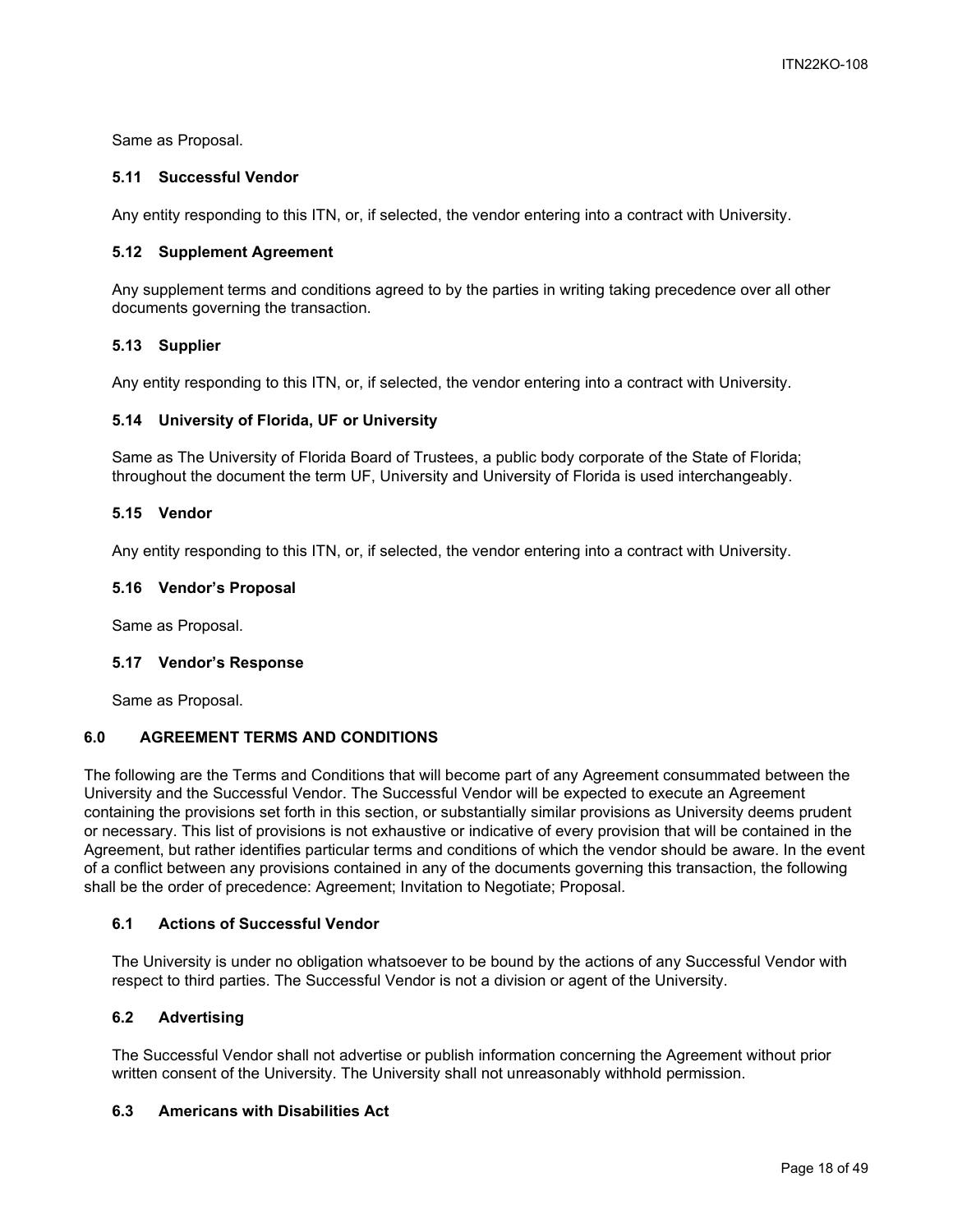The Successful Vendor shall comply with all applicable provisions of the Americans with Disabilities Act and applicable federal regulations under the act.

### <span id="page-18-0"></span>**6.4 Certification**

By signature on the "Proposal Certification" form included under Section 7.0, the Vendor certifies that the submission on the proposal did not involve collusion or other anti-competitive practices. The Vendor has not given, offered to give, nor intends to give at any time hereafter any economic opportunity, future employment, gift, loan, gratuity, special discount, trip, favor, or service to a public servant in connection with the submitted proposal. In addition, Vendor certifies whether or not an employee of the University has, or whose relative has, a substantial interest in any Agreement subsequent to this ITN. Vendor also certifies their status with regard to debarment, or suspension by any federal entity.

Failure to provide a valid signature affirming the stipulations required by this clause shall result in the rejection of the submitted proposal and, if applicable, any resulting Agreement. Signing the certification with a false statement shall void the proposal and, if applicable, any resulting Agreement. Any resulting Agreement may be subject to legal remedies provided by law. Vendor agrees to promote and offer to the University only those services and/or materials as stated in and allowed for under resulting Agreement(s).

#### <span id="page-18-1"></span>**6.5 Conflict of Interest**

The award hereunder is subject to the provisions of Chapter 112, F.S. Vendors must disclose with the proposal the name of any officer, director, or agent who is also an employee of the University of Florida. Further, all Vendors must disclose the name of any University employee who owns, directly or indirectly, an interest of five percent (5%) or more in the Vendor's firm or any of its branches.

#### <span id="page-18-2"></span>**6.6 Discrimination**

An entity or affiliate who has been placed on the discriminatory list may not submit a bid on a contract to provide goods or services to a public entity, may not submit a bid on a contract with a public entity for the construction or repair of a public building or public work, may not submit proposals on leases of real property to a public entity, may not award or perform work as a Vendor, supplier, subcontractor or consultant under contract with any public entity, and may not transact business with any public entity.

## <span id="page-18-3"></span>**6.7 Drug Free Workplace**

The Successful Vendor agrees that in the performance of the Agreement, neither the Successful Vendor nor any employee of the Successful Vendor shall engage in the unlawful manufacture, distribution, dispensing, possession, or use of a controlled substance in conducting any activity covered by the Agreement. The University reserves the right to request a copy of the Successful Vendor's Drug Free Workplace Policy. The Successful Vendor further agrees to insert a provision similar to this statement in all subcontracts for services required.

#### <span id="page-18-4"></span>**6.8 Equal Opportunity Statement**

The State Universities have established equal opportunity practices which conform to both the spirit and the letter of all laws against discrimination and prohibit discrimination based on race, creed, color, sex, age, national origin, marital status or religion. To be considered for inclusion as a supplier under this agreement, the vendor commits to the following:

A. The provisions of Executive Order 11246, September 24, 1966, and the rules, regulations, and relevant orders of the Secretary of Labor are applicable to each order placed against this agreement regardless of value.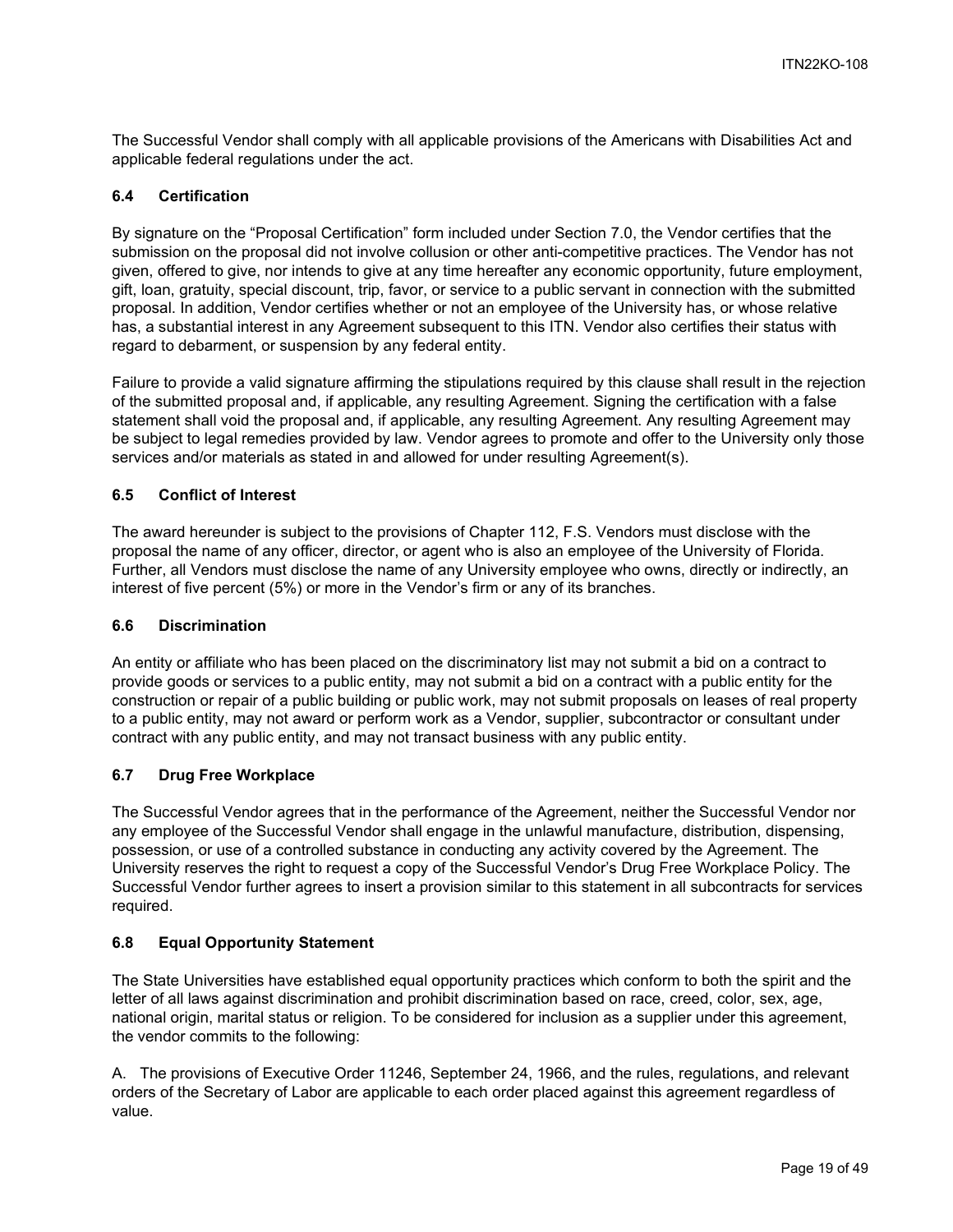B. If the vendor expects to receive \$10,000 in orders during the first 12 months of this agreement, a complete certificate of non-segregated facilities shall be attached to the proposal response.

C. If the vendor expects to receive \$50,000 in orders during the first 12 months of this agreement and employs more than 50 people, standard form 100 (EEOO-1) must be filed prior to March 1 of each year.

D. If the vendor expects to receive \$50,000 in orders during the first 12 months and employs more than 50 people, a written program for affirmative action compliance must be maintained by the vendor, subject to review upon request by the user agencies of this agreement.

If you have already complied with the above, please indicate

#### <span id="page-19-0"></span>**6.9 Federal, State, and Local Laws and Regulations**

Successful Vendor is solely responsible for complying with all laws, ordinances, and regulations including but not limited to, those relating to taxes, licenses and permits, as they may apply to any matter under this ITN. The Successful Vendor must demonstrate that they are duly licensed by applicable regulatory bodies during the performance of the Agreement. Prior to the commencement of Agreement, the Successful Vendor shall be prepared to provide evidence of such licensing as may be requested by the University. Successful Vendor shall, at no expense to the University, procure and keep in force during the entire period of the Agreement all such permits and licenses.

In the performance of the Services, Contractor shall, at its own expense, at all times during the Term, comply with all applicable federal, state, and local laws, rules, regulations, and ordinances and all other governmental requirements. Contractor acknowledges and agrees that Contractor has and will at all times during the Term maintain all governmental permits, licenses, consents, and approvals necessary to perform the Services. Contractor shall also be solely responsible for and shall pay as required by law Contractor's income taxes, general excise taxes and any self-employment taxes.

#### <span id="page-19-1"></span>**6.10 E-Verify Compliance; Unauthorized Alien Workers**

By entering into a contract with UF, Vendor is obligated to comply with the provisions of Section 448.095, Fla. Stat., "Employment Eligibility." Compliance with Section 448.095, Fla. Stat., includes, but is not limited to, utilization of the E-Verify System to verify the work authorization status of all newly hired employees, and requiring all subcontractors to provide an affidavit attesting that the subcontractor does not employ, contract with, or subcontract with, an unauthorized alien. Vendor affirms and represents that it is registered with the E-Verify system and are using same, and will continue to use same as required by Section 448.095, Fla. Stat. The Vendor's employment of unauthorized aliens is considered a violation of Section 274A(e) of the Immigration and Nationality Act. If the Vendor knowingly employs unauthorized alien workers, such violation shall be cause for UF'S unilateral cancellation of the Agreement.

#### <span id="page-19-2"></span>**6.11 Inspection, Audit and Reporting**

All books, accounts, reports, files and other records relating to the Agreement shall be subject at all reasonable times to inspection and audit by the University of Florida.

Reporting Requirements: The successful vendor(s) agrees to furnish to the University a summary of total sales made under this contract as requested but at least twice a year.

All reporting will be in Electronic Format provided to Procurement Services as requested.

Reports will include but are not limited to the following.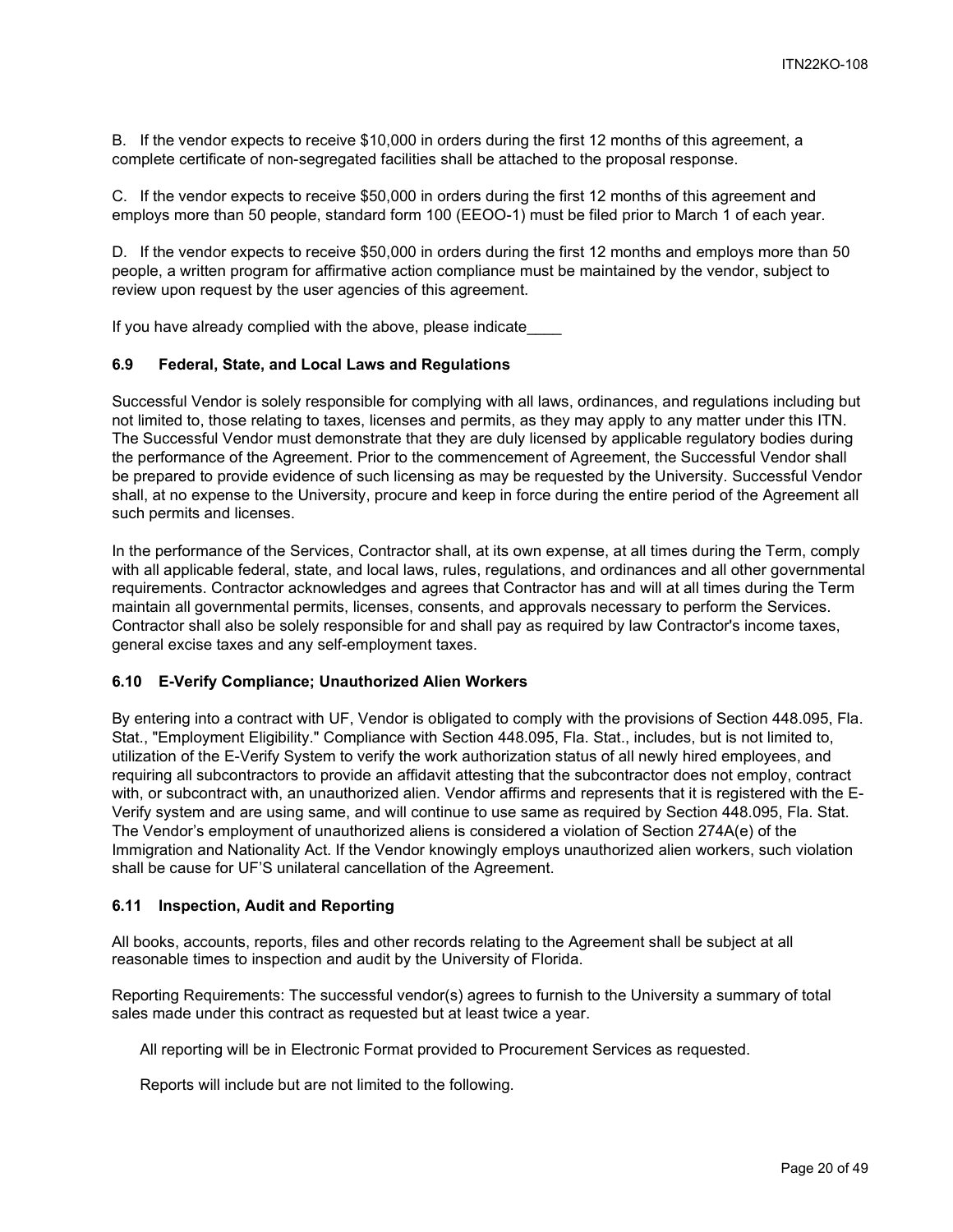Detailed invoice level purchase history usage with at minimum the following fields:

- · PO Number
- · Quote Number
- · Invoice Number
- · Invoice Date
- · Ordered By Department
- · Order Date
- · Delivery Date
- · Manufacturer Part Number [for distributors only]
- · Manufacturer Name [for distributors only]
- · Vendor Item Code
- · Item Description
- · List Price
- · Order Method
- · Discount
- · Net Price
	- · Other Organizations: Total dollar value of purchases and total of orders through University agreement to other institutions
	- · Savings to University through vendor discounting special offers such as volume discounting

Vendor and University will work together to create reports as University deems necessary and compatible with vendor systems.

## <span id="page-20-0"></span>**6.12 Liens**

Each Successful Vendor shall keep the University free and clear from all liens asserted by any person or entity for any reason arising out of the furnishing of services or materials by or to the Successful Vendor.

#### <span id="page-20-1"></span>**6.13 Modifications**

This Contract may be modified or altered only by written agreement signed by both University and Contractor.

#### <span id="page-20-2"></span>**6.14 Non-Discrimination**

The parties agree to be bound by applicable state and federal rules governing Equal Employment Opportunity and Non-Discrimination.

#### <span id="page-20-3"></span>**6.15 Ownership of Documents**

All drawings, maps, sketches, documents, records, programs, data base, reports and other data developed or purchased, under this Agreement for or at the University's expense shall be and remain the University's property, without restriction, reservation or qualifications. The Successful Vendor may retain copies necessary for recordkeeping documentation and all such other business purposes related to the Agreement. All materials and products produced shall be provided to the University upon expiration of this Agreement.

#### <span id="page-20-4"></span>**6.16 Sales and Use Tax**

The Successful Vendor agrees to comply with and to require all of his subcontractors to comply with all the provisions of applicable law. The Successful Vendor further agrees to indemnify and hold harmless the University from any and all claims and demands made against it by virtue of the failure of the Successful Vendor or any subcontractors to comply with the provisions of any and all said laws. The University is exempt from state sales and use tax. A copy of the University's Certificate of Exemption will be made available upon request.

#### <span id="page-20-5"></span>**6.17 Sexual Harassment**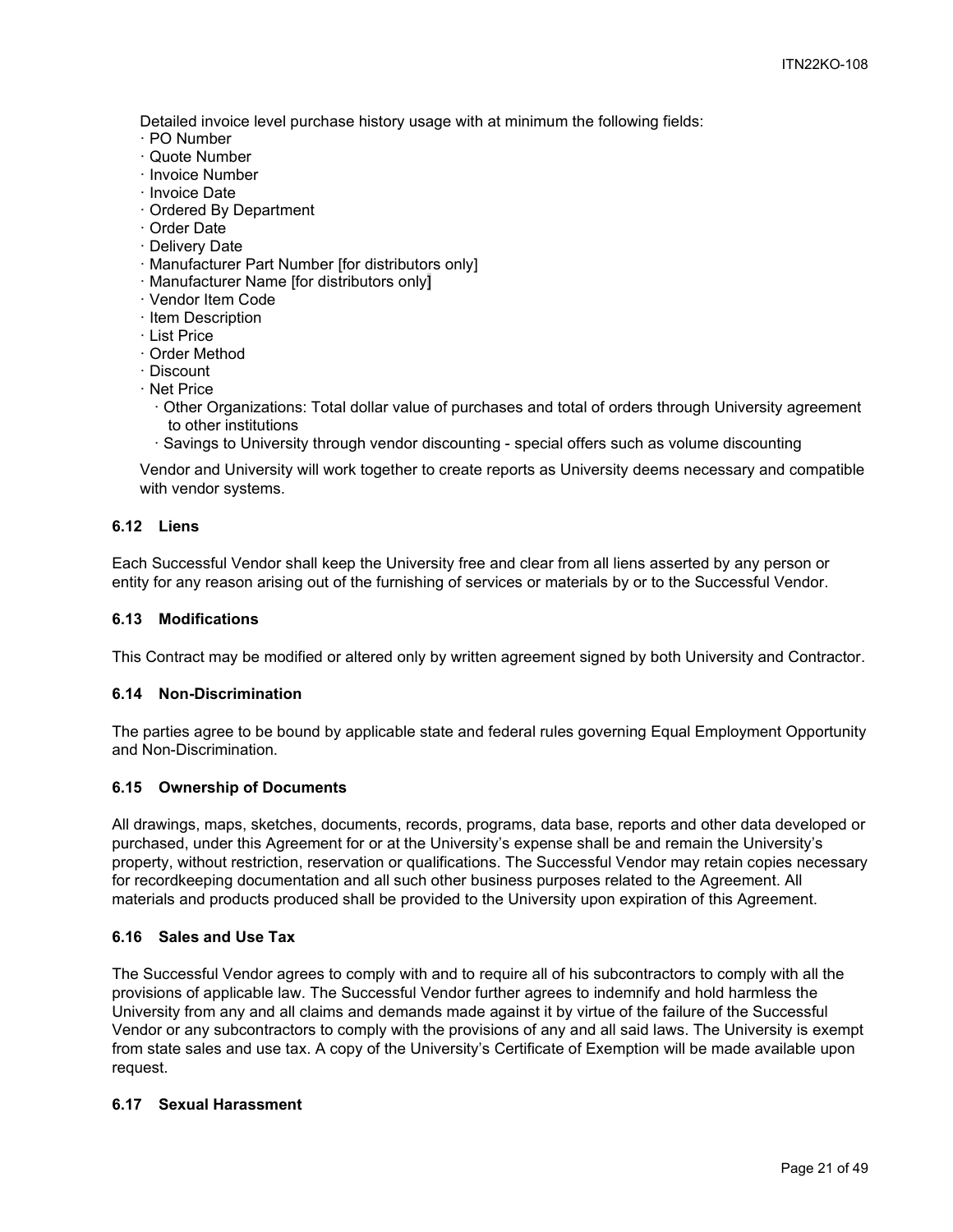Federal law and the policies of the University prohibit sexual harassment of University employees or students. Sexual harassment includes any unwelcome sexual advance toward a University employee or student, any request for a sexual favor from a University employee or student, or any other verbal or physical conduct of a sexual nature that is so pervasive as to create a hostile or offensive working environment for University employees, or a hostile or an offensive academic environment for University students. University vendors, subcontractors and suppliers for this project are required to exercise control over their employees so as to prohibit acts of sexual harassment of University employees and students. The employer of any person who the University, in its reasonable judgment, determines has committed an act of sexual harassment agrees as a term and condition of the Agreement to cause such person to be removed from the project site and from University premises and to take such other action as may be reasonably necessary to cause the sexual harassment to cease.

## <span id="page-21-0"></span>**6.18 Supplier Diversity Program**

University is an equal opportunity institution and, as such, encourages the use of small businesses, including women and minority-owned small businesses in the provision of goods and services. Small businesses should have a fair and equal opportunity to compete for dollars spent by the University. Competition ensures that prices are competitive, and a broad vendor base is available.

For questions about the University's supplier diversity program, contact the Director of Small Business and Supplier Diversity, 352-392-0380, [https://sbsd.admin.ufl.edu/.](https://sbsd.admin.ufl.edu/)

## <span id="page-21-1"></span>**6.19 Tobacco Free Campus Policy**

The University of Florida campus is a tobacco-free campus. This policy was effective as of July 1, 2010. The use of cigarettes or other tobacco products in UF buildings, parking lots, or in vehicles in these areas is prohibited. The successful vendor is expected to respect this smoke free policy and fully comply with it.

#### <span id="page-21-2"></span>**6.20 Sustainability Preferences**

The University's Procurement directives support the purchase of products that will minimize any negative environmental impacts of our work. In order to facilitate a healthy market in sustainable products, all parties involved in the procurement and utilization of materials must engage in both waste recycling and the initial purchase of products containing recycled content. It is in the interest of public health, safety and welfare and the conservation of energy and natural resources to use and promote environmentally responsible products, as well as energy efficient fixtures, appliances and mechanical equipment used in new construction and retrofit of University facilities.

#### <span id="page-21-3"></span>**6.21 Assignment-Delegation**

Except for subcontracting or delegation expressly contemplated in the scope of work set forth on Exhibit A, Contractor shall not assign, transfer, delegate, subcontract, or otherwise dispose of, whether voluntarily or involuntarily, or by operation of law, any right or obligation under this Contract, without the written consent of University, which consent may be withheld in University's sole discretion. Any such assignment, subcontracting or transfer is void. No subcontracting or other delegation shall in any event relieve Contractor of any obligation or liability of Contractor under this Contract

#### <span id="page-21-4"></span>**6.22 Assignment of Anti-Trust Overcharge Claims**

The parties recognize that in actual economic practice overcharges resulting from anti-trust violations are in fact borne by the ultimate purchaser; therefore, Successful Vendor hereby assigns to the University any and all claims for such overcharges.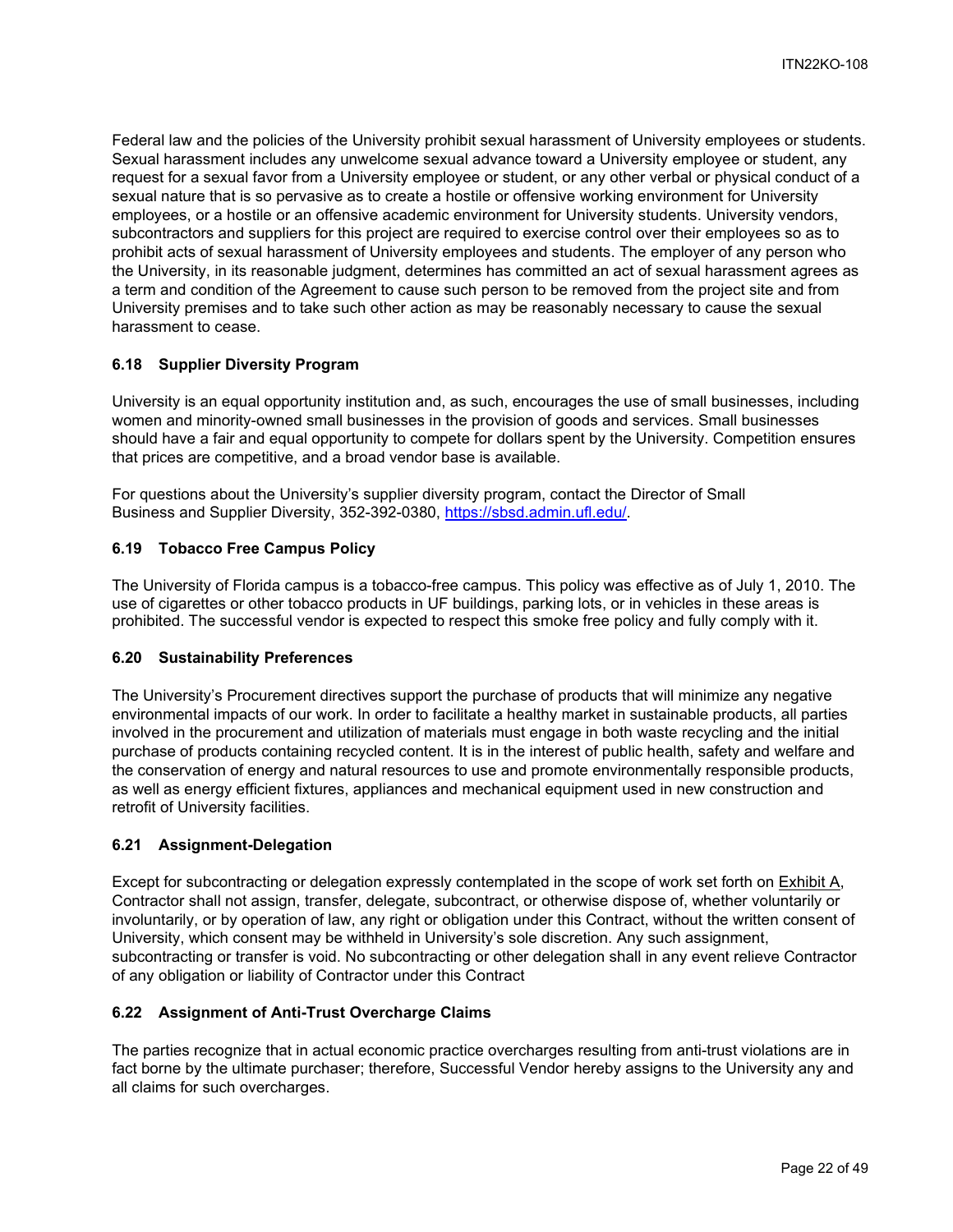## <span id="page-22-0"></span>**6.23 Date for Reckoning Prompt-Payment Discount**

For purposes of determining whether a prompt-payment discount, if applicable, may be taken by the University, the starting date of such reckoning period shall be the later of the date of a properly executed invoice or the date of completion of service and/or delivery of product.

## <span id="page-22-1"></span>**6.24 Force Majeure**

In the event compliance with any obligation under this Agreement is impractical or impossible due to any Event of Force Majeure, then the time for performance of such obligation shall be extended for a period equivalent to the duration of the Event of Force Majeure. The provisions of this section shall not operate to excuse either party's inability to perform its obligations hereunder because of inadequate finances. "Event of Force Majeure:" means any strike, lockout, labor dispute, embargo, flood, earthquake, storm, dust storm, lightning, fire, epidemic, act of God, war, national emergency, civil disturbance or disobedience, riot, sabotage, terrorism, restraint by governmental order or any other occurrence beyond the reasonable control of the party in question.

## <span id="page-22-2"></span>**6.25 Furnish**

The items specified in this solicitation will be provided on a furnished basis only. The Successful Vendor shall have the complete responsibility for the items or system until it is in place and working. Any special installation preparation and requirements must be submitted to the University. All transportation and coordination arrangements with the installation General Contractor will be the responsibility of the Successful Vendor. Delivery of equipment will be coordinated so that items or systems will be delivered directly to the installation site. This effort will minimize risk of damage and avoid double handling.

#### <span id="page-22-3"></span>**6.26 Indemnification/Hold Harmless; Liability**

The Successful Vendor shall indemnify, defend, and hold harmless the University of Florida Board of Trustees, the University of Florida, the State of Florida and the Florida Board of Governors, and their respective officers, agents, and employees, against and from any and all claims, demands, suits, actions, proceedings, loss, cost, and damages of every kind and description, including attorneys' fees and/or litigation expenses, which may be brought or made against or incurred on account of loss of or damage to any property or for injuries to or death of any person, caused by, arising out of, or contributed to, in whole or in part, by reasons of any act, omission, professional error, fault, mistake, or negligence of Successful Vendor, its employees, agents, representatives, or subcontractors, their employees, agents, or representatives in connection with or incident to the performance of the Agreement. Successful Vendor's obligation under this provision shall not extend to any liability caused by the sole negligence of the University Of Florida Board Of Trustees, University, or its officers, agents, and employees. Such indemnification shall specifically include infringement claims made against any and all intellectual property supplied by Successful Vendor and third party infringement under the Agreement.

The University, as a public entity, is protected by sovereign immunity from tort liability, subject to a limited statutory waiver. The University will not agree to (i) indemnify or hold harmless any vendor; (ii) be liable for vendor's attorneys' fees under any circumstances; or (iii) binding arbitration. The Agreement shall not be construed or interpreted as (i) denying to either party any remedy or defense available to such party under the laws of the State of Florida; (ii) the consent of University or the State of Florida or their agents and agencies to be sued; or (iii) a waiver of either University's or the State of Florida's sovereign immunity beyond the limited waiver provided in section 768.28, Florida Statutes.

#### <span id="page-22-4"></span>**6.27 Insurance Requirements**

The Successful Vendor shall purchase from and maintain with a company or companies, lawfully authorized to do business in Florida and acceptable to the University, such insurance as will protect the Successful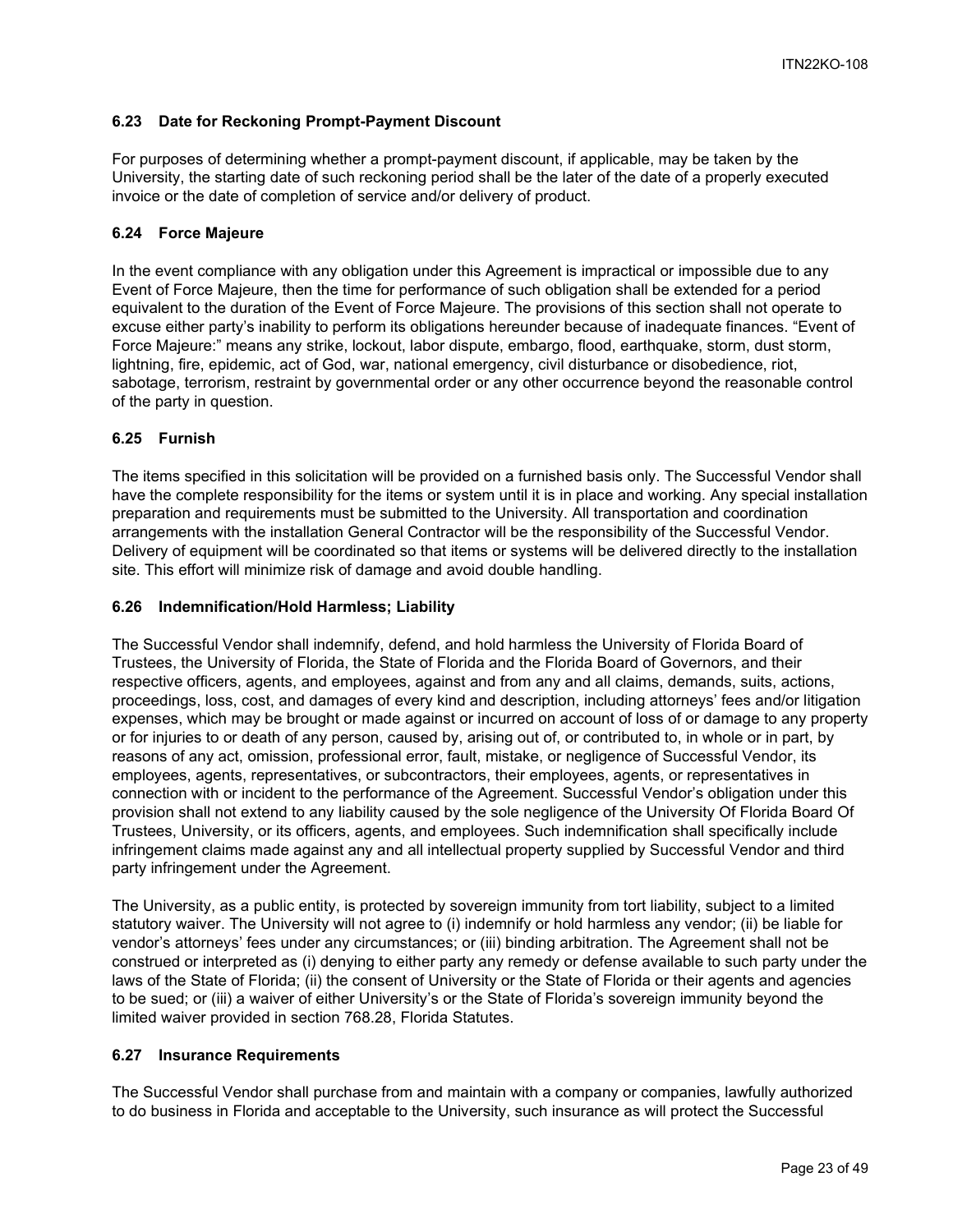Vendor from claims arising out of or resulting from the Successful Vendor's operations under the Agreement and for which the Successful Vendor may be legally liable, whether such operations be by the Successful Vendor or by their subcontractors or by anyone directly or indirectly employed by any of them, or by anyone for whose acts any of them may be liable. All insurance policies shall be issued and countersigned by representatives of such companies duly authorized for the State of Florida and shall be written on ISO standard forms or their equivalents. The Successful Vendor shall file with the University Certificates of Insurance prior to the commencement of this Agreement and shall file Certificates of Insurance evidencing the renewal of such policies at least thirty (30) days prior to the date that each applicable insurance policy is scheduled to expire. *Please note that the University of Florida must be named "additional insured" on automobile and general liability policies.*

General Liability Insurance – The Successful Vendor shall provide the ISO Commercial General Liability policy for general liability coverage's for limits of not less than of \$1,000,000 per occurrence. Coverage shall be maintained without interruption from date of commencement of work until date of final payment.

Worker's Compensation - The Successful Vendor shall secure and maintain for the life of this Agreement, valid Worker's Compensation Insurance as required by Chapter 440, Florida Statutes (if applicable.)

Automobile Liability - The Successful Vendor shall secure and maintain, during the life of this Agreement, Automobile Liability insurance on all vehicles against bodily injury and property damage in at least the amount of \$100,000.00 per person, \$500,000.00 per occurrence.

## <span id="page-23-0"></span>**6.28 Protection of Property**

The Successful Vendor shall at all times guard against damage or loss, whether by the vendor directly or subcontractors, to the property of the University or of others or vendors and shall be held responsible for replacing or repairing any such loss or damage. The University may withhold payment or make such deductions as deemed necessary to insure reimbursement or replacement for loss or damage to property through negligence of the Successful Vendor or their agents. The Successful Vendor shall provide all barricades and take all necessary precautions to protect buildings and personnel.

#### <span id="page-23-1"></span>**6.29 Labor Disputes**

Successful Vendor shall give prompt notice to the University of any actual or potential labor dispute which delays or may delay performance of the Agreement.

#### <span id="page-23-2"></span>**6.30 Laws and Regulations**

Successful Vendors are solely responsible for keeping themselves fully informed of and faithfully observing all laws, ordinances, and regulations and shall protect and indemnify the University, its officers and agents against any claims of liability arising from or based on any violation thereof.

#### <span id="page-23-3"></span>**6.31 No Replacement of Defective Tender**

Every tender of goods must fully comply with all provisions of the Agreement as to time of delivery, quantity, and the like. If a tender is made which does not fully conform, this shall constitute a breach and Successful Vendor shall not have the right to substitute a conforming tender.

#### <span id="page-23-4"></span>**6.32 No Waiver of Right by the University**

No waiver by a party of any provision or breach of this Contract shall be deemed to have been made unless the same is in writing, and no waiver of any provision or breach of this Contract shall be deemed a waiver of any other provisions or breach. A party's consent to or approval of any act shall not be deemed to render unnecessary the obtaining of such party's consent to or approval of any subsequent act.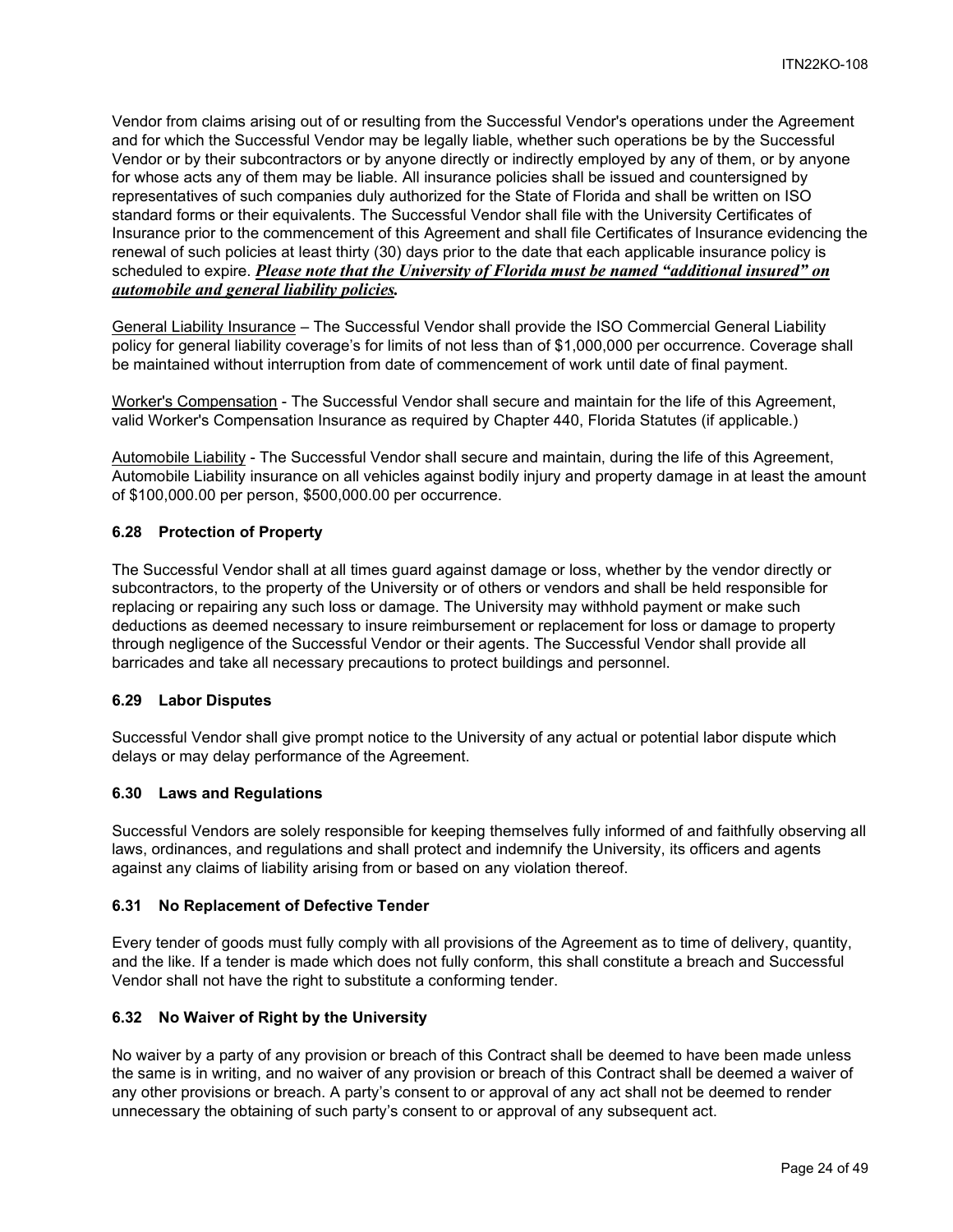## <span id="page-24-0"></span>**6.33 Notice to Vendors of Asbestos-Containing Materials in University Buildings**

Asbestos containing materials (ACM) can be found in almost any building in the United States more than 10 years old. The University of Florida is no exception. The types of asbestos most commonly found are pipe and boiler insulation, fireproofing, hard panels known as "Transite", floor tile, and spray or trowel-applied ceiling finishes. ACM is generally not hazardous if left undisturbed.

The University has implemented an Asbestos Program to assure safe management and removal of ACM. Vendors, consultants, and other's providing service to the University may encounter ACM and must, therefore, comply with the following instructions:

A. Avoid disturbing suspected ACM. Exercise caution and watch for possible ACM.

B. If it is necessary to disturb ACM, first notify the appropriate Division Asbestos Representative listed in this notice, or the University of Florida Asbestos Coordinator, before proceeding with your work. You shall take whatever precautions are necessary to protect humans' health and the environment, and comply with all applicable Federal, State, and Local laws pertaining to asbestos.

C. If you require additional information on possible locations of ACM in a particular building, contact the Asbestos Representative from the Division for which you are working.

| Division                   | <b>Asbestos Representative</b>     | <b>Telephone</b> |
|----------------------------|------------------------------------|------------------|
| <b>Facilities Services</b> | Assoc. Dir. Facilities Services    | (352) 392-7793   |
| Housing                    | Housing Maintenance Superintendent | $(352)$ 392-2161 |
| <b>Reitz Union</b>         | Maintenance Superintendent         | $(352)$ 392-1614 |
| <b>IFAS</b>                | Engineer                           | $(352)$ 392-6488 |

#### <span id="page-24-1"></span>**6.34 Parking**

The Successful Vendor shall obtain all parking permits and/or decals that may be required while performing project work on University premises. The Successful Vendor should review Contractor and Vendor Parking information from Transportation and Parking Services located at the following link: <https://parking.ufl.edu/decals/contractors-vendors/>

#### <span id="page-24-2"></span>**6.35 Payment Terms**

The University's obligation is payable only and solely from funds appropriated for the purpose of the Agreement. Unless otherwise stated herein, the payment terms for the Agreement are Net 30 days. VENDOR OMBUDSMAN: The University's vendor ombudsman whose duties include acting as an advocate for vendors may be experiencing problems in obtaining payment(s) from the University may be contacted at 352-392- 1241.

#### <span id="page-24-3"></span>**6.36 Price Adjustment**

Price changes will normally only be considered at the end of one Agreement period and the beginning of another. Price change requests shall be in writing, submitted at least sixty (60) days prior to the end of the current Agreement period, and shall be supported by written evidence of increased costs to the Successful Vendor. The University will not approve unsupported price increases that will merely increase the gross profitability of the Successful Vendor at the expense of the University. Price change requests shall be a factor in the Agreement renewal review process. The University shall, in its sole opinion, determine whether the requested price increase or an alternate option is in the best interest of the University.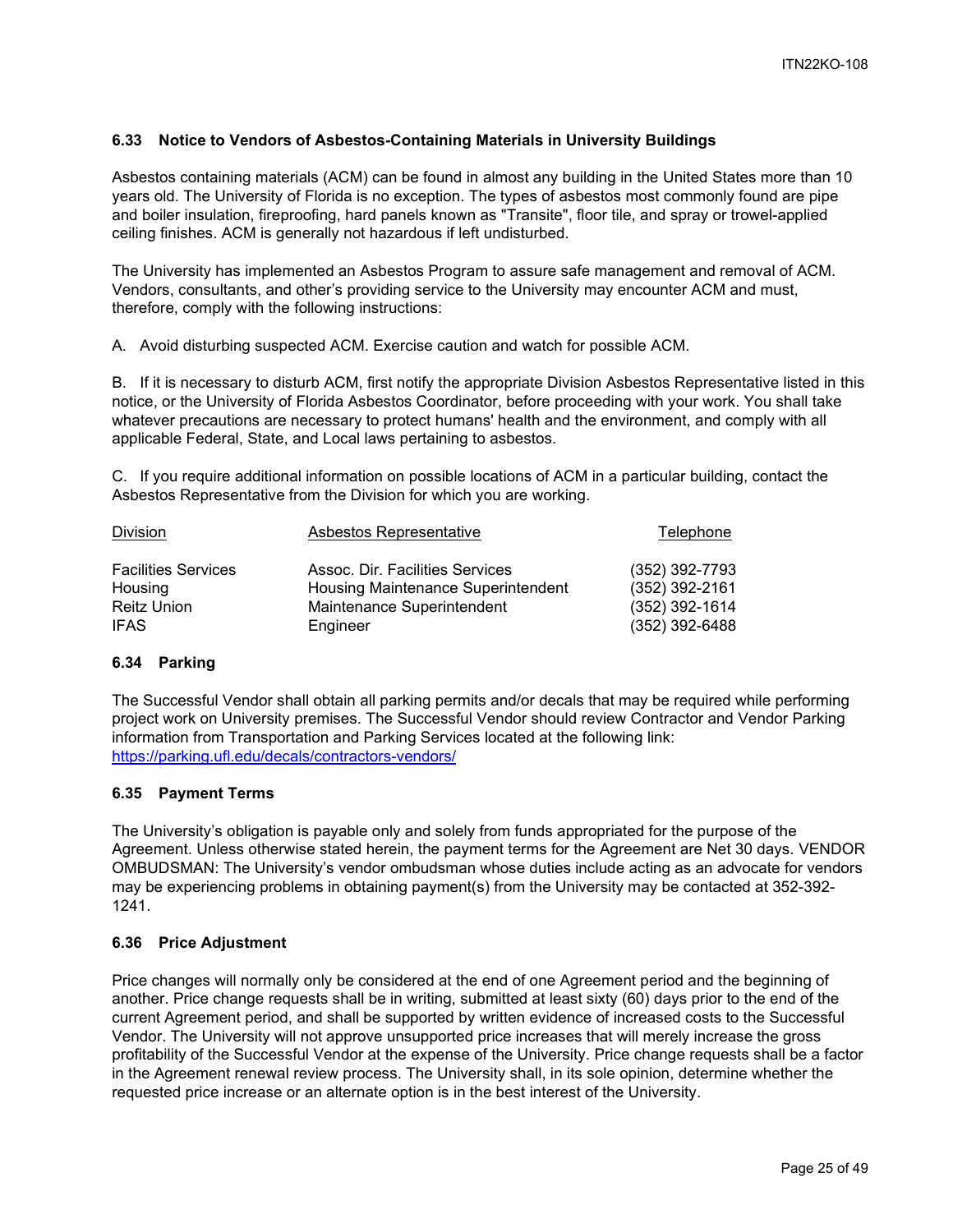## <span id="page-25-0"></span>**6.37 Prior Course of Dealings**

No trade usage, prior course of dealings, or course of performance under other agreements shall be a part of any agreement resulting from this ITN; nor shall such trade usage, prior course of dealing, or course of performance be used in the interpretation or construction of such resulting agreement.

## <span id="page-25-1"></span>**6.38 Intentionally Omitted**

## <span id="page-25-2"></span>**6.39 Public Entity Crime**

A person or affiliate who has been placed on the convicted list by the Department of Management Services, State of Florida, may not submit a proposal on a contract to provide any goods or services, including construction, repairs, or leases and may not be awarded or perform work as a Vendor, supplier, subcontractor, or consultant for the University of Florida for a period of 36 months from the date of being placed on the convicted list, a "person" or "affiliate" includes any natural person or any entity, including predecessor or successor entities or any entity under the control of any natural person who is active in its management and who has been convicted of a public entity crime (Rule 6C1-3.020 FAC).

## <span id="page-25-3"></span>**6.40 Public Records**

All proposal information submitted and opened becomes subject to the Public Records Law set forth in Chapter 119 F.S.

## **IF THE VENDOR HAS QUESTIONS REGARDING THE APPLICATION OF CHAPTER 119, FLORIDA STATUTES, TO THE VENDOR'S DUTY TO PROVIDE PUBLIC RECORDS RELATING TO THIS CONTRACT, CONTACT THE CUSTODIAN OF PUBLIC RECORDS AT Phone: (352) 846-3903 email: [PR-Request@ufl.edu](mailto:PR-Request@ufl.edu) Mail: PO Box 113156, Gainesville, FL 32611-3156**

Any resulting Agreement may be unilaterally canceled for refusal by the vendor to allow public access to all documents, papers, letters, or other materials made or received by the Successful Vendor in conjunction with the Agreement and subject to the provisions of Chapter 119. F.S.

## <span id="page-25-4"></span>**6.41 Referencing of Orders**

For each order issued against an agreement resulting hereunder, the University intends in good faith to reference this ITN for pricing, terms and conditions, delivery location, and other particulars. However, in the event the University fails to do so, the University's right to such terms and conditions, and particulars shall not be affected, and no liability of any kind or amount shall accrue to the University.

#### <span id="page-25-5"></span>**6.42 Remedies and Applicable Law**

The Agreement shall be governed by and construed in accordance with the laws of the State of Florida (without regard to principles of conflict of laws) and the rules and regulations of the Florida Board of Governors and the University. University and Successful Vendor shall have available all remedies afforded each by said law. The venue in any action or litigation commenced to enforce the Agreement shall be brought in Alachua County, Florida, and both parties consent to such jurisdiction and venue regardless of the residence of the parties at the time the action is commenced.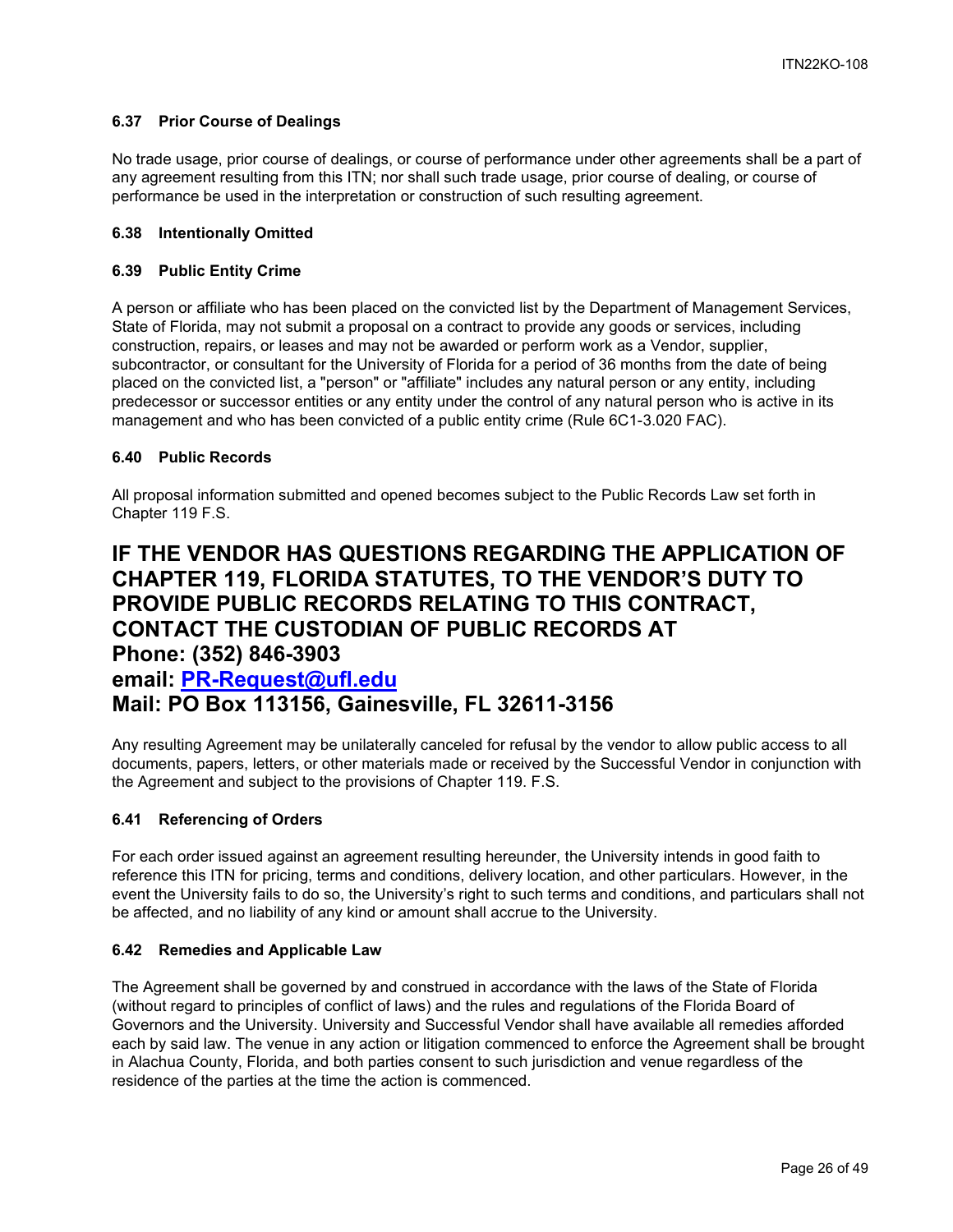## <span id="page-26-0"></span>**6.43 Right of Inspection**

University shall have the right to inspect the goods at delivery before accepting them.

## <span id="page-26-1"></span>**6.44 Right of Offset**

The University shall be entitled to offset against any sums due the Successful Vendor, any expenses or costs incurred by the University, or damages assessed by the University concerning the Successful Vendor's nonconforming performance or failure to perform the Agreement, or any other debt owing the University, including expenses, costs and damages described in the termination provisions contained herein.

## <span id="page-26-2"></span>**6.45 Shipment Under Reservation Prohibited**

Successful Vendor is not authorized to ship the goods under reservation and no tender of a bill of lading will operate as a tender of the goods.

## <span id="page-26-3"></span>**6.46 Specifications: Brand Name or Acceptable Alternate**

Where in these specifications reference is made to materials, trade names, catalog numbers or articles of certain manufacture, it is done for the sole purpose of establishing a basis of a comparable standard of quality, performance, characteristics desired and is not intended to limit or restrict competition. It shall be understood that such method of specification description is not intended to exclude other processes, similar designs, or kinds of materials, but is intended solely as a means of establishing a standard of comparison to be utilized for solicitation evaluation purposes. Other material or product may be used, if in the sole opinion of the University, they are equal in durability, quality and of a design in harmony with the intent of these specifications. Such other material or product which is substantially equivalent to those specific brand(s) specified shall qualify for solicitation evaluation and award consideration by the University. The University reserves the right to reject any substitute material or product which, in its opinion, does not meet the standard of quality established by reference in these specifications and is not considered an acceptable alternate for the intended use and purpose. The burden of proof as to meeting the requirements of these specifications shall be the responsibility of the submitting vendor. Such proposer(s) who is offering any material or product other than the item(s) specified herein must submit with their solicitation response catalog cuts and detailed specifications which will completely describe the item(s) on which they are offering for an acceptable alternate determination by the University. Where the proposer proposes to substitute a material or product which is not known to the University, he/she shall be prepared to submit samples on request for the University's inspection and evaluation. The cost of transportation, both ways, of such samples shall be borne by the submitting proposer.

## <span id="page-26-4"></span>**6.47 Successful Vendor to Package Goods**

Successful Vendor will package goods in accordance with good commercial practice. Each shipping container shall be clearly and permanently marked as follows: (a) Successful Vendor's name and address; (b) Consignee's name, address and purchase order number; (c) Container number and total number of containers, e.g. box 1 of 4 boxes and (d) the number of the container bearing the packing slip. Successful Vendor shall bear cost of packaging unless otherwise provided.

## <span id="page-26-6"></span><span id="page-26-5"></span>**6.48 Termination**

## **6.48.1 Convenience**

Upon giving at least seven (7) days written notice, University may terminate this Contract, at any time, with no further obligation to Contractor, other than to pay for Services provided in compliance with this Contract prior to Contractor's receipt of the notice of termination. If Contractor defaults under this Agreement and does not cure its default within fourteen (14) days after written notice thereof, University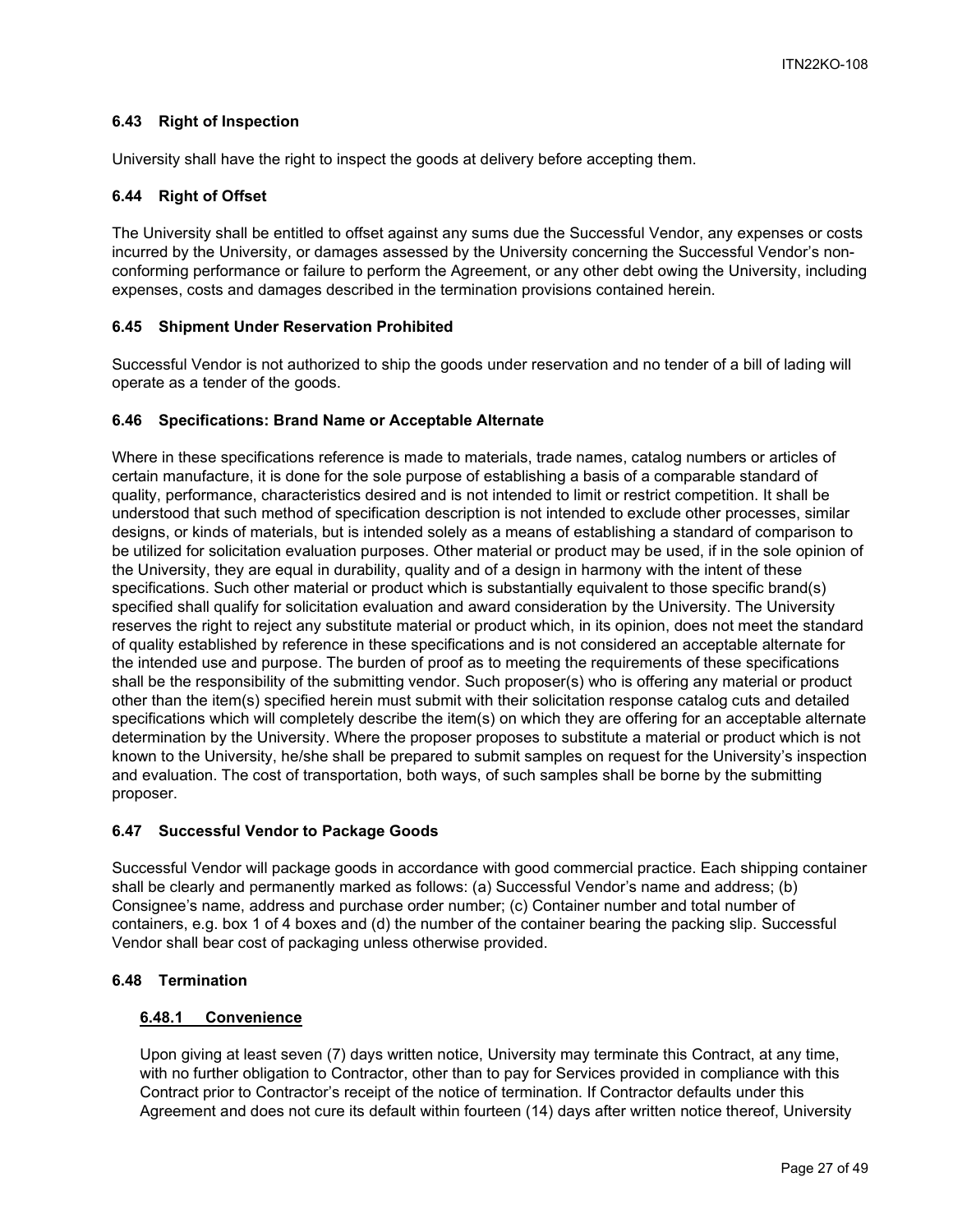may terminate this Contract. The University reserves the right to terminate the Agreement in whole or part at any time when in the best interests of the University without penalty or cause. Upon receipt of the written notice, the Successful Vendor shall immediately stop all work as directed in the notice, notify all subcontractors of the effective date of the termination and minimize all further costs to the University. In the event of termination under this provision, all documents, data and reports prepared by the Successful Vendor under the Agreement shall become the property of and delivered to the University. The Successful Vendor shall be entitled to receive just and equitable compensation for work in progress, work completed and materials accepted before the effective date of termination. Such compensation shall be the Successful Vendor's sole remedy against the University in the event of termination under this provision.

## <span id="page-27-0"></span>**6.48.2 Default**

The University reserves the right to terminate the Agreement in whole or in part due to the failure of the Successful Vendor to comply with any term or condition of the Agreement, to acquire and maintain all required insurance policies, bonds, licenses and permits, or to make satisfactory progress in performing the Agreement. The University shall provide written notice of the termination and the reasons for it to the Successful Vendor. Upon termination under this provision, all goods, materials, documents, data and reports prepared by the Successful Vendor under the Agreement shall become the property of and be delivered to the University on demand. The University may, upon termination of the Agreement, procure, on terms and in the manner that it deems appropriate, materials, or services to replace those under the Agreement. The Successful Vendor shall be liable to the University for any excess costs incurred by the University in re-procuring the materials or services.

## <span id="page-27-1"></span>**6.48.3 Gratuities**

The University may, by written notice to the Successful Vendor, cancel the Agreement if it is discovered by the University that gratuities, in the form of entertainment, gifts or other, were offered or given by the Successful Vendor, or any agent or representative of the Successful Vendor, to any officer or employee of the University with a view toward securing favorable treatment with respect to the awarding or amending, or the making of any determinations with respect to the performing of such Agreement. In the event the Agreement is canceled by the University pursuant to this provision, University shall be entitled, in addition to any other rights and remedies, to recover or withhold the amount of the cost incurred by Successful Vendor in providing such gratuities.

## <span id="page-27-2"></span>**6.48.4 Insolvency**

The University shall have the right to terminate the Agreement at any time in the event Successful Vendor files a petition in bankruptcy; or is adjudicated bankrupt; or if a petition in bankruptcy is filed against Successful Vendor and not discharged within thirty (30) days; of if Successful Vendor becomes insolvent or makes an assignment for the benefit of its creditors or an arrangement pursuant to any bankruptcy law; of if a receiver is appointed for Successful Vendor or its business.

#### <span id="page-27-3"></span>**6.48.5 Lack of Funds**

The State of Florida's and UF's performance and obligation to pay under this Agreement is contingent upon an annual appropriation by the Florida State Legislature. The Agreement may be canceled without further obligation on the part of the University of Florida in the event that sufficient appropriated funding is unavailable to assure full performance of the terms. The Successful Vendor shall be notified in writing of such non-appropriation as soon as reasonably possible. No penalty shall accrue to the University in the event this cancellation provision is exercised. This cancellation provision shall not be construed so as to permit the University to terminate the Agreement in order to acquire similar equipment, material, supplies or services from another party.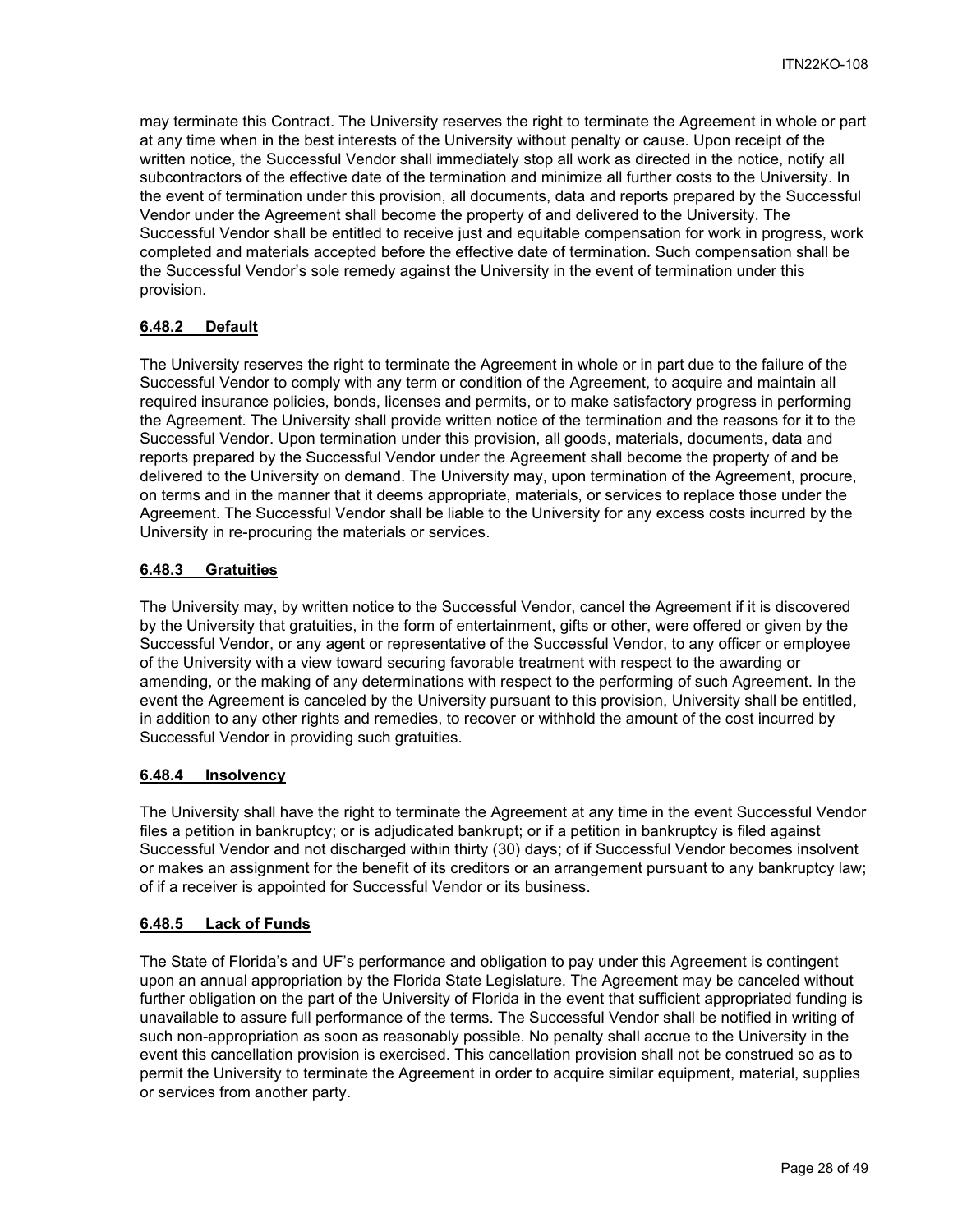## <span id="page-28-0"></span>**6.48.6 Stop Work Order**

The University may at any time, by written order to the Successful vendor, require the Successful Vendor to stop all or any part of the work called for by the Agreement for a period of ninety (90) days after the order is delivered to the Successful Vendor, and for any further period to which the parties may agree. The order shall be specifically identified as a Stop Work Order issued under this provision. Upon receipt of the order, the Successful Vendor shall immediately comply with its terms and take all reasonable steps to minimize the incidence of costs allocable to the work covered by the order during the period of work stoppage. If a Stop Work Order issued under this provision is canceled or the period of the order or any extension expires, the Successful Vendor shall resume work. The University shall make an equitable adjustment in the delivery schedule or Agreement price, or both, and the Agreement shall be amended in writing accordingly.

## <span id="page-28-1"></span>**6.48.7 Suspension or Debarment**

The University may by written notice to the Successful Vendor immediately terminate the Agreement if the University determines that the Successful Vendor has been debarred, suspended or otherwise lawfully prohibited from participating in any public procurement activity, including but limited to, being disapproved as a subcontractor Vendor of any public procurement unit or other governmental body.

#### <span id="page-28-2"></span>**6.48.8 Continuation of Performance Through Termination**

The Successful Vendor shall continue to perform, in accordance with the requirements of Agreement, up to the date of termination, as directed in the termination notice.

#### <span id="page-28-3"></span>**6.49 Title and Risk of Loss**

The title and risk of loss of the goods and equipment shall not pass to University until University actually receives the goods and equipment at the point or points of delivery.

#### <span id="page-28-4"></span>**6.50 Warranties**

In addition to any implied warranties, Successful Vendor warrants that the goods furnished will conform to the specifications, and descriptions listed herein, and to the sample or samples if any, furnished by the Successful Vendor. In the event of a conflict between the specifications, and descriptions, the specifications shall govern.

## <span id="page-28-5"></span>**6.51 Payment Card Industry Data Security Standard.**

For e-commerce business and/or credit card transactions, Proposer agrees to be bound by the requirements and terms of the Rules of all applicable Card Associations, as amended from time to time, and be solely responsible for security and maintaining confidentiality of Card transactions processed by means of electronic commerce up to the point of receipt of such transactions by Bank.

Proposer is required to be in compliance with the requisites of the SAS 70 and/or Payment card Industry Data Security Standard and provide written attestation of compliance annually.

#### <span id="page-28-6"></span>**6.52 Payment and Invoice Information**

All invoices will need to contain either a **UF purchase order number** or the **8-digit department ID number** of the department with which you are doing business. Please include your Tax Identification number. All invoices for payment should be submitted to the University of Florida via:

Email: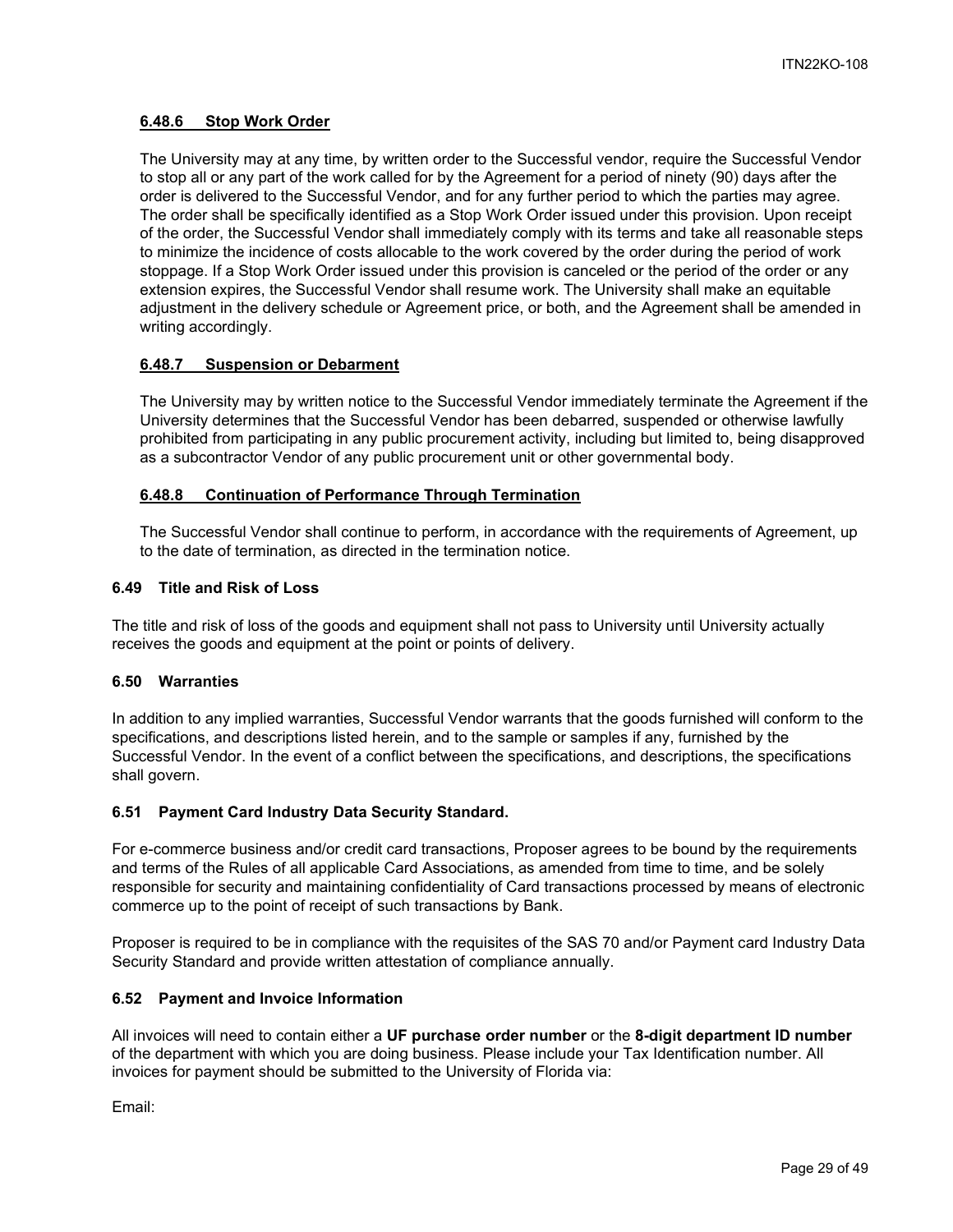[UFL.invoices@edmgroup.com](mailto:UFL.invoices@edmgroup.com)

Or by Fax: 1-570-496-5411

Or by Mail: University of Florida Attn: Accounts Payable PO Box 3357 Scranton, PA 18505

## <span id="page-29-0"></span>**6.53 Travel**

Any travel authorized by this Contract and being compensated separately shall be compensated in accordance with University's travel policy [\(http://fa.ufl.edu/uco/handbook/handbook.asp?doc=1.4.14\)](http://fa.ufl.edu/uco/handbook/handbook.asp?doc=1.4.14) and Contractor shall be required to provide all back-up documentation required by the policy.

#### <span id="page-29-1"></span>**6.54 State Purchasing Requirements**

IT IS EXPRESSLY UNDERSTOOD AND AGREED THAT ANY ARTICLES THAT ARE THE SUBJECT OF, OR REQUIRED TO CARRY OUT, THIS CONTRACT SHALL BE PURCHASED FROM A NONPROFIT AGENCY FOR THE BLIND OR FOR THE SEVERELY HANDICAPPED THAT IS QUALIFIED PURSUANT TO CHAPTER 413, FLORIDA STATUTES, IN THE SAME MANNER AND UNDER THE SAME PROCEDURES SET FORTH IN SECTION [413.036\(](http://www.leg.state.fl.us/STATUTES/index.cfm?App_mode=Display_Statute&Search_String=&URL=Ch0413/Sec036.HTM)1) AND (2), FLORIDA STATUTES; AND FOR PURPOSES OF THIS CONTRACT THE CONTRACTOR SHALL BE DEEMED TO BE SUBSTITUTED FOR THE UNIVERISTY INSOFAR AS DEALINGS WITH SUCH QUALIFIED NONPROFIT AGENCY ARE CONCERNED. This requirement applies only if any such nonprofit agency produces a product covered by this CONTRACT and can satisfy the terms of this CONTRACT with respect to price, quantity, quality, and delivery time. Any questions concerning available products should be directed to: Division of Vocational Rehabilitation Headquarters, 2002 Old St. Augustine Road, Building A, Tallahassee, Florida 32301-4862, (800) 451-4327 (Voice/TDD).

IT IS EXPRESSLY UNDERSTOOD AND AGREED THAT ANY ARTICLES WHICH ARE THE SUBJECT OF, OR REQUIRED TO CARRY OUT, THIS CONTRACT SHALL BE PURCHASED FROM THE CORPORATION IDENTIFIED UNDER CHAPTER 946, F.S., IN THE SAME MANNER AND UNDER THE SAME PROCEDURES SET FORTH IN SECTION [946.515\(](http://www.leg.state.fl.us/STATUTES/index.cfm?App_mode=Display_Statute&Search_String=&URL=Ch0946/Sec515.HTM)2), AND (4), F.S.; AND FOR PURPOSES OF THIS CONTRACT THE CONTRACTOR CARRYING OUT THE PROVISIONS OF THIS CONTRACT SHALL BE DEEMED TO BE SUBSTITUTED FOR UNIVERSITY INSOFAR AS DEALINGS WITH SUCH CORPORATION ARE CONCERNED. This requirement applies only if the corporation produces a product covered by this CONTRACT and can satisfy the terms of this CONTRACT with respect to price, quantity, quality, and delivery time. Any questions concerning the corporation's ability to provide products or services should be directed to: Prison Rehabilitative Industries and Diversified Enterprises, Inc., 12425 - 28th Street North, Saint Petersburg, Florida 33716, (727) 572-1987.

#### <span id="page-29-2"></span>**6.55 Notices**

All notices, consents, approvals and other communications (collectively, "Notices") which may be or are required to be given by either party shall be properly given only if made in writing and sent to the address of University or Contractor, as applicable, set forth in **Exhibit A**, as the same is modified in accordance herewith, by hand delivery, U.S. Certified Mail (Return Receipt Requested) or nationally recognized overnight delivery service. Telephone and facsimile numbers and e-mail addresses are listed for convenience only. Either party may change its address for Notices by giving written notice to the other party in accordance with this provision.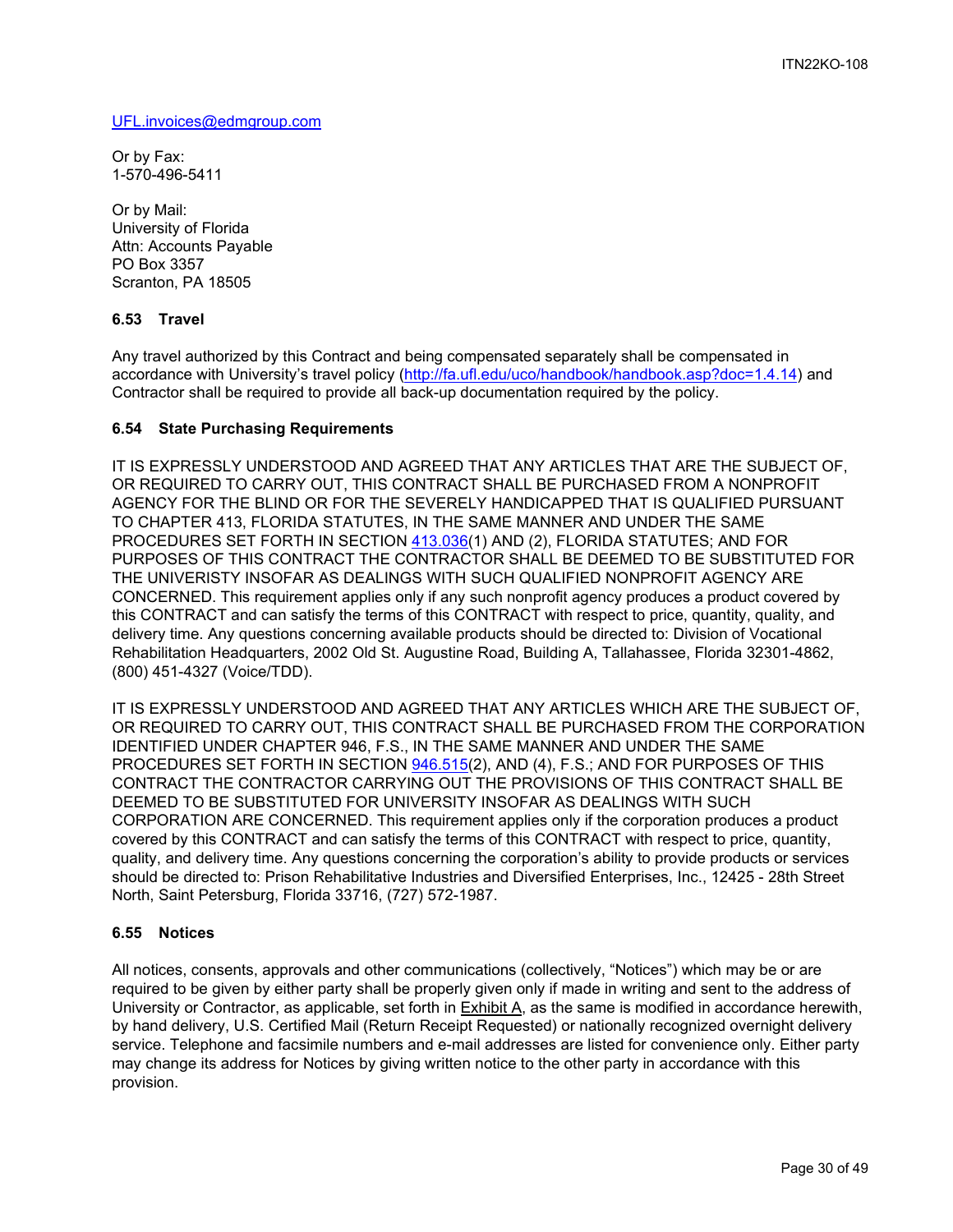#### <span id="page-30-0"></span>**6.56 Ownership of Work**

All reports, studies, plans, deliverables, strategies, materials, discoveries, inventions, processes, designs, plans, trade secrets, data, information, documents and other work (collectively, "Work"), whether of a technical nature or not, made, developed or obtained by Contractor pursuant to this Contract or in connection with the provision of the Services shall be the sole and exclusive property of University and any copyrightable Work shall be deemed a "work made for hire" under the United States copyright laws. Should such Work not constitute a "work made for hire" under the United States copyright laws, Contractor hereby grants, transfers, assigns, and conveys to University and its successors and assigns, the entire right, title, and interest in the Work or any part thereof. At all times during and after the Term, Contractor shall assist University in obtaining and maintaining, for University's benefit, copyrights and other relevant legal protections in the Work and Contractor shall execute and cause its subcontractors to execute such further instruments as University may reasonably require as evidence of ownership of such rights. Immediately upon termination of this Contract for any reason, all Work, in whatever form, shall be turned over to University. This provision shall survive the termination of this Contract.

#### <span id="page-30-1"></span>**6.57 Access to Work**

University shall always have access to review the ongoing Work of Contractor for purposes of inspecting the same and determining that the Services are being performed in accordance with the terms of this Contract.

#### <span id="page-30-2"></span>**6.58 Independent Contractor**

Contractor is and shall at all times remain an independent contractor, with sole control of the manner and means of performing the Services. Contractor shall have no authority to bind or commit University to any contract, representation or obligation to or with any third party or to incur any cost, expense, liability or other amount for or on behalf of University, and Contractor shall not act as or represent that it is the agent of University. Further, it is understood and agreed by the parties that nothing contained in this Contract shall be construed to create a joint venture, partnership, association, or other affiliation or like relationship between the parties, it being specifically agreed that their relationship is and shall remain that of independent parties to a contractual relationship as set forth in this Contract.

#### <span id="page-30-3"></span>**6.59 No Use of Name/Logos/Public Statements**

Except with the prior written consent of the other party, no party shall, make any press or media announcement concerning this Contract, or use the name, logos, or trademarks of any other party, or any version, abbreviation, or representation of them. In the case of University, consent must be provided by its Vice President for University Relations or that position's designee.

#### <span id="page-30-4"></span>**6.60 Time of the Essence**

Time is of the essence with respect to all provisions of this Contract in which a definite time for performance is specified.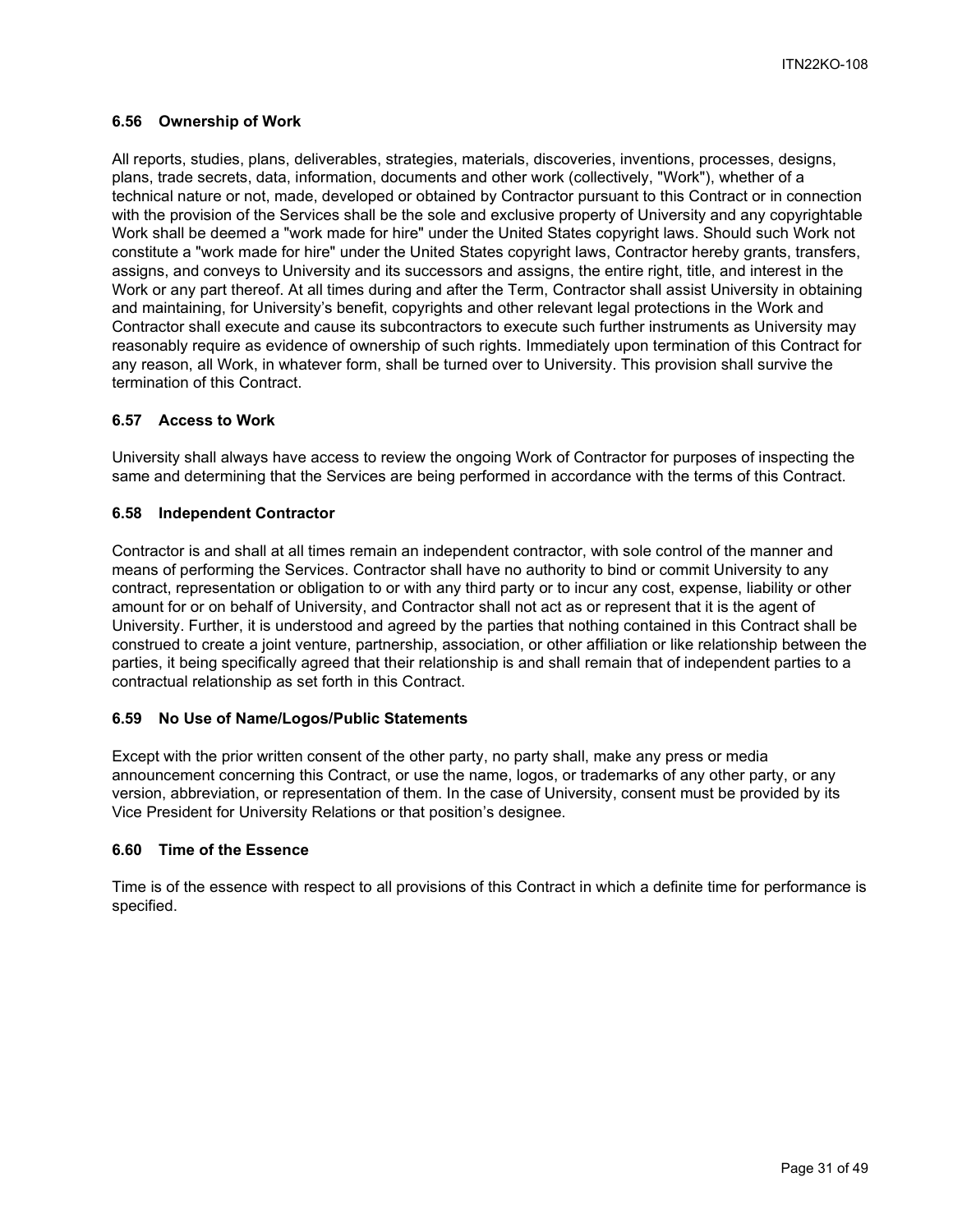## <span id="page-31-0"></span>**7.0 Certifications and Forms**

#### <span id="page-31-1"></span>**7.1 Certification of Proposal**

Explanation: This certification attests to the vendor's awareness of, and agreement, to the content of this ITN and all accompanying provisions contained herein.

Action: Vendor is to ensure that the following certificate is duly completed and correctly executed by an authorized officer of your company.

This proposal is submitted in response to Invitation to Negotiate # ITN22KO-108 issued by the University of Florida. The undersigned, as a duly authorized officer, hereby certifies that

> \_\_\_\_\_\_\_\_\_\_\_\_\_\_\_\_\_\_\_\_\_\_\_\_\_\_\_\_\_\_\_\_\_\_\_\_\_ (Vendor Name)

agrees to be bound by the content of this proposal and agrees to comply with the terms, conditions and provisions of the referenced Invitation to Negotiate (ITN) and any addenda thereto in the event of an award. Exceptions are to be noted as stated in the ITN. The proposal shall remain in effect for a period of ninety (90) calendar days as of the Due Date for responses to the ITN.

The undersigned certifies that to the best of his/her knowledge: (check one pf the below and provide information if required)

There is no trustee or employee of the University of Florida who has or who's Relative has an Interest in the entity or entities making this proposal or who is a natural person making this proposal.

There are trustee(s) and/or employee(s) of the University of Florida who have, and/or whose Relative(s) have, an Interest in the entity or entities making this proposal or who is a natural person making this proposal. Describe the nature of the interest held by each trustee, employee, or Relative of the trustee or employee (for example, grandson of Employee X owns the company or spouse of Employee Y is a director of the company).

"Interest" for purposes of this disclosure includes the following: director, trustee, officer, or employee of an entity, any contract with an entity (including consulting), or any partner, proprietor, stock, equity, or other ownership interest in an entity.

"Relative" for the purpose of this disclosure is an individual who is related to the trustee or employee as father, mother, son, daughter, brother, sister, uncle, aunt, first cousin, nephew, niece, husband, wife, father-in-law, mother-in-law, son-in-law, daughter-in-law, brother-in-law, sister-in-law, stepfather, stepmother, stepson, stepdaughter, stepbrother, stepsister, half-brother, half-sister, grandparent, great grandparent, grandchild, great grandchild, step grandparent, step great grandparent, step grandchild, step great grandchild, person who is engaged to be married to the trustee or employee or who otherwise holds himself or herself out as or is generally known as the person whom the trustee or employee intends to marry or with whom the trustee or employee intends to form a household, or any other natural person having the same legal residence as the trustee or employee"

The undersigned further certifies that their firm (check one) \_\_\_**IS** *or* \_\_\_**IS NOT** currently debarred, suspended, or proposed for debarment by any federal entity. The undersigned agrees to notify the University of any change in this status, should one occur, until such time as an award has been made under this procurement action.

Person(s) authorized to negotiate in good faith on behalf of this firm for purposes of this Invitation to Negotiate are:

| Name:      | Title: |
|------------|--------|
| Signature: | Date:  |

Email: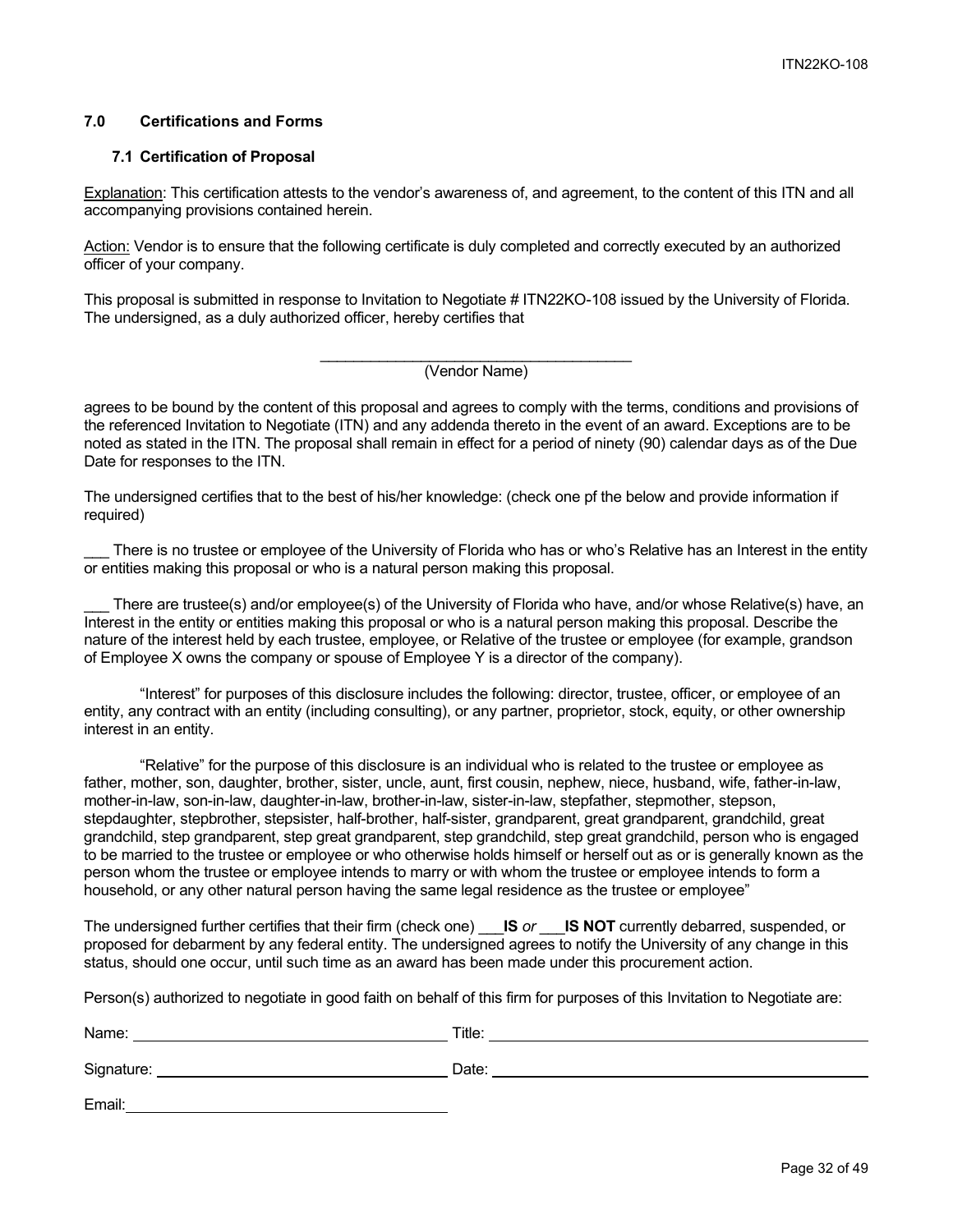## ITN22KO-108

| Email:                    | <u> 1980 - Johann Barn, mars and de Britannich (b. 1980)</u> |                                 |
|---------------------------|--------------------------------------------------------------|---------------------------------|
|                           | Signature of Authorized Officer                              |                                 |
|                           | <b>Printed Name</b>                                          |                                 |
| <b>ITN #: ITN22KO-108</b> | <b>Closing Date: 9/21/2021</b>                               | <b>Closing Time: 3:00 PM/ET</b> |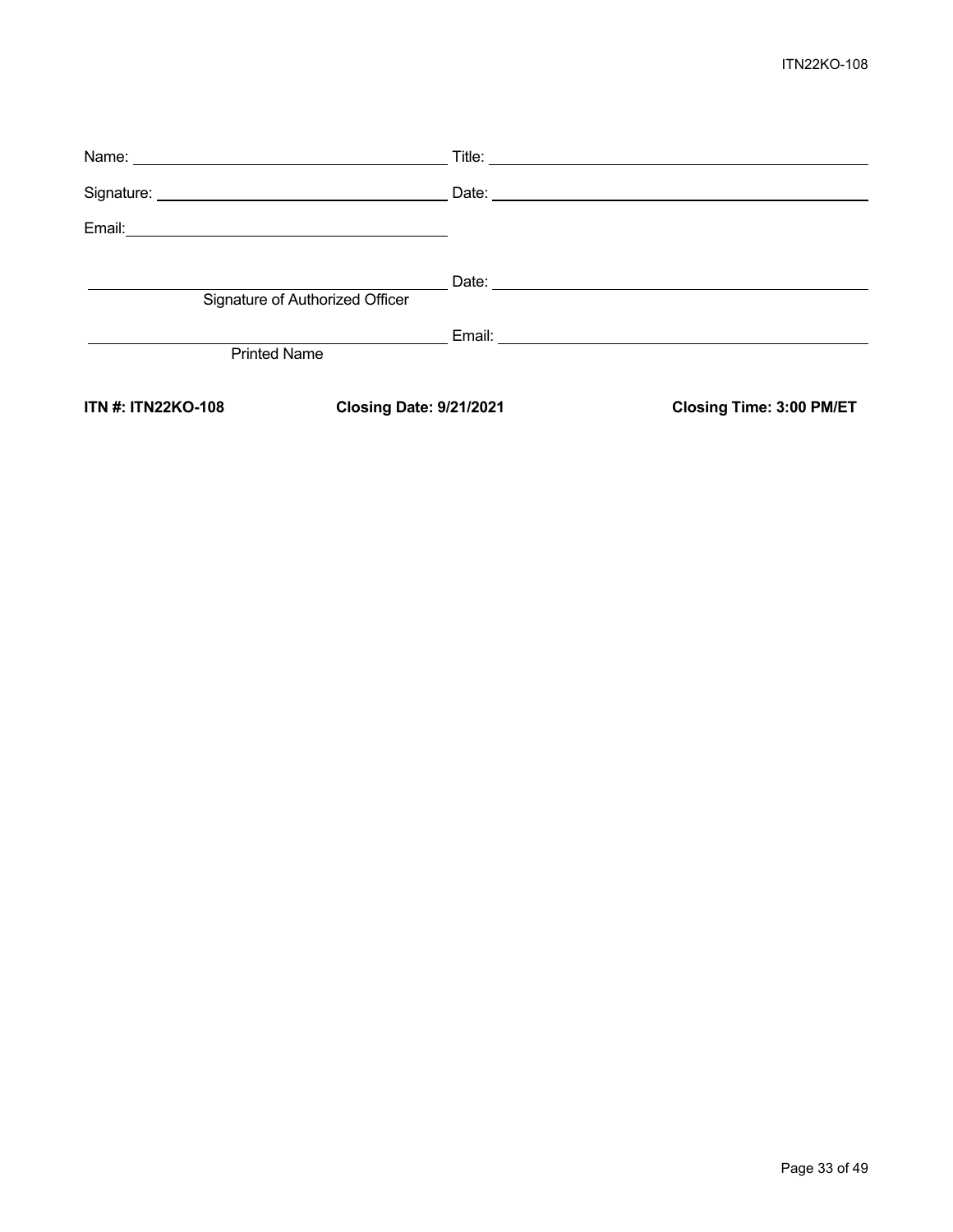## **ATTACHMENT A**

#### SECTION 11723 TERTIARY CLOTH MEDIA FILTERS

#### <span id="page-33-0"></span>PART I – GENERAL

#### 1.01 SCOPE OF WORK

- A. Provide two (2) standalone tertiary cloth media disk filters for treatment of secondary effluent with all controls, control panels, backwash pumps, control valves and appurtenances necessary to provide a complete and operational system as specified herein. The equipment shall be of the latest design and shall be fabricated of materials and in a fashion that will fully perform the functions described below.
- B. Both units shall be furnished through a single manufacturer and shall include but not be limited to tank assembly, drive assembly, media/center tube/support framing, influent/effluent/overflow weirs, backwash/waste pumps and assemblies, electrical system, pressure transmitter, float switches, all piping/channels/walls internal to the filter basins and valves required for automatic operation (e.g. backwashing and wasting), and all electrical controls with internal components. PLC based controls systems and motor starters for all package driven equipment shall be included as part of the filter manufacturer's package.
- C. A local control panel (LCP) equipped with a Programmable Logic Controller (PLC) shall be furnished and installed as part of the system with complete control components to control the disk filter units and interface with the plant SCADA

#### 1.02 SUBMITTALS

- A. Submit complete assembly and installation drawings, together with detailed specifications and data covering material used, parts, devices, and other accessories forming a part of the equipment furnished.
- B. The data and specifications submitted shall include:
	- 1. Dimensions and installation requirements.
	- 2. Certification by a professional engineer registered in the State that the hydraulic calculations prepared by the manufacturer are correct.
	- 3. Manufacturer's Certificate of Compliance certifying compliance with the referenced Specification and standards
	- 4. Copies of reports of factory tests required by the referenced standards.
	- 5. California Title 22 Approval letter or Conditional Approval letter, or equivalent.
	- 6. Product Data: Include the following:
		- a. Descriptive literature, brochures, cut sheets, and/or catalogs of the equipment and cloth media.
		- b. Motor characteristics and performance information.
		- c. Gear reducer data including service factor, efficiency, torque rating, and materials.
	- 7. System Controls data and specifications including the following: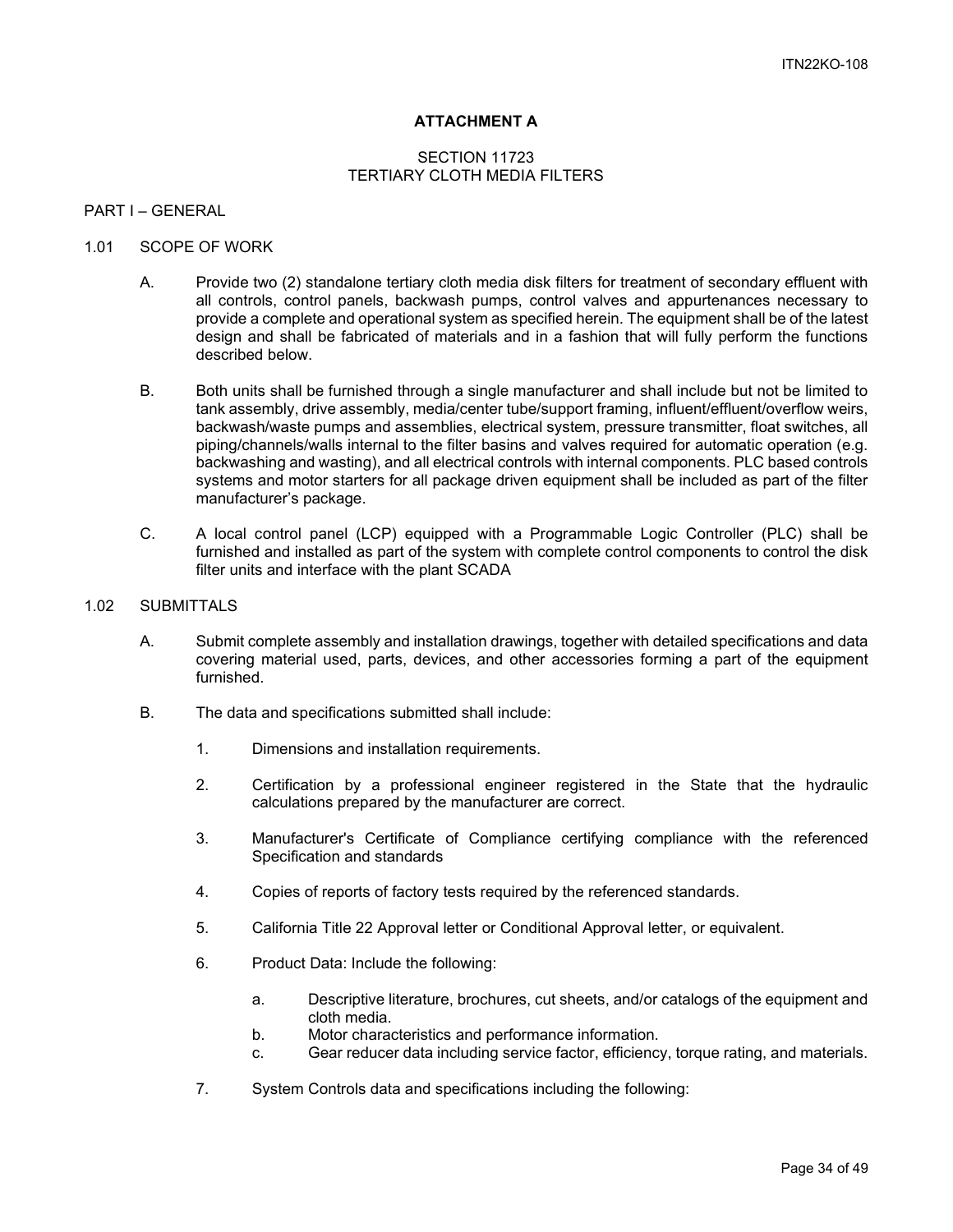- a. Cloth disk filter control panel layout including interior and exterior views including dimensions.
- b. Accessory device data including catalog cut sheets on all control components.
- c. Bill of Materials.
- d. Detailed narrative on the filtration system operation.
- e. Wiring diagrams.
- f. Manufacturer and model.
- g. Catalog cuts of instrument data sheets.
- h. Materials of construction.<br>i. Temperature rating.
- Temperature rating.
- j. Special requirements.
- k. Operation and maintenance manuals.
- l. Installation details.
- 8. Three references for full-scale North American installations of similar systems of similar sizes, using the filtration disk technology to be provided, and which are designed, assembled, and furnished by the manufacturer. These systems shall have been in operation for 60 months. Contact names, phone numbers, addresses, and brief project description shall be included.
- 9. Operational records from three (3) existing domestic wastewater filtration installations showing effluent filtration results at designated flow rates and including power costs and disk media replacement history.
- 10. Parts and materials list including a list of recommended spare parts.
- 11. Shop drawings with performance data and physical characteristics and additional information as described below:
	- a. Manufacturer's installation drawings.
	- b. Wiring and schematic diagrams.
	- c. Operations and maintenance manual:
	- d. Installation reference list.
	- e. Equipment weights and lifting points.
	- f. Recommendations for short- and long-term storage.
	- g. A copy of the manufacturer's warranty.
- C. Operation and Maintenance Manuals: Submit O&M Manuals in accordance with these specifications.
- D. Submittal must include all drawings applicable to the equipment specified in this Section.

## 1.03 REFERENCE STANDARDS

- A. Codes, Specifications and standards referred by number or title shall form a part of this Specification to the extent required by the references thereto. Latest revisions as of the date of bid opening shall apply, unless otherwise shown or specified.
	- 1. American Iron and Steel Institute (AISI).
	-
	- 2. American National Standards Institute (ANSI). American Society for Testing and Materials (ASTM).
	- 4. American Bearing Manufacturers Association (ABMA).
	-
	- 5. American Gear Manufacturers Association (AGMA). National Electrical Manufacturers Association (NEMA).
	- 7. National Fire Protection Association (NFPA).
	- 8. Underwriters Laboratory (UL).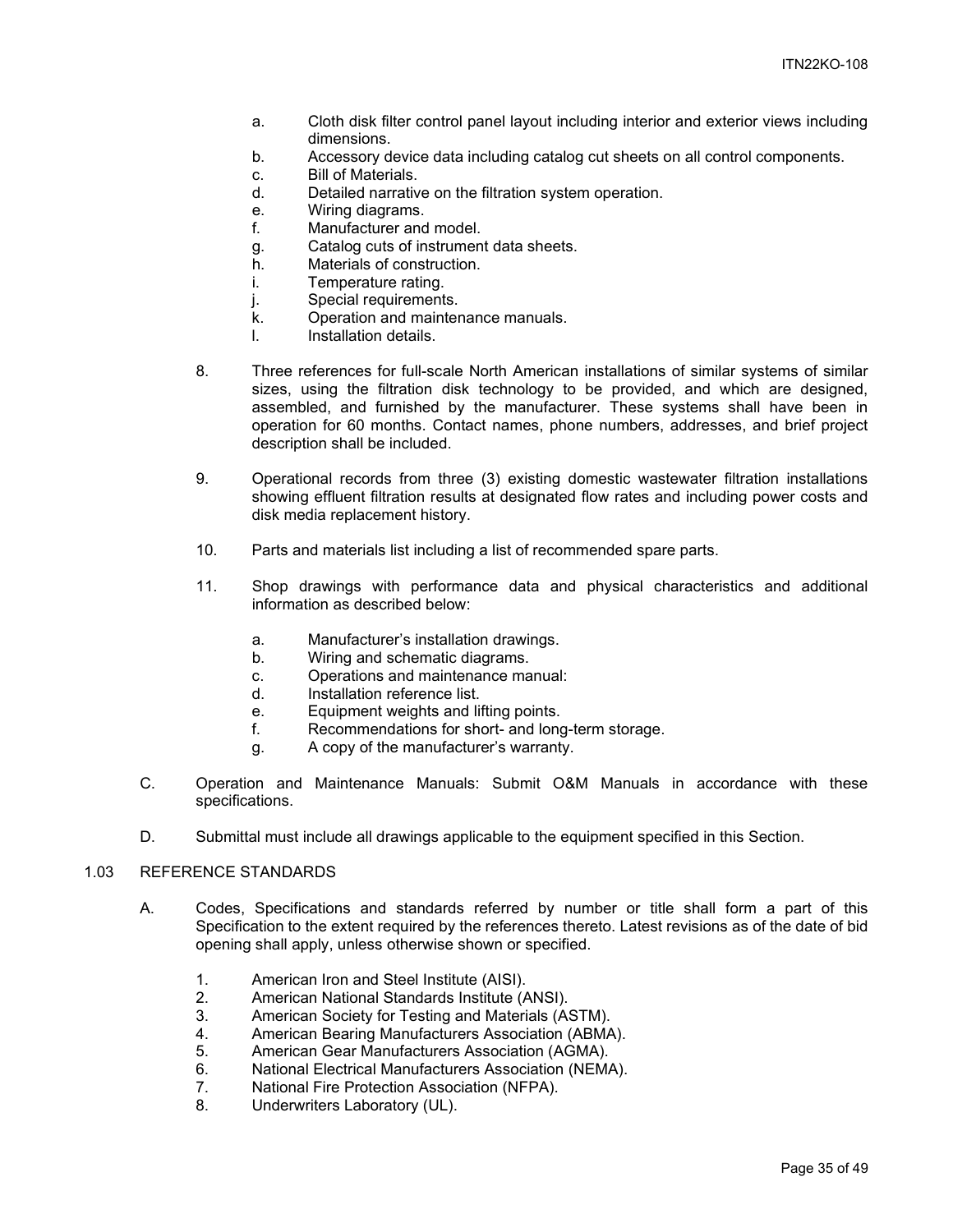9. Anti-friction Bearing Manufacturers Association (AFBMA).

## 1.04 QUALITY ASSURANCE

- A. The Filters shall be a manufacturer's standard product and only modified as necessary to comply with the specifications and specified service conditions. All equipment covered by these specifications shall be manufactured and provided by one manufacturer, and shall be complete including motors, backwash pumps and piping, and all appurtenances.
- B. The Owner requests a factory visit to inspect the filters after production and before shipment to confirm units meet project specifications.
- C. Certificate of Compliance. The manufacturer shall certify in writing that the Filters to be supplied to the project site shall be manufactured in strict compliance with these specifications and that all quality and quality control standards are met. The manufacturer shall submit the written certification along with the Shop Drawing submittal.

#### 1.05 PRODUCT DELIVERY, STORAGE AND HANDLING

- A. The manufacturer shall arrange deliveries of equipment with the General Contractor in accordance with construction schedules, and coordinate to avoid conflict with work and conditions at the site.
	- 1. Equipment shall be delivered in undamaged condition, in manufacturer's original containers or packaging, with identifying labels intact and legible.
	- 2. Immediately on delivery, inspect shipments to assure compliance with requirements of Contract Documents and approved submittals, and that all equipment is properly protected and undamaged.
- B. The manufacturer shall be responsible for promptly removing damaged products from the job site and replacing damaged products with undamaged products.
- C. Thoroughly clean all equipment and subassemblies of all water, sand, grit, weld splatter, grease, oil and other foreign materials before preparation for shipment. Protect all machined surfaces against physical damage and exposure to the elements during shipment, handling, storage and installation.
- D. Pack equipment to provide ample protection from damage during shipment, handling and storage. Cap and seal all openings.

#### 1.06 MANUFACTURER QUALIFICATIONS

- A. The disk filter units and all associated and subordinate equipment shall be supplied by a single manufacturer in order to provide standardization for appearance, operation, maintenance, spare parts and manufacturer's service.
- B. The manufacturer shall have been regularly engaged in the production of equipment for the specified use for a minimum of 10 years.
	- D. Subject to compliance with the requirements of the specification, the acceptable manufactures and products shall be as follows:
		- 1. AquaDisk® Filter as manufactured by Aqua-Aerobic Systems, Inc.
		- 2. FSF disk filter as manufactured by Five Star Filtration LLC
		- 3. AS-H Iso-Disc® as manufactured by Alfa Laval AB
		- 4. Infini-DTM Zero-Downtime Cloth Disk Filter as manufactured by Nexom, Inc.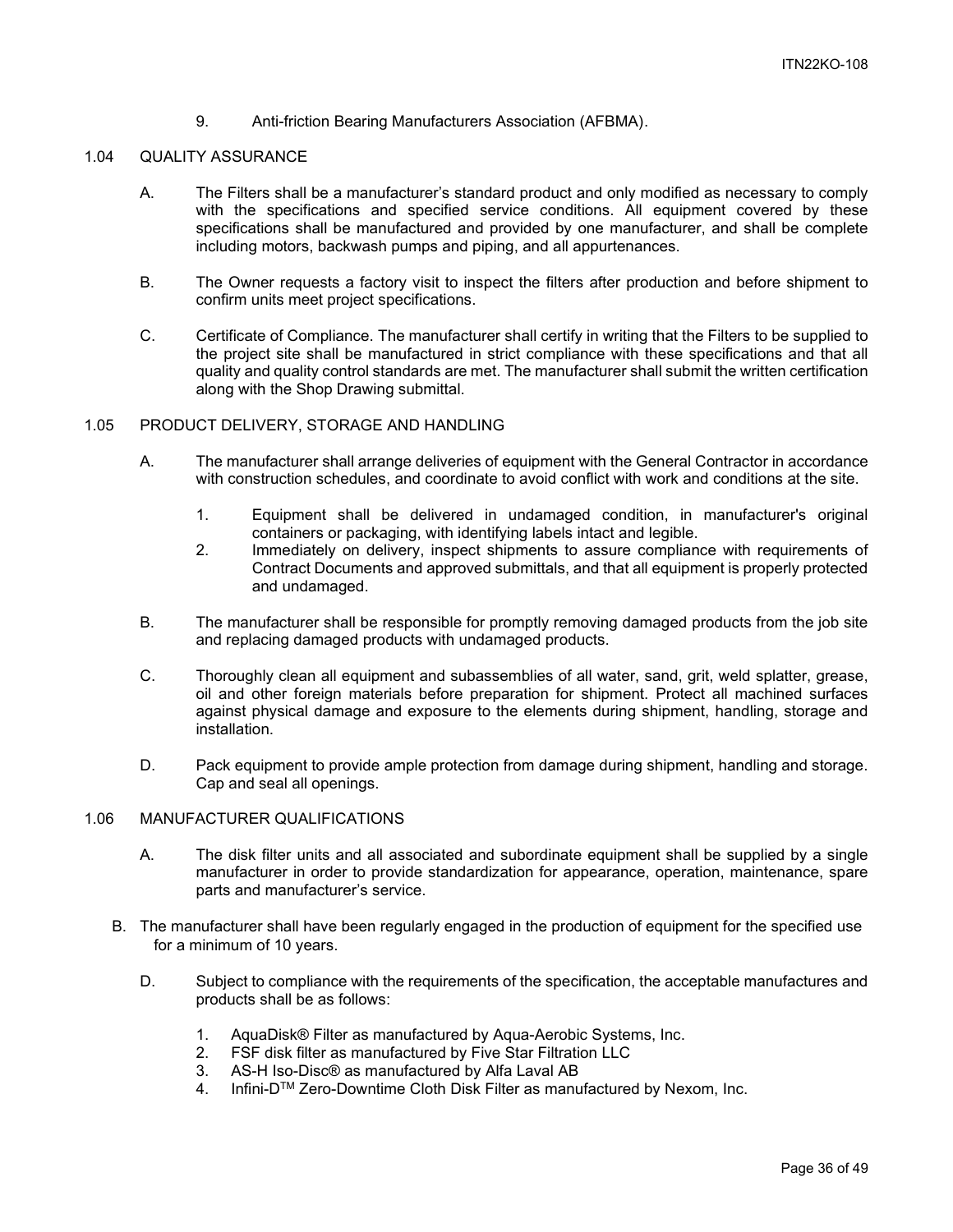#### 1.07 SUBSTITUTIONS

A. Submittals may include any proposed product substitutions. It will be at the University's sole discretion to approve or deny any proposed product substitutions.

#### 1.08 WARRANTY

- A. The equipment manufacturer shall submit the standard warranty for the various components of the system. However, all equipment shall be warranted for a minimum period of one (1) year from the date of successful startup and acceptance of the equipment.
- B. In order to assure the proper performance and compatibility of all equipment supplied within the intent of this Specification, all equipment shall be warranted by the same supplier.
- C. The equipment shall be warranted to be free from defects in workmanship, design and materials. If any part of the equipment should fail or show excessive wear during the warranty period, it shall be replaced at no expense to the University.
- D. Provide two (2) signed originals of each equipment warranty.
- E. The Table of Contents shall be neatly typed in orderly sequence. Provide complete information for each item:
	- 1. Product or work item.<br>2. Firm. with name of pri
	- Firm, with name of principal, address and telephone number.
	- 3. Scope<br>4. Date o
	- 4. Date of beginning warranty, bond or service and maintenance contract.<br>5. Duration of warranty, bond or service maintenance contract.
	- Duration of warranty, bond or service maintenance contract.
	- 6. Provide information for the Owner's personnel:
		- i. Proper procedure in case of failure.
		- ii. Instances which might affect the validity of warranty or bond.
	- 7. Manufacturer, name of responsible principal, address and telephone number.

#### 1.09 SPARE PARTS

A. The following spare parts shall be provided by the manufacturer, as applicable for the filters supplied:

|                | Description                              | Quantity           |
|----------------|------------------------------------------|--------------------|
| $\mathbf{1}$ . | Complete set of filter cloths            | 1 filter all disks |
| 2.             | Filter cloth frames                      | 2 filter frames    |
| 3.             | Backwash/solids waste valve and actuator |                    |
| 4.             | Effluent port seal(s)                    |                    |
| 5.             | Complete set of fuses                    |                    |
| 7.             | Complete set of control relay(s)         |                    |
| 8.             | Complete set of replacement light bulbs  |                    |
|                |                                          |                    |

B. Spare parts shall be packaged in containers suitable for long term storage and shall bear labels clearly designating the contents and the equipment for which they are intended.

### 1.10 FILTER DESIGN CRITERIA

A. The equipment shall filter municipal wastewater after secondary clarifier treatment for the service conditions as required with each unit at 100% of design flow for full backup. The filter media/appurtenances shall be resistant to chlorine which will be used for filter tank maintenance operations.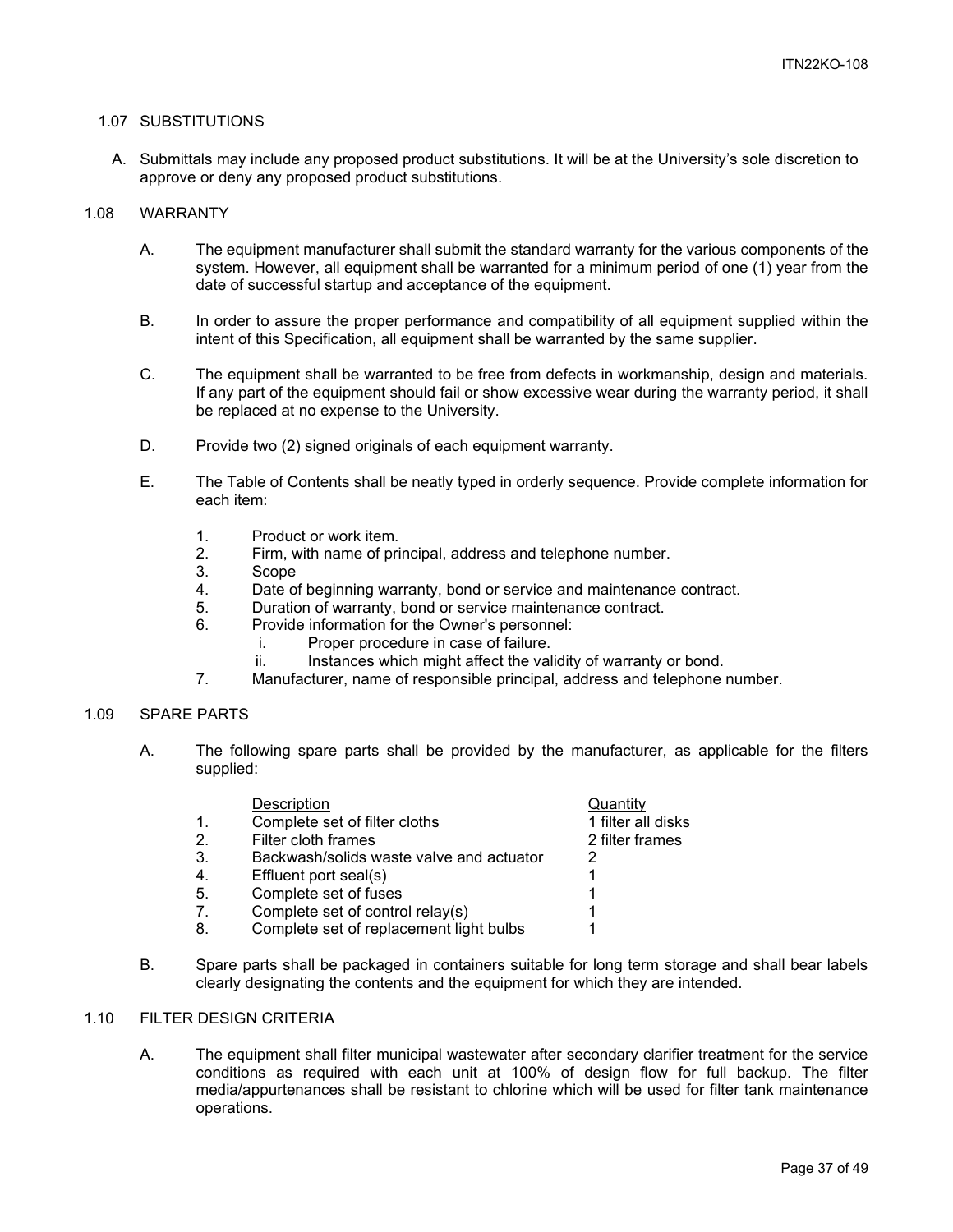B. Performance and design requirements shall be as follows for each filter unit:

| Average Day Flow (ADF, Design)                | 3.00 MGD        |
|-----------------------------------------------|-----------------|
| Peak Hour Flow (PHF, Design)                  | 6.75 MGD        |
| Average Day Flow (Current)                    | 1.88 MGD        |
| 75% Peak Hour Flow, EPA Class 1               | 5.06 MGD        |
| Average Influent Total Suspended Solids (TSS) | 10 mg/L (@ ADF) |
| Maximum Influent TSS Concentration            | 20 mg/L (@ ADF) |
| <b>Effluent TSS Concentration</b>             | $5$ mg/L        |
| <b>Total Number of Filter Units</b>           | 2               |

- C. The manufacturer shall determine the number and sizes of disks required for each filter unit to meet a maximum hydraulic loading rate of 6.5 gpm/sq. ft. at 75% PHF with one unit out of service, to meet EPA Class 1 requirements.
- D. Filter effluent TSS concentration shall not be greater than 5 mg/L based on a monthly average.
- E. Each filter unit shall be serviced by two (2) backwash pumps operating at manufacturer's recommended flow rate and requiring 460V, 60 Hz, 3-phase.
- F. Cloth filter fabric shall have openings of 5 microns in size.
- G. All drive motors and pump shall be 460V, 60 Hz, 3-phase.
- H. Filter flow pattern shall be from outside of the disk to inside.

#### PART II – PRODUCTS

- 2.01 MATERIALS AND FINISHES GENERAL
	- A. MATERIALS
		- 1. All stainless steel and other metals used for the fabrication of the equipment shall conform to the following standards:
			- a. Tank, Control Panel: ASTM A 167; ASTM A 240 (316 SS)
			- b. Conduit: ASTM B 241.

## B. EXTERIOR SURFACES FINISHES

- 1. All surfaces shall be free of sharp edges, weld spatter and residue. All welds shall be ground smooth.
- 2. All stainless steel surfaces shall undergo a passivation that includes treatment with an acid wash in accordance with ASTM A 380 using a pickling bath of nitric acid and hydrofluoric acid to remove any residues that may be present on the material as a result of forming, manufacturing, or handling.
- 3. Control panels shall be factory primed and powder-coated white in color.
- 2.02 FILTER EQUIPMENT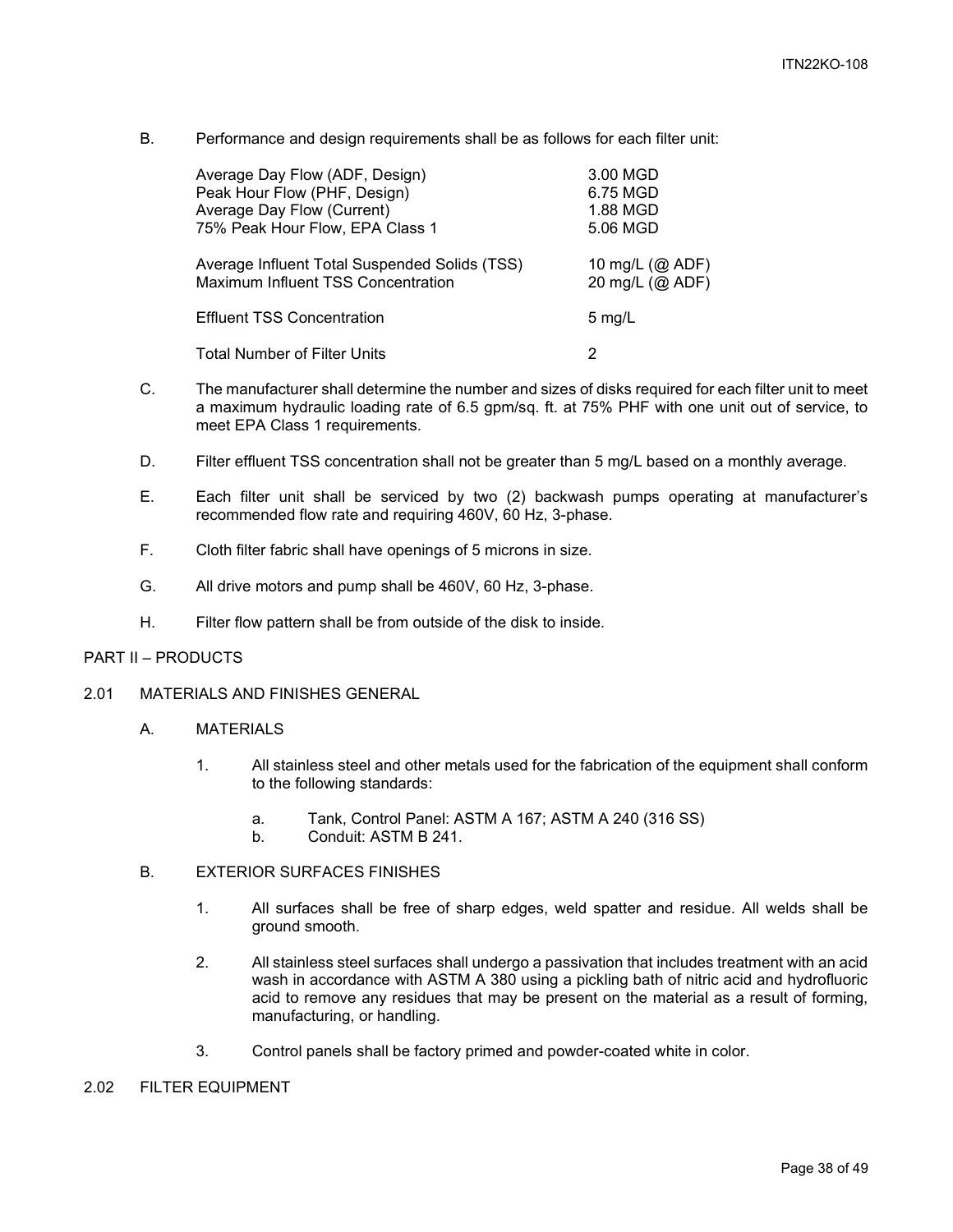- A. Filter Tank
	- 1. Tank assembly shall be 316 stainless steel. The entire tank construction shall have flanged connections for influent, effluent, and other connections as requested by the Owner, being compatible with the connecting piping. The following are the sizes and materials of the connected piping:

| Influent: | 18-inch Flanged Ductile Iron           |
|-----------|----------------------------------------|
| Effluent: | 18-inch Flanged for Ductile Iron pipe  |
| Drains:   | 2-inch NPT for Sch. 80 PVC             |
| Chlorine: | 2-inch NPT for Sch. 80 PVC with tubing |

- 2. Each tank shall be provided with a fixed straight edge influent, overflow, and effluent weir.
- 3. Each tank shall be equipped with connections for manually operated ball valves for draining the contents.
- B. Drive Mechanism
	- 1. Each filter shall include an adjustable drive with gearbox, drive sprocket, non-metallic drive chain with 304 stainless steel link pins, and a chain guard where the chain is exposed during normal operation.
		- a. The gearbox shall be parallel in-line helical type, AGMA Class 1.
		- b. The drive motor shall have a maximum speed of 1800 rpm, and shall be rated for 460V, 60 Hz, 3-phase.
- C. Center Tube Assembly
	- 1. Each center tube shall be  $\frac{1}{4}$ " thick 304 stainless steel, with driven sprocket, wheel assemblies, and frame and cloth assemblies.
		- a. Driven sprocket shall be multi-segment made of UHMW polyethylene.
- D. Filter Cloth Assemblies
	- 1. Each cloth disk assembly shall be comprised of individual segments, each consisting of a cloth media sock supported by an injection molded polypropylene co-polymer or 304 stainless steel frame.
	- 2. Cloth/frame assemblies shall be constructed to allow easy on-site removal and cloth replacement without use of special tools.
	- 3. All fasteners shall be 304 or 316 stainless steel.
	- 4. Filter cloth shall be woven polyester fiber pile construction with polyester backing material having a nominal filtration rating of 5 microns.
	- 5. During filtration, the filter unit shall operate in a static condition with no moving parts.
- E. Backwash/Waste Discharge System
	- 1. The filter backwash system shall include backwash pumps that draw filter effluent through the cloth, thereby removing accumulated solids from the cloth surface. The pumps shall also be used to remove solids from the bottom of the filter unit, as required.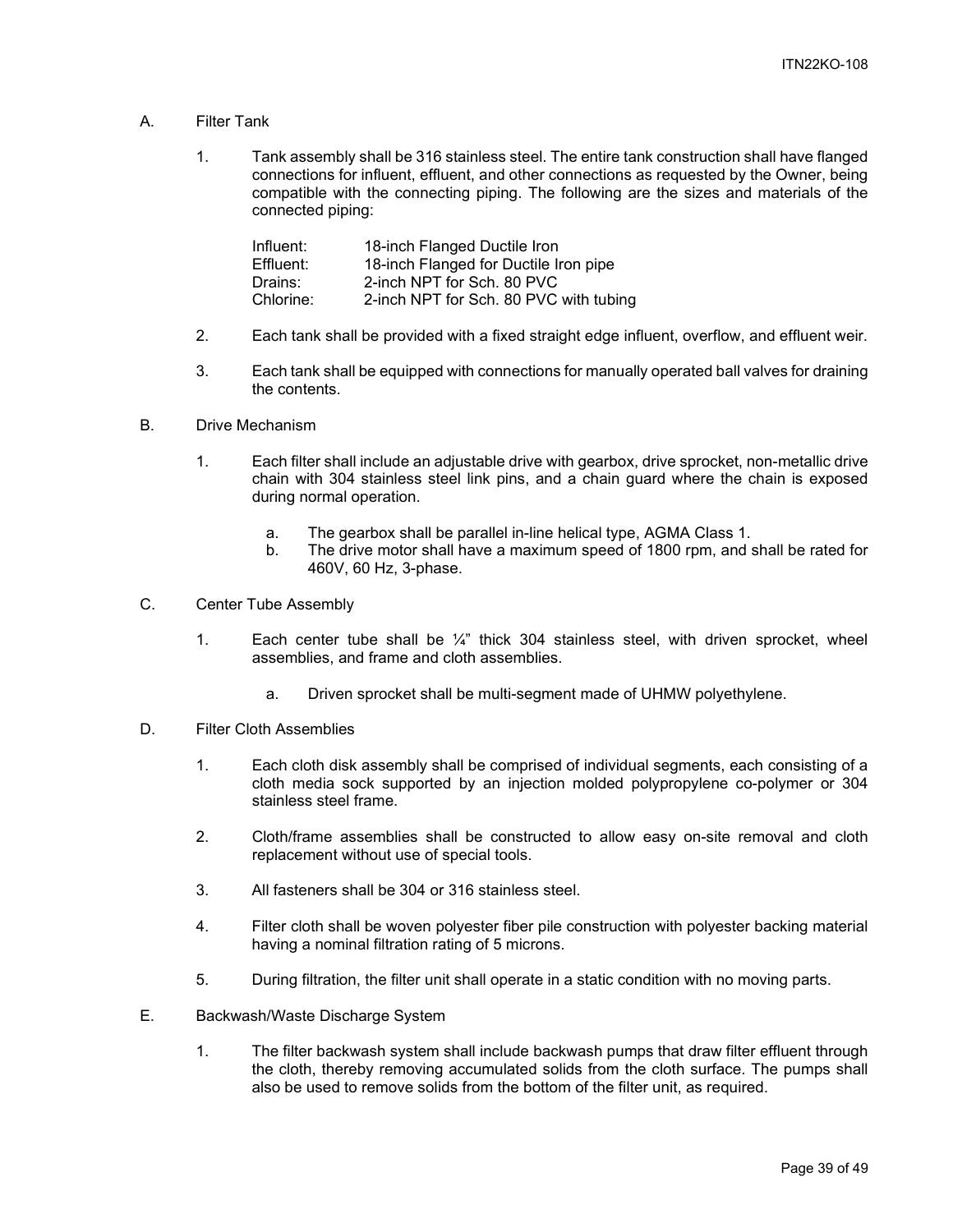- 2. Each backwash/waste discharge assembly for each filter unit, shall include an external piping assembly, backwash system assembly, and two backwash pumps.
	- a. The external piping assembly shall include backwash valves, a 0-30 inches mercury vacuum gauge, and a pressure gauge. Vacuum and pressure gauges shall have a minimum 2.5-inch dial and shall be by Ashcroft or equal.
	- b. The media cleaning mechanism shall be in direct contact with the filter cloth to ensure effective media cleaning.
	- c. Systems with gridwork overlays or other interferences that may prevent direct contact of the backwash mechanism with the filter cloth fibers shall not be acceptable.
- 3. The backwash assembly shall include 316 stainless steel backwash shoe supports with end springs, UHMW backwash shoes, wire reinforced flexible hose, and a 316 stainless steel backwash manifold with stainless steel hose clamps, and a sludge collection manifold or sump.
- 4. Manually operated valves shall be manufacturer by TCI, Nibco, or equal. Gauges shall be manufactured by Ashcroft or equal.
- 5. Backwash pumps shall be externally mounted centrifugal pumps. Pump motors shall have a maximum speed of 1800 rpm and be rated for 460V, 60 Hz, 3-phase.
- 6. The backwash water shall be pressurized by the filter's backwash pump for discharging from the filter system. Filtering shall not be interrupted during normal backwashing and sludge discharge operations. A metallic backwash isolation valve shall be provided on the discharge of each backwash pump.
- 7. Each filter shall include backwash and sludge valves. Valves shall be full port, 2 piece, ASTM A351 Grade CF8M stainless steel body, 316 stainless steel ball and stem or metallic industrial butterfly valves with 115V, 1-phase, 60 Hz open/close electric actuators.
	- a. Valves shall be manufactured by TCI, Nibco, Milwaukee, or equal.
	- b. Valve actuators shall be by the valve manufacturer, RCI by Rotork, or equal, and shall include a compartment heater and open/closed position limit switches.
- F. Mounting Brackets and Hardware
	- 1. All mounting brackets and hardware shall be 304 stainless steel.

#### 2.03 PROCESS INSTRUMENTATION

- A. Pressure Transmitter
	- 1. A submersible, hydrostatic pressure indicating transmitter shall be provided to monitor, report, and control filter level.
	- 2. Function/Properties
		- i. Range: Range shall be the manufacturer's standard range closest to the span to be measured.
		- ii. Temperature Compensation: Temperature compensated over a range of zero to 50ºC.
		- iii. Over Pressure: Transducer shall be protected for over pressure of 1.5 times the span.
		- iv. Output: 4-20 mA proportional to the calibrated span.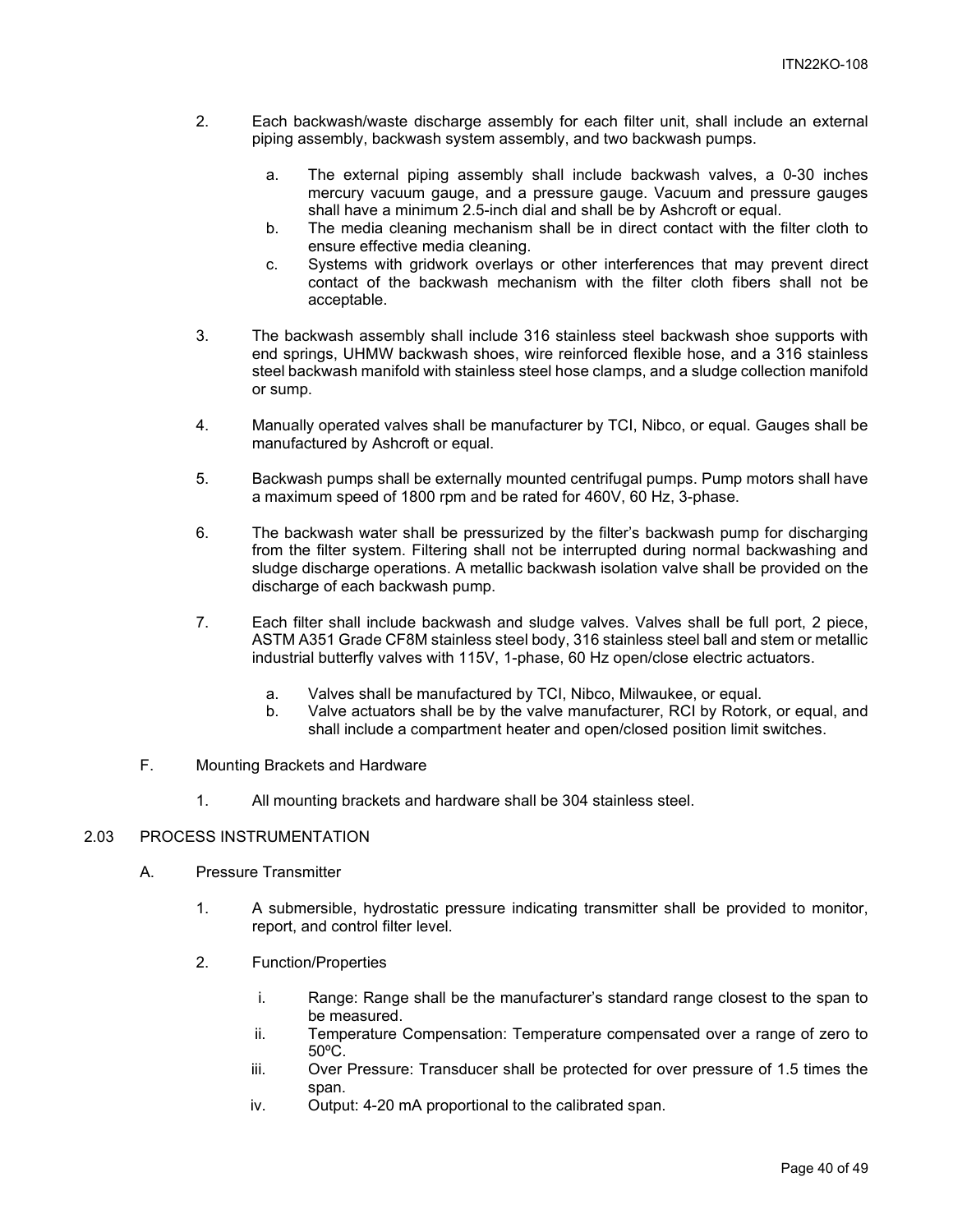- 3. Physical
	- i. The transmitter assembly shall have 316 stainless steel or titanium body with a bottom diaphragm.
	- ii. Sensors shall be suspended by cable. Cable shall include vent tube for the transducer.
	- iii. Sensor shall be suspended with a tension-relieving mounting clamp from a fourinch (100 mm) flange. Clamp and flange shall be 316 stainless steel.
	- iv. Sensor shall be submersible (IP68), and shall be CSA approved or CENELEC (EEx ia IIC T4) certified intrinsically safe when intrinsically safe barriers are provided for the instrument loop.
	- v. 24 VDC loop powered.
- 4. Accessories
	- i. Manufacturer's cable of sufficient length and material for installation between the sensor and the transmitter. Cable shall be reinforced to support the weight of the transducer and cable.
	- ii. Cable clamp for suspending instrument provided by instrument supplier.<br>iii. All fittings required for pressure calibration of the instrument.
	- All fittings required for pressure calibration of the instrument.
- 5. Approved Manufacturer(s)
	- i. Measurement Specialties KPSE Model 320, 7700, or 750 as appropriate;
	- ii. SOR 510LT;
	- iii. GE PTX1290;
	- iv. Or equal.
- B. Float Switches
	- 1. Mercury-free ball float switch shall be provided.
	- 2. Function/Performance
		- i. Differential: Less than 8-inches.
		- ii. Switch Rating: 1 amp at 120 VAC or 100 VA @ 120 VAC.
		- iii. Provide NO or NC type contact for fail-safe operation.
	- 3. Physical
		- i. Float: Minimum 5-inch diameter, 316 stainless steel, Teflon or non-stick coating.
		- ii. Totally encapsulated switch.
		- iii. Cable shall be heavy-duty PVC or equivalent jacketed integral to float.
	- 4. Accessories
		- i. Provide stainless steel hardware.
		- ii. Lead wire shall be waterproof cable of sufficient length so that no splice or junction box is required in the vault.
		- iii. Provide cast-aluminum weatherproof junction box outside of the filter basin with terminals for all floats and tapped as required for conduit connections.
	- 5. Approved Manufacturer(s):
		- i. Siemens Water Technologies Model 9G-EF;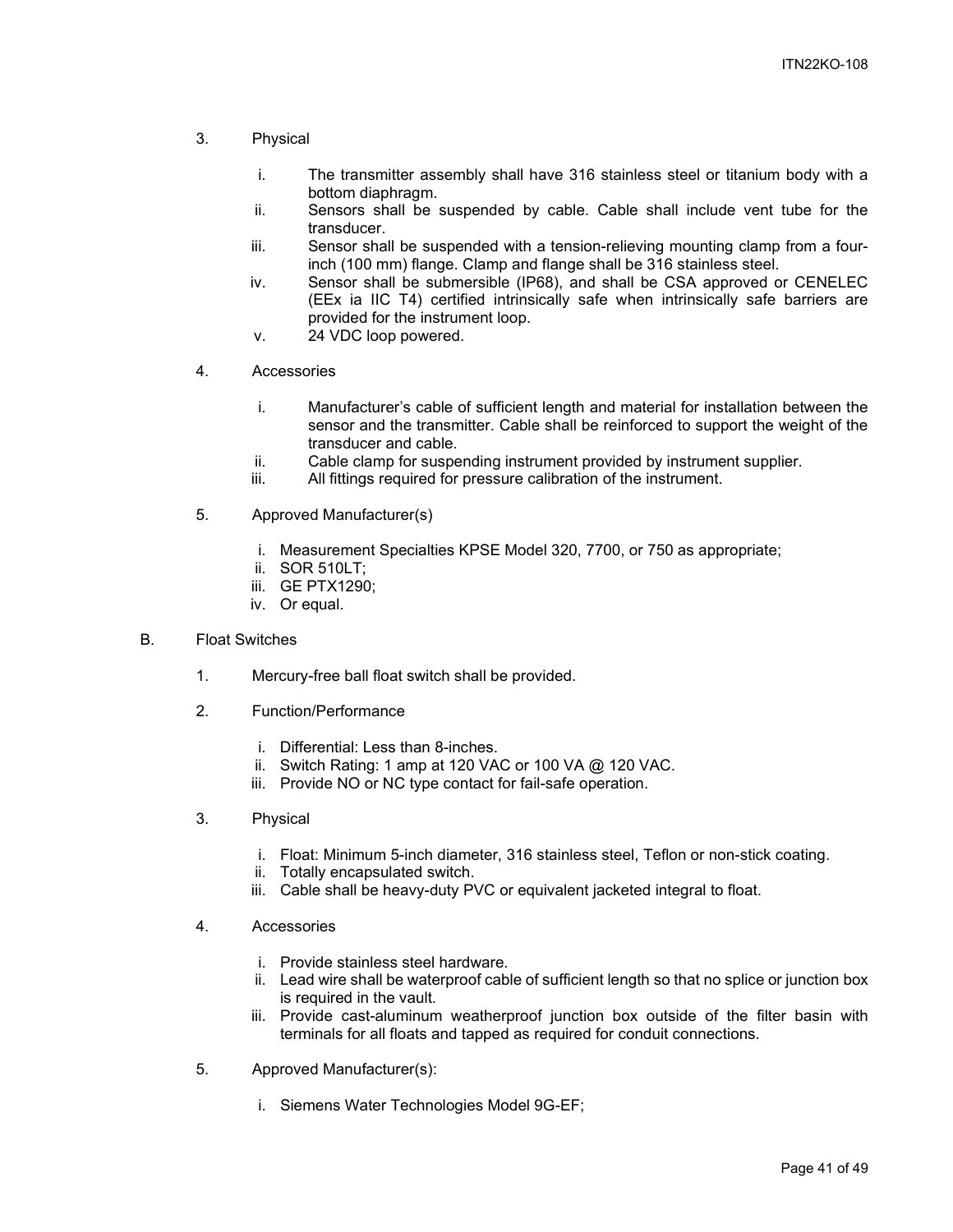- ii. Contegra FS 90;
- iii. Or equal.

#### 2.04 CONTROLS

- A. General
	- 1. A local control panel (LCP) equipped with a Programmable Logic Controller (PLC) and HMI/OIT (Human Machine Interface / Operator Interface Terminal) shall be furnished with complete components to control the filtration system, including but not limited to the backwash system (e.g. pumps, valves, level detectors, etc.), and wall-mounted on the influent-side face of each filter. The control panel shall be factory installed, wire, and tested, and then may be removed for shipping for the installing Contractor to mount and re-connect the wiring during installation. All control panels shall be UL 508 rated.
	- 2. Panels shall be factory tested prior to shipment and witnessed by the Engineer. Field installation shall consist only of setting the panel in place and making necessary electrical and conduit connections.
	- 3. A control panel checklist shall be provided with the shipment indicating all components and results of factory testing of the panels prior to shipment.
	- 4. Print storage pockets shall be provided on the inside of each panel. Its size shall be sufficient to hold all of the prints required to service the equipment.
	- 5. Enclosure
		- a. Each control panel enclosure shall be NEMA 4X, 316 stainless steel lockable enclosure, factory primed and powder-coated white in color, and be UL 508 rated. Each enclosure shall be watertight and dust-tight sealed.
		- b. Enclosure shall include a stainless steel (10 gauge) sun shield which shall overhang the front of the panel to a minimum of 10 inches.
		- c. Panels shall be of continuous welded steel construction. Provide steel angle stiffeners as required on the back of the panel face to prevent panel deflection under instrument loading or operation. Internally the panels shall be supplied with a structural steel framework for instrument support purposes and panel bracing. The internal framework shall permit panel lifting without racking or distortion. Provide removable lifting rings designed to facilitate simple, safe rigging, and lifting of the control panels during installation. Plugs shall be provided and shall unobtrusively fill the panel lifting ring holes when substituted for the lifting rings after installation is complete.
		- d. Each panel shall be provided with full height, fully gasketed access doors. Doors shall be provided with a three point latch and heavy duty locking handle. Rear access doors shall be conveniently arranged and sized such that they extend no further than 24 inches beyond the panel when opened to the 90 degree position. Panel access doors shall be provided with full length, continuous, piano type, steel hinges with stainless steel pins.
		- e. The panels, including component parts, shall be constructed and assembled in a thoroughly workmanlike manner and shall be free from sharp edges and welding flaws. Wiring shall be free from kinks and sharp bends and shall be routed for easy access to other components for maintenance and inspection purposes.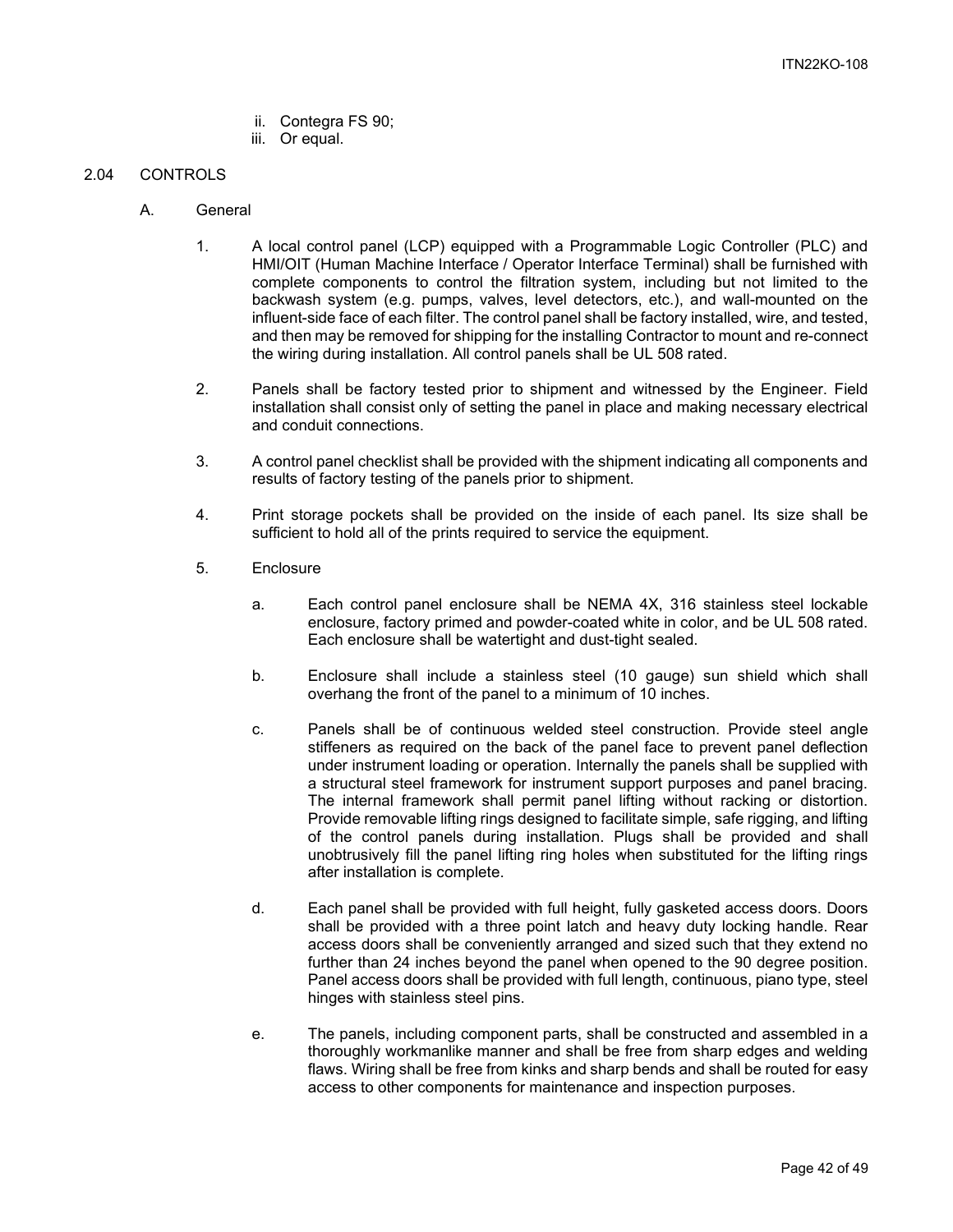- f. Where specified, control panels shall be furnished with a deadfront for mounting switches, lights, buttons, etc.
- g. Panels mounted outdoors shall be protected from internal corrosion by the use of corrosion inhibiting vapor capsules as manufactured by Northern Instruments Model Zerust VC; Hoffman Engineering Model A HCI; or equal. Two year supply shall be provided as spare parts.
- 6. Control Panel Components
	- a. Components shall be mounted in a manner that permit servicing, adjustment, testing, and removal without disconnecting, moving or removing any other component.
	- b. Components shall be mounted on plates on the inside of panels in such a manner that allows for removal of the components without removal of the plate. Components shall not be mounted directly to the enclosure.
	- c. Internal components shall be identified with suitable plastic engraved name plates attached with stainless steel drive pins adjacent to (not on) each component identifying the component in compliance with the Specifications and System Supplier's data.
	- d. The control panel shall accept a 460V, 60 Hz, 3-phase power input and be equipped with a door interlocked fused disconnect with trip indication. Power distribution connectors shall be mounted integrally to the circuit breaker for multiple load connections. When the disconnect switch is in the OPEN position, all power shall be removed from the control system. The disconnect circuit breaker shall be manufactured by Square D or approved equal.
	- e. A thermostat controlled stainless steel air conditioner with noise suppression, which uses environmentally safe refrigerant that is universally accepted. The air conditioner shall be manufactured by the panel enclosure manufacturer.
	- f. The internal temperature of any panel shall be regulated not to exceed operating temperature of any device mounted within the panel.
	- g. Motor starters, type IEC with overload and fused branch circuit protection.
	- h. A step-down multi-tap transformer (where applicable) to reduce incoming 3-phase power to 120V single-phase. Primary and secondary fuse protection with thermoplastic fuse covers shall be provided. Transformer shall be Square D or approved equal.
	- i. A power monitoring relay to detect over-current power consumption by the filter drive motor. The power monitor shall measure the input power and will provide a discrete output that can be used to stop the operation of the unit in the event of a jam.
	- j. A transient voltage surge suppressor TVSS, 120 V AC single phase by Phoenix Contact or approved equal.
	- k. Ethernet surge protection by Phoenix Contact or approved equal.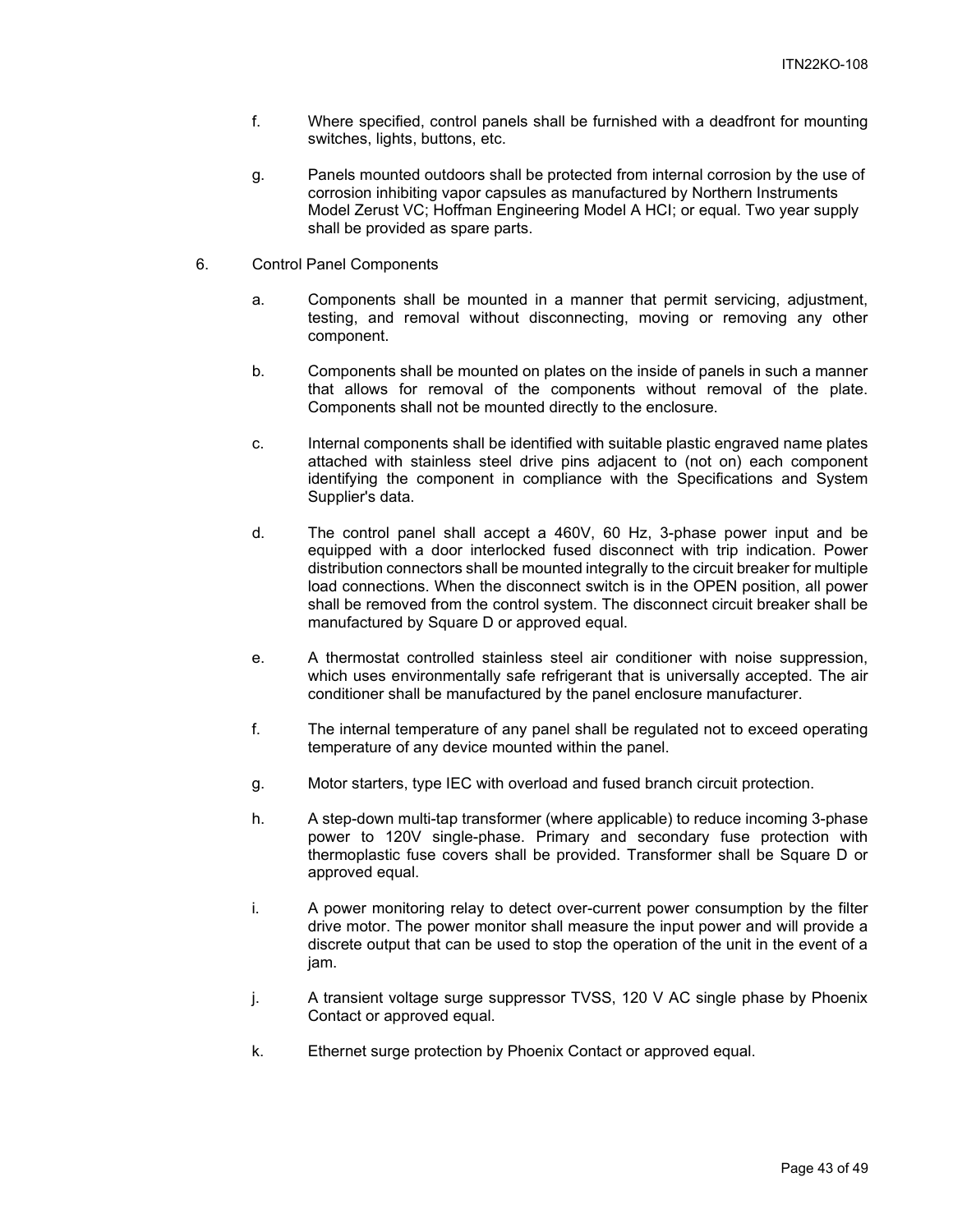- l. A Programmable Controller: Allen Bradley CompactLogix 1769-L33ER with Ethernet Communications and sufficient I/O cards/modules for all I/O plus 10% installed spare I/O cards/modules.
- m. Allen Bradley PanelView Plus 7 with 7" touchscreen (2711R-T7T) and Ethernet Communications.
- n. All equipment in a control panel including switches, fiber optic converters, PLCs, etc. shall be connected to an Uninterruptible Power Supply (UPS). The UPS shall be capable of sustaining the equipment for a minimum one (1) hour in the event of a power failure. There shall be no measurable break in the output power of the UPS during transfer from normal AC line supply to battery power or from battery power back to normal AC line supply. UPS shall be Allen Bradley 1609 Series
- o. One (1) managed switch equipped with four (4) Ethernet ports and two (2) fiber optic ports. Managed switches shall be Allen Bradley Stratix 5700.
- 6. Internal Electrical Wiring
	- a. Panel equipment shall be mounted and wired on or within the cabinet. Wiring shall comply with the National Electrical Code. Wiring within the panel shall be grouped together with harnesses or ducts and secured to the structure. Wiring shall be numbered in compliance with the numbering system used on the wiring/connection diagrams. Wiring and connection diagrams shall comply with ISA 5.4 Instrument Loop Diagrams and shall be submitted by the System Integrator as part of the Shop Drawings for review by the Engineer.
	- b. Power and low voltage DC signal wiring shall be routed in separate wire ways. Crossing of the two system wires shall be at right angles.
	- c. Control wire shall be 14 AWG Type THWN stranded and shall be insulated for not less than 600 volts unless specified otherwise. Conductors shall be of tinned copper construction. All interconnecting wiring, except for electronic circuits, shall be rated for not less than 90 degrees C.
	- d. Signal wire shall be 1 pair 16 AWG shielded. Conductors shall be of tinned copper construction.
	- e. Wire color shall be: Line Power Black; Neutral or Common White; AC Control Red; DC Control Blue; Equipment or Chassis Ground Green; specified externally powered circuits Orange.
	- f. Wiring shall terminate at a master terminal board, rigid type and numbered. The master terminal board shall have a minimum of 25 percent spares.
	- g. Terminal blocks shall be arranged in vertical rows and separated into groups (Power, AC control, and DC signal).
	- h. Terminal blocks shall be barrier type with the appropriate voltage rating (600 volts minimum). Terminal strips shall be provided for the purpose of connecting all control and signal wiring. They shall be the raised channel mounted type as manufactured by Allen Bradley or approved equal.
	- i. Wiring trough for supporting internal wiring shall be plastic type with snap on covers. The side walls shall be open top type to permit wire changing without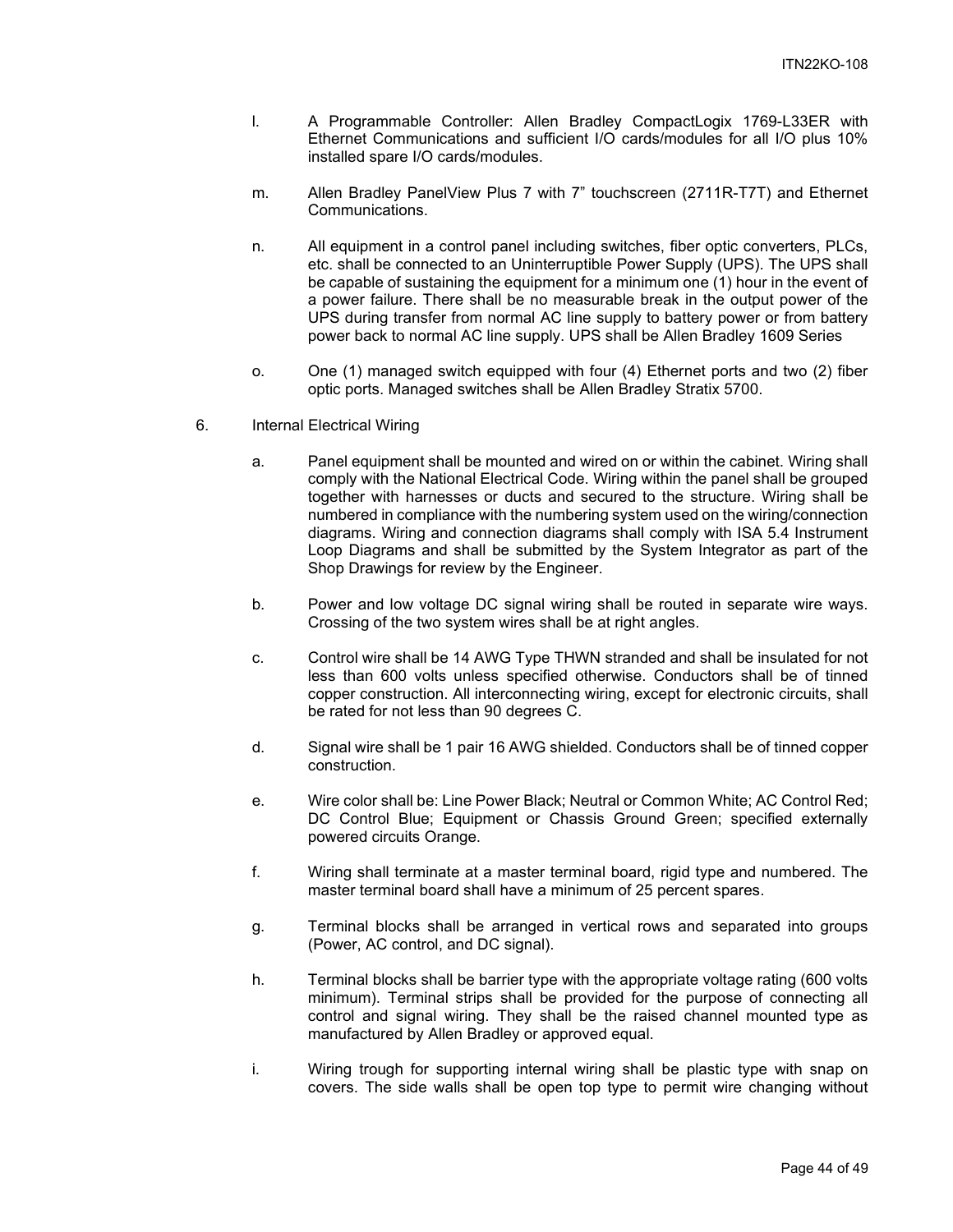disconnecting. Trough shall be supported to the sub panel by stainless steel screws. Trough shall not be bonded to the panel with glue or adhesives.

- j. Each wire shall be provided with numbered heat shrink tubing identification markers at both ends and the numbering shall be in accordance with the Control Panel Drawings. Identification markers shall be pre-typed. Handwritten markers or paper markers will not be permitted.
- k. Direct interlock wiring between equipment will not be allowed. Only one side of a terminal block row shall be used for internal wiring. The field wiring side of the terminal shall not be within 6 inches of the side panel or adjacent terminal.
- l. Wiring troughs shall not be more than 60 percent visible fill. Wiring trough covers shall be match marked to identify placement. If component identification is shown on covers for visibility, the ID shall also appear on the mounting sub panel.
- m. Each panel shall have an LED light bar, producing a minimum of 900 Lumens, mounted internally to the ceiling of the panel. Light bar shall be switched and shall be complete with the LED's.
- n. Each panel shall have a specification grade duplex convenience receptacle mounted internally within a stamped steel device box with appropriate cover.
- o. Each panel shall be provided with an isolated copper grounding bus for all signal and shield ground connections. Shield grounding shall be in accordance with the instrumentation manufacturer's recommendations.
- p. Each panel shall be provided with a separate copper power grounding bus (safety) in accordance with the requirements of the National Electrical Code.
- q. Each panel, where required, shall be provided with analog signal isolation (I/I) where analog signals are sent from one panel or console to another.
- r. Each panel shall be provided with surge suppression protection (electrical transients) for connections between AC power systems and electrical and electronic equipment. Surge suppressor grounding shall be in accordance with the manufacturer's recommendations.
- s. All wiring to hand switches and the like which are live circuits independent of the panel's normal circuit breaker protection shall be clearly identified as such.
- 7. Relays
	- a. Relays that are not provided under other specification sections and are required for properly completing the control function defined in this Section shall be provided under this Section. For example, discrete field control and status circuitry shall be isolated from PLC I/O termination boards using relays. Relays shall have red LED indicators which illuminate upon coil energization.
	- b. These relays shall be mounted in their respective panel and shall be clearly identified as being live circuits independent of the panel's normal circuit breaker protection.
- 8. HMI/OIT
	- a. Door-mounted HMI/OIT shall provide, at a minimum, the following functions: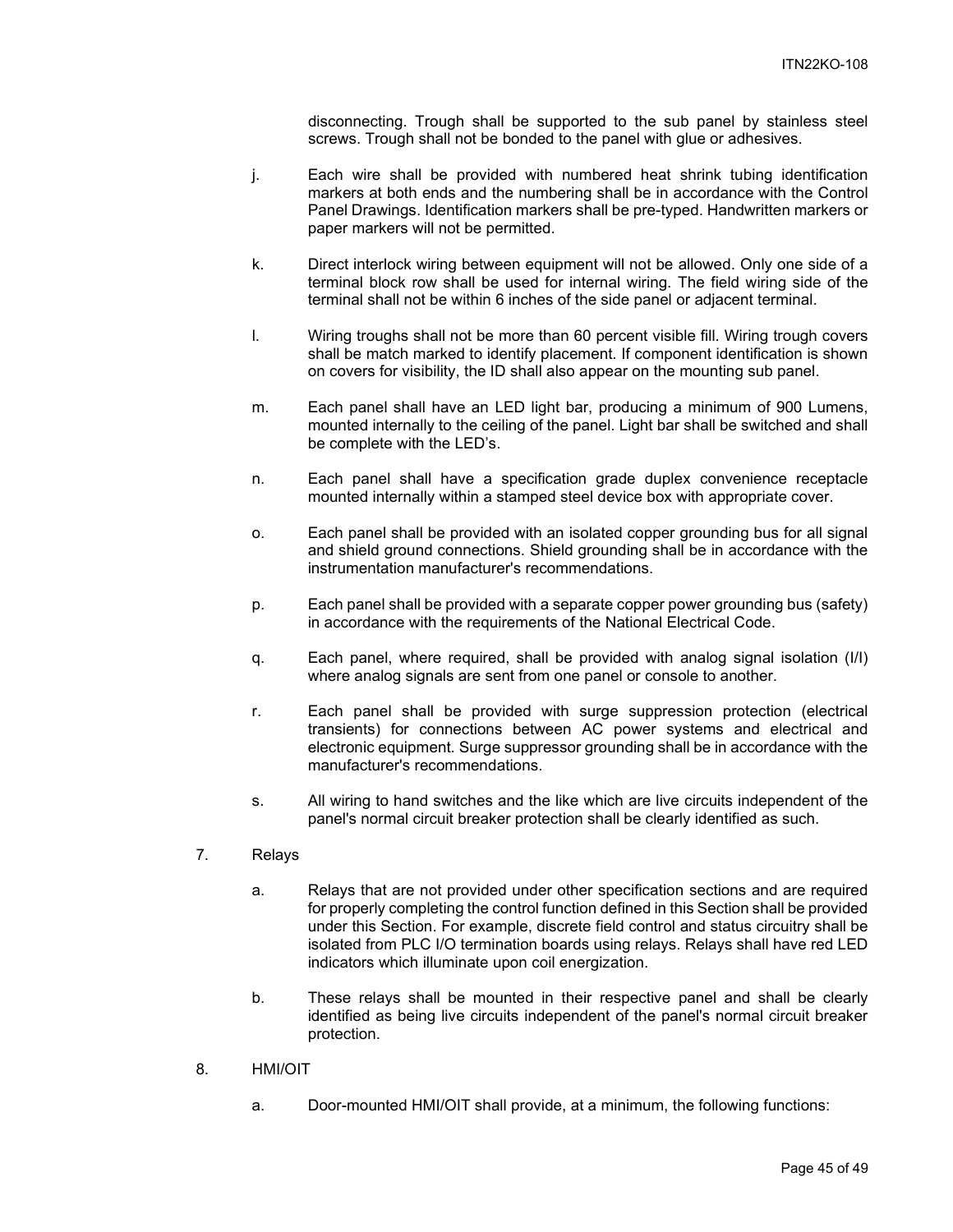- i. ON/OFF (red and green) indication for each motorized piece of equipment.
- ii. Alarm indication for failure of each piece of drive equipment and filter high level.
- iii. HAND-OFF-AUTO selection for the filter, START-STOP selection for each piece of motorized equipment, and OPEN-CLOSE selection for each valve, where applicable.
- iv. Filter level indication.
- v. Backwash sequence initiation.<br>vi. Backwash in-progress indication
- Backwash in-progress indication.
- vii. Elapsed time since last backwash.
- viii. Backwash interval and duration setpoint entry.
- ix. Sludge wasting interval and duration setpoint entry (where applicable).
- x. In-service / Out-of-service selection.
- xi. Display current alarms, including date, time, and description of alarm.
- b. HMI/OIT shall allow the Operator to do the following, at a minimum:
	- i. Initiate backwash.
	- ii. Control all electric actuated valves.
- c. The operator interface shall be NEMA 12, 13, and 4X rated, 7" color touchscreen display with Ethernet and serial communications. The interface shall be liquid crystal display (LCD) with a minimum of 640 x 480 pixel resolution.
- 9. Operator Devices
	- a. All operator devices shall be NEMA 4X rated, oil and watertight, with finger safeguards.
	- b. Transformer type pilot lights shall be provided for indication of operation statuses. No exterior lamps or pushbuttons are permitted. These are to be provided internally.
	- c. Operator device function shall be identified with engraved nameplates approximately 1"x3" constructed of 316 stainless steel having engraved Helvetica letters approximately ¼" high. Nameplates shall be riveted or attached to panels by self-tapping stainless steel screws. Adhesive bonded or glued-on nameplates shall not be accepted.
	- d. Color coding of the pushbuttons are as follows:

| Amber: | Alarm Active, Caution     |
|--------|---------------------------|
| Green: | Valve OPEN, Motor Running |
| Red:   | Valve CLOSED              |
| White: | Information               |

- 10. High Frequency Noise Filter
	- a. Active tracking filter shall be provided, designed for a single-phase input voltage of 120/240V.
- 11. Ground Fault Duplex Receptacle
	- a. A UL-listed 20A ground fault circuit interrupter (GFCI) duplex receptacle shall be provided within the panel, and protected with a 5A circuit breaker. The GFCI shall have built-in transient suppression. Manufactured by Hubbell or approved equal.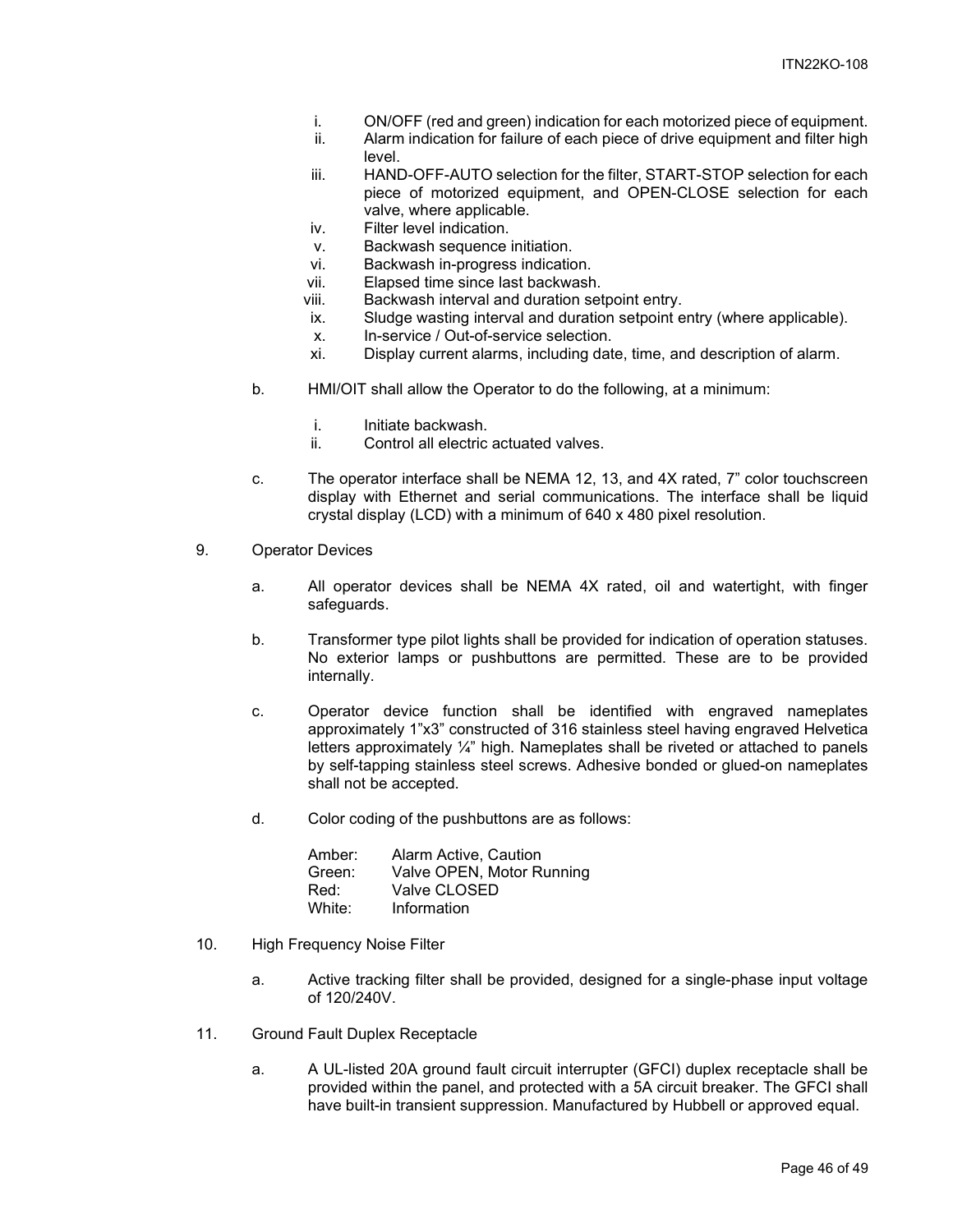- 12. Power Supply
	- a. A UL-listed 24VDC, industrial grade, compact power supply shall be supplied to provide power to such rated components.
	- b. Power supply shall be rail mounted.
	- c. Power supply shall have a green LED which shall illuminate when output voltage is OK.
- C. Filter Control Strategy
	- 1. The manufacturer shall provide the filter Control Strategy listing describing all related instrumentation and controls specifications to install, program, start-up, and test a complete and operable instrumentation, control, and monitoring system for the Engineer's review and comment prior to shipping the equipment to the project site.
	- 2. The equipment manufacturer is not responsible to provide a Systems Integrator to perform the work required to interface and coordinate between the equipment controls and the University's SCADA system.
- 2.05 OPERATION AND MAINTENANCE MANUAL
	- A. At a minimum, provide operation and maintenance manual(s) that include equipment descriptions, operating instructions, drawings, exploded views, parts listings, troubleshooting techniques, a recommended maintenance schedule, and the recommended lubricants.
	- B. Preparation of the data shall be done by personnel:
		- 1. Trained and experienced in maintenance and operation of described products.
		- 2. Familiar with requirements of this Section.
		- 3. Skilled and technical writer to the extent required to communicate essential data.
		- 4. Skilled draftsman competent to prepare required Drawings.
	- C. Content of Manual
		- 1. Neatly typewritten table of contents for each volume, arranged in systematic order.
		- 2. Supplier name and contact information for parts and technical assistance.
		- 3. Contractor, name of responsible principal, address and telephone number.
		- 4. A list of each product required to be included, indexed to content of the volume.
		- 5. List, with each product, name, address and telephone number of:
			- a. Subcontractor or installer.
			- b. Maintenance contractor, as appropriate.
			- c. Identify area of responsibility of each.
			- d. Local source of supply for parts and replacement.
		- 6. Identify each product by product name and other identifying symbols as set forth in Contract Documents.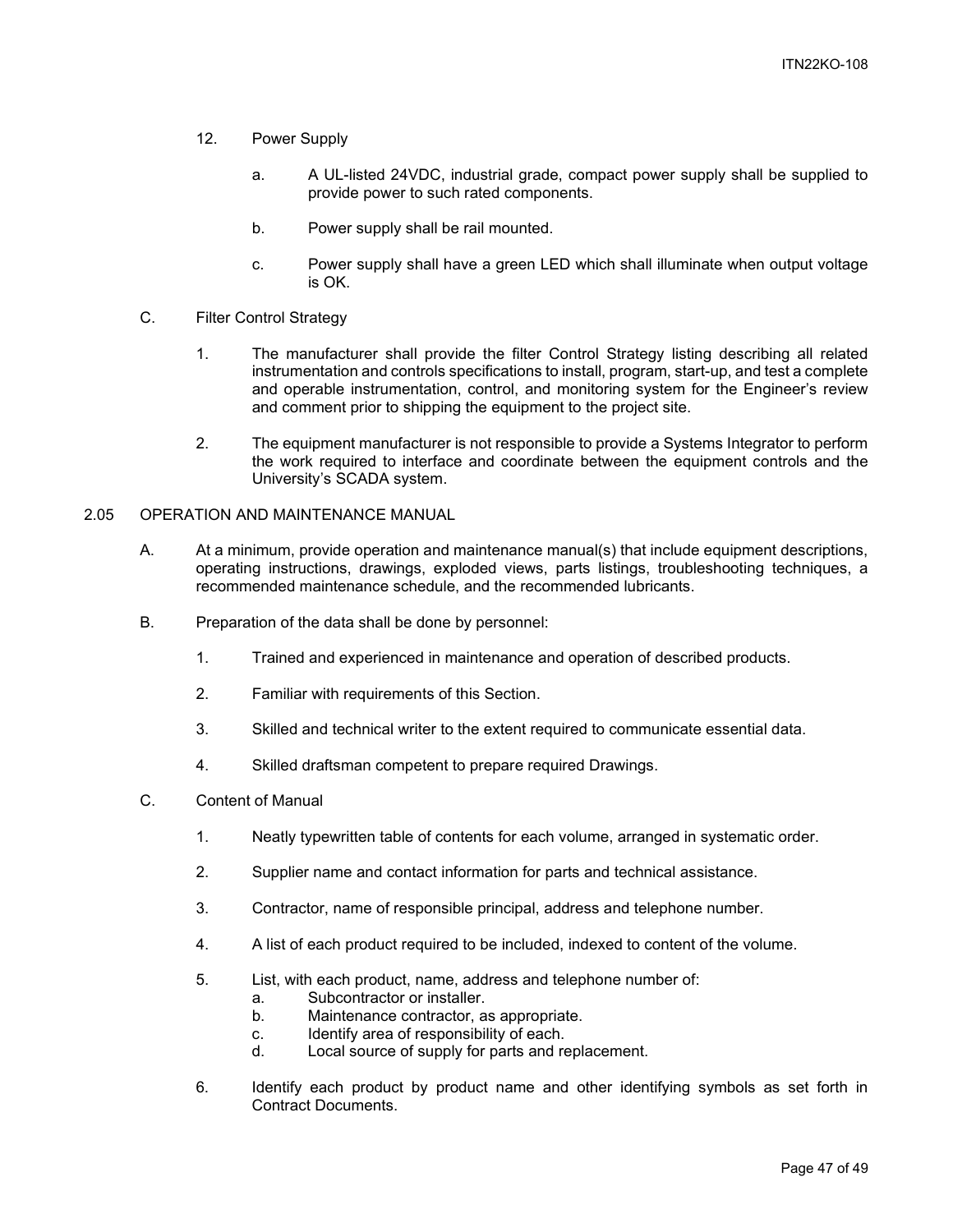- 7. Exploded views with part numbers identified for all components.
- 8. Provide only information specific to the equipment provided or designate the specific pertinent information.
- 9. Final version of the approved shop drawings.
- 10. All applicable testing results.
- 11. Startup Report
- 12. Product Data:
- 13. Include only those sheets that are pertinent to the specific product.
- 14. Annotate each sheet to:
	- a. Clearly identify specific product or part installed.
	- b. Clearly identify data applicable to installation.
	- c. Delete references to inapplicable information.
- 15. Drawings:
	- a. Supplement product data with drawings as necessary to clearly illustrate, where applicable to the individual subsystem:
		- 1. Relationship of component parts of equipment and systems.
		- 2. Control and flow diagrams.
- 16. Written text, as required to supplement product data for the particular installation:
	- a. Organize in consistent format under separate headings for different procedures.
	- b. Provide logical sequence of instructions of each procedure.
- 17. Copy of each warranty, bond and service contract issued.
	- a. Provide information sheet for University's personnel, give:
	- b. Proper procedures in event of failure.
	- c. Instances which might affect validity of warranties or bonds.
- D. Furnish a minimum of two (2) printed copies of the O&M Manual(s), printed on 8.5"x11", with drawings on 11"x17" paper, bound, to the Owner at the time of equipment delivery.
	- 1. Binders shall be commercial quality three-post binders with durable and cleanable plastic covers, with a maximum post width of 2-inches. When multiple binders are used, correlate the data into related consistent groupings and identify binders in the Table of Contents.

#### PART III – EXECUTION

- 3.01 TESTING
	- A. All rotating components in the filter units and components in the local control panel shall be electrically and mechanically factory-tested prior to shipment. The manufacturer shall certify that all tests passed and shall note all failures and corrections made.
- 3.02 MANUFACTURER'S SERVICE